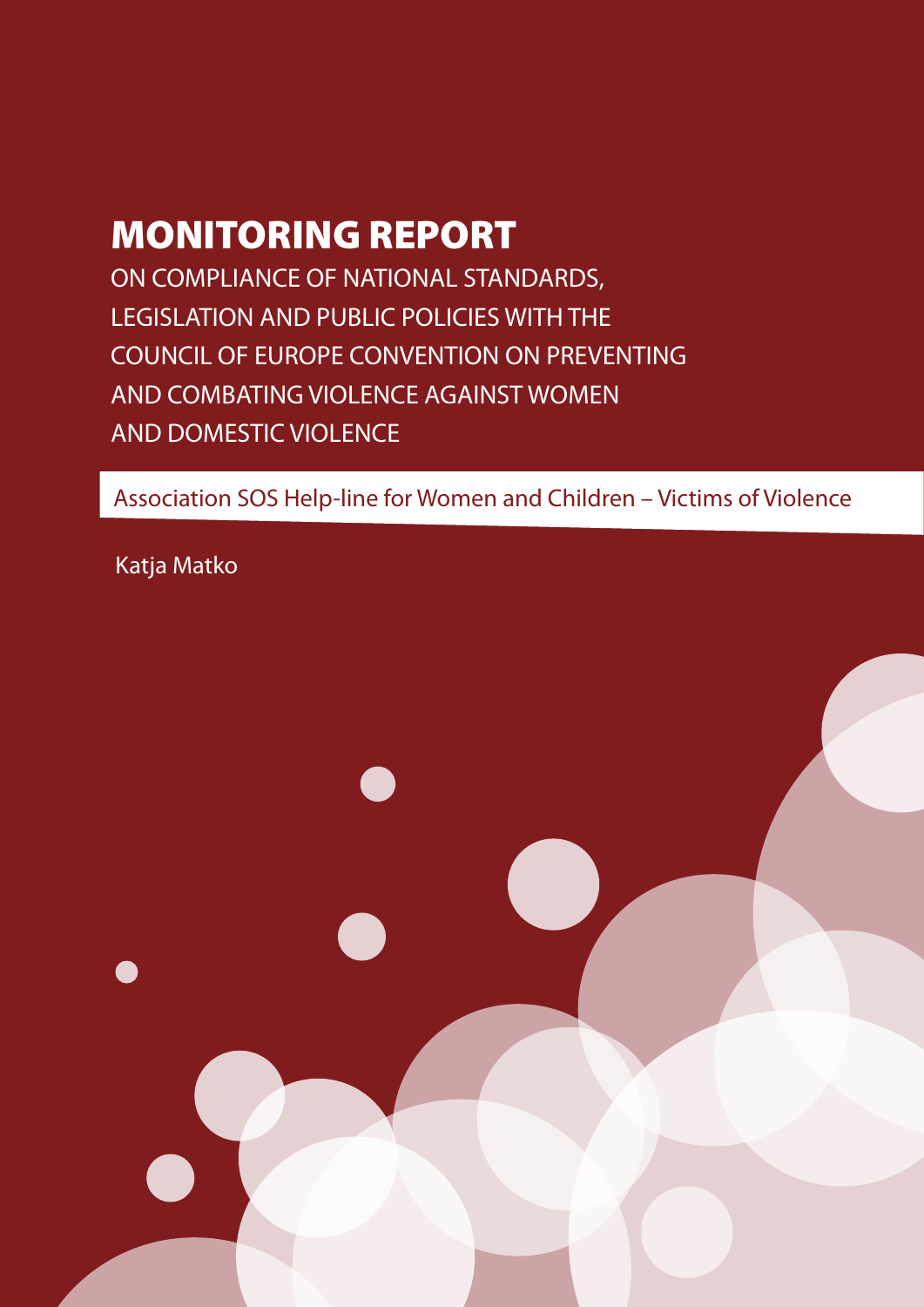Association SOS Help-line for Women and Children – Victims of Violence

**Monitoring report on compliance of national standards, legislation and public policies with the Council of Europe Convention on Preventing and Combating Violence against Women and Domestic Violence**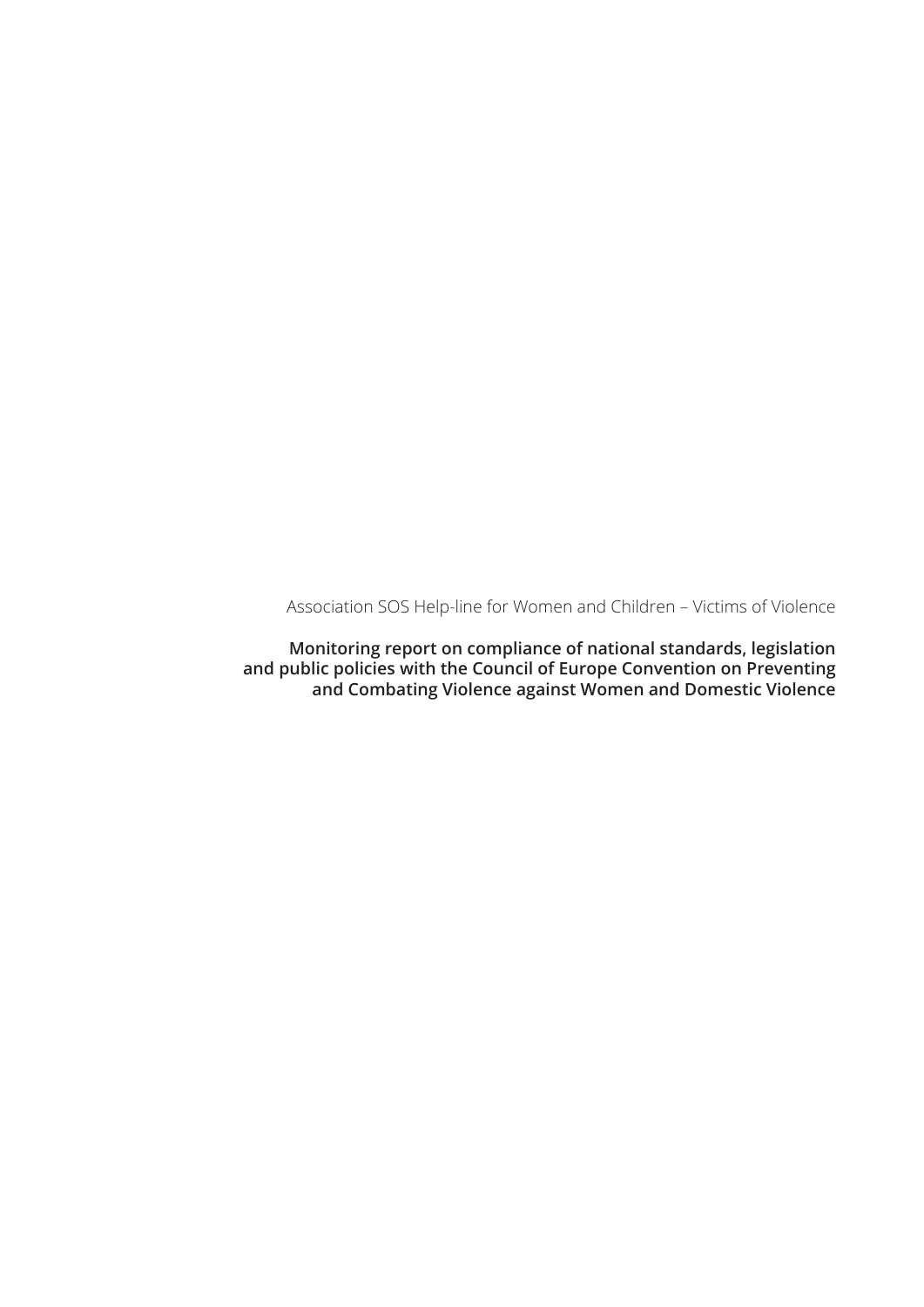Monitoring report on compliance of national standards, legislation and public policies with the Council of Europe Convention on Preventing and Combating Violence against Women and Domestic Violence Author: Katja Matko Publisher: Association SOS Help-line for Women and Children – Victims of Violence (Društvo SOS telefon za ženske in otroke – žrtve nasilja) Ljubljana, November 2015 Design: Igordesign Print: Print Point Printed: 100 copies The Reproduction of publications is not permitted without written permission of the Association SOS Helpline for women and children - victims of violence.



ASSOCIATION SOS HELP-LINE FOR WOMEN AND CHILDREN – VICTIMS OF VIOLENCE P. O. Box 2726, 1001 Ljubljana Phone 1: 01 544 35 13, Phone 2: 01 544 35 14 Faks: + 386 1 / 524 19 93 Web page: http://www.drustvo-sos.si

SOS Help-line for women and children – victims of violence: 080 11 55, Workdays: 12 noon - 10 p. m., Saturdays, Sundays and Holidays: 6 p. m. - 10 p. m.



European Union

This document has been produced with the financial assistance of the European Union. The contents of this document are the sole responsibility of the Association SOS Help-line and can under no circumstances be regarded as reflecting the views of the European Union.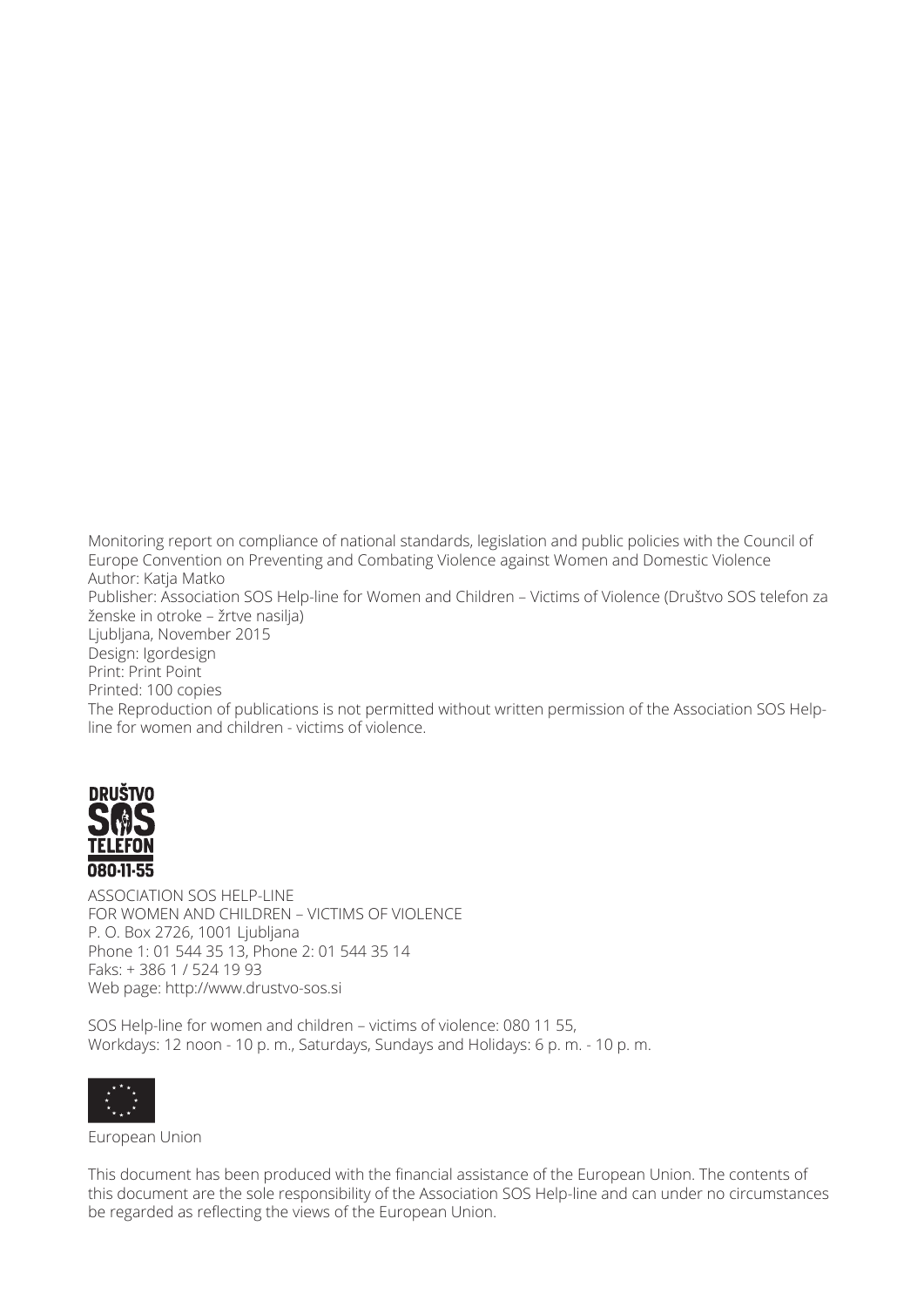Association SOS Help-line for Women and Children – Victims of Violence

# **Monitoring report on compliance of national standards, legislation and public policies with the Council of Europe Convention on Preventing and Combating Violence against Women and Domestic Violence**

Katja Matko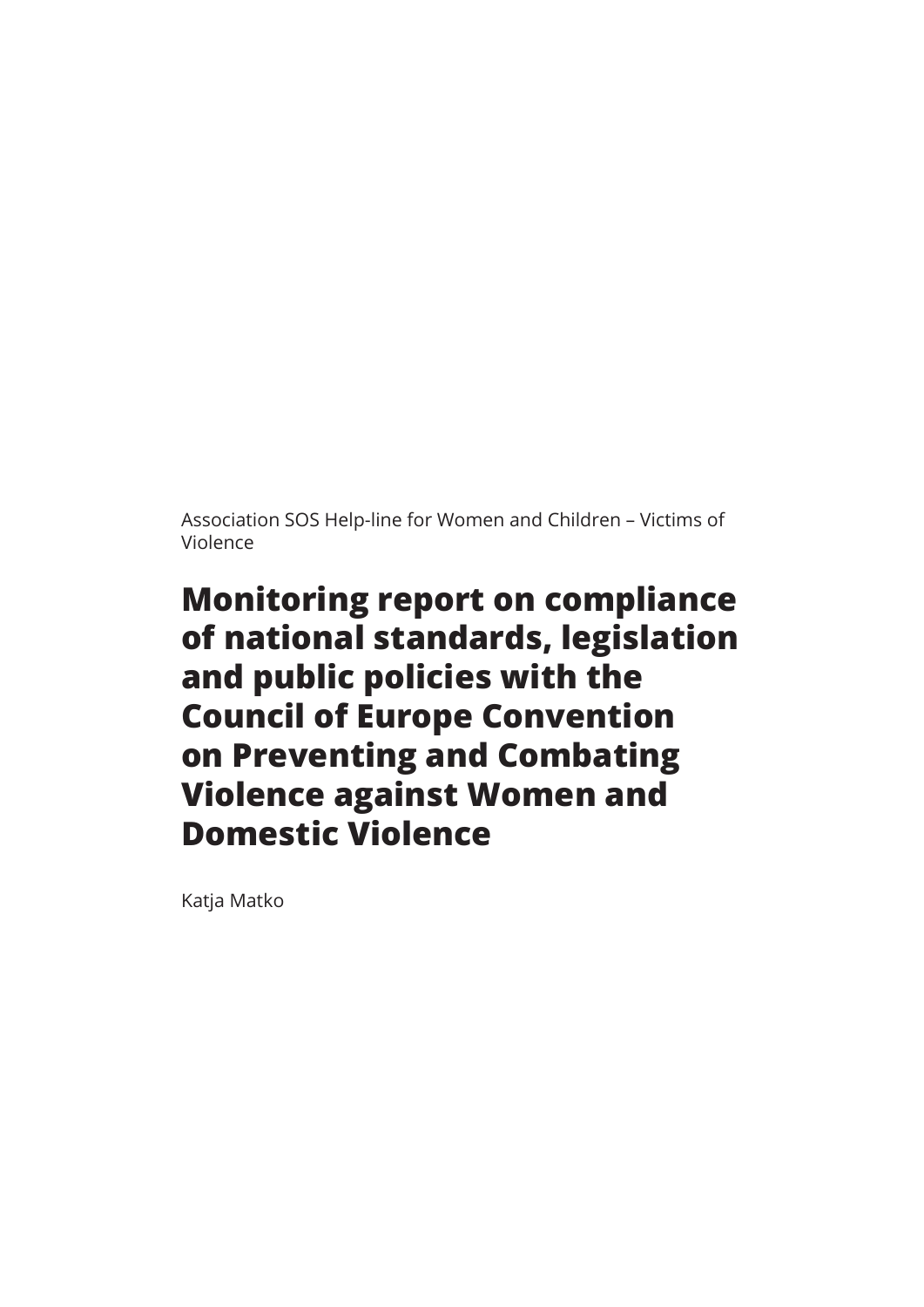# **Association SOS Help-line for Women and Children – Victims of Violence**

The Association SOS Help-line for Women and Children – Victims of Violence was founded as the initiative of activist feminist women in 1989 and is the first non-governmental organisation in Slovenia specialised in dealing with violence against women, and helping women and children who are experiencing violence. We are a women's non-governmental, non-profit and humanitarian organization that works in a public interest in the field of social security and in the field of equal opportunities (statuses conferred by the state). We are the first Slovenian NGO with confirmed status in the field of equal opportunities.

Our mission is to help, support and counsel women and children who have experienced or are still experiencing violence in their families and relationships. Needs of users are a basis for all our services and work in the field of lobbying and awareness raising campaigns. The basic principle for the activities of the Association SOS Help-line is that the violence against women – even though it usually happens within families and intimate relations – is not a personal but a social problem, which has its roots in non-equal distribution of power between women and men. We believe, as also recognized by the United Nations Declaration on the Elimination of Violence against Women, that violence against women:

- $\rightarrow$  constitutes a violation of the rights and fundamental freedoms of women and impairs or nullifies their enjoyment of those rights and freedoms,
- $\rightarrow$  is a manifestation of historically unequal power relations between men and women, which have led to domination over and discrimination against women by men and to the prevention of the full advancement of women,
- $\rightarrow$  is one of the crucial social mechanisms by which women are forced into a subordinate position compared with men,
- $\rightarrow$  is an obstacle to the achievement of equality, development and peace.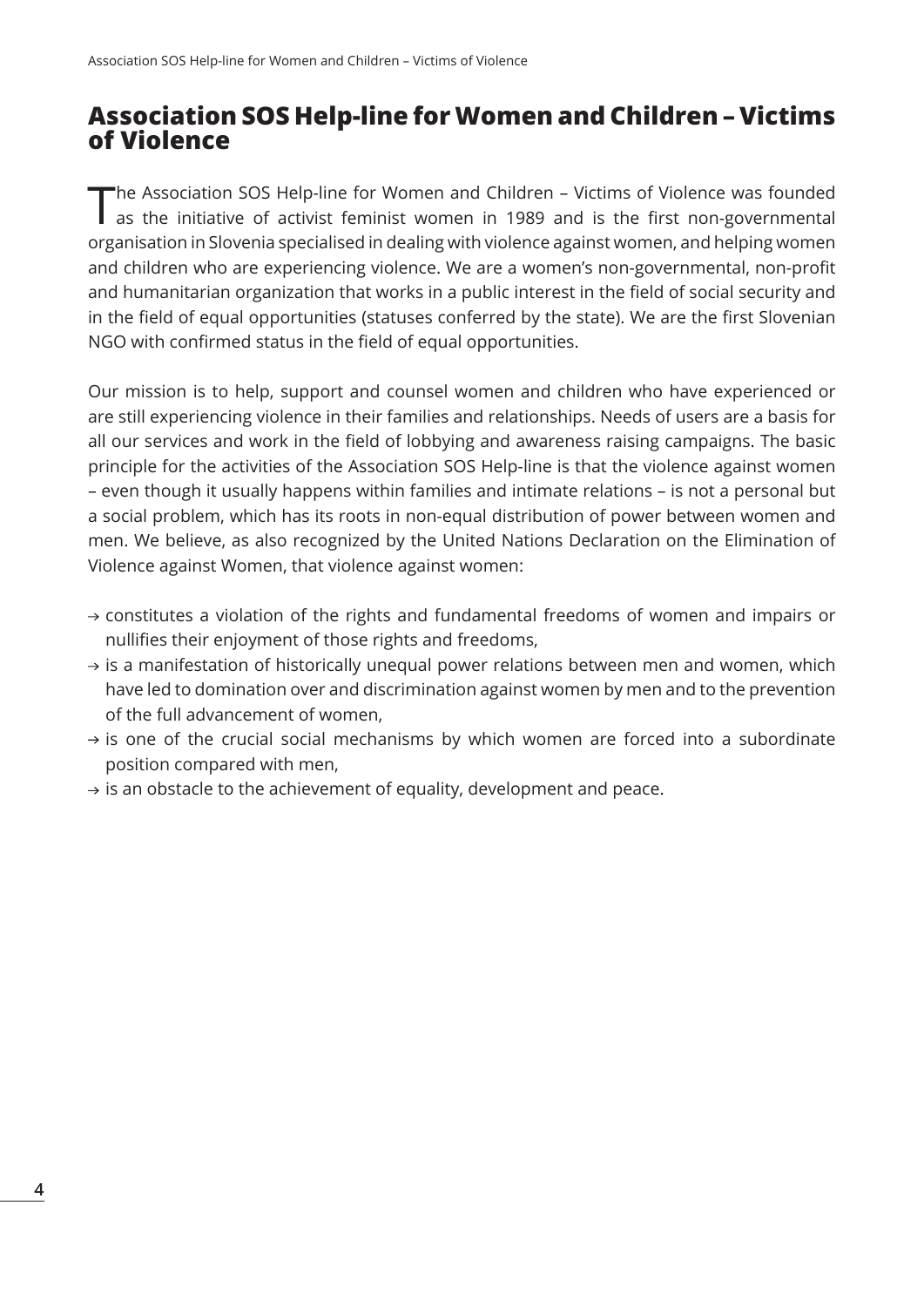# **Acronyms**

**Analysis of compliance** - Analysis of compliance with state standards, legislation and public politics with the Council of Europe Convention on Preventing and Combating Violence against Women and Domestic Violence

**CEDAW Committee** – UN Committee on the Elimination of Discrimination against Women **CoE** – Council of Europe

**Convention** – The Council of Europe Convention on Preventing and Combating Violence against Women and Domestic Violence

**CSD** – Centre for social work

**EC** – European Commission

**EU** – European Union

**Explanatory Report** – *Council of Europe Convention on preventing and combating violence against women and domestic violence (CETS No. 210).* 

**FRA** – *European Union Agency for Fundamental Rights*

**Istanbul Convention** - The Council of Europe Convention on Preventing and Combating Violence against Women and Domestic Violence

**MDDSZEM** – The Minister of Labour, Family, Social Affairs and Equal Opportunities

**MIZŠ** – Ministry of Education, Science and Sport

**MNZ** – Minister of the Interior

**MP** – Ministry of Justice

**MZZ** – Ministry of Foreign Affairs

**NGO** – Non-governmental organization

**PIC** – Legal-Informational Centre for NGOs

**RS** – Republic of Slovenia

**UN** – United Nations

**ZRSZZ** – Employment Service of Slovenia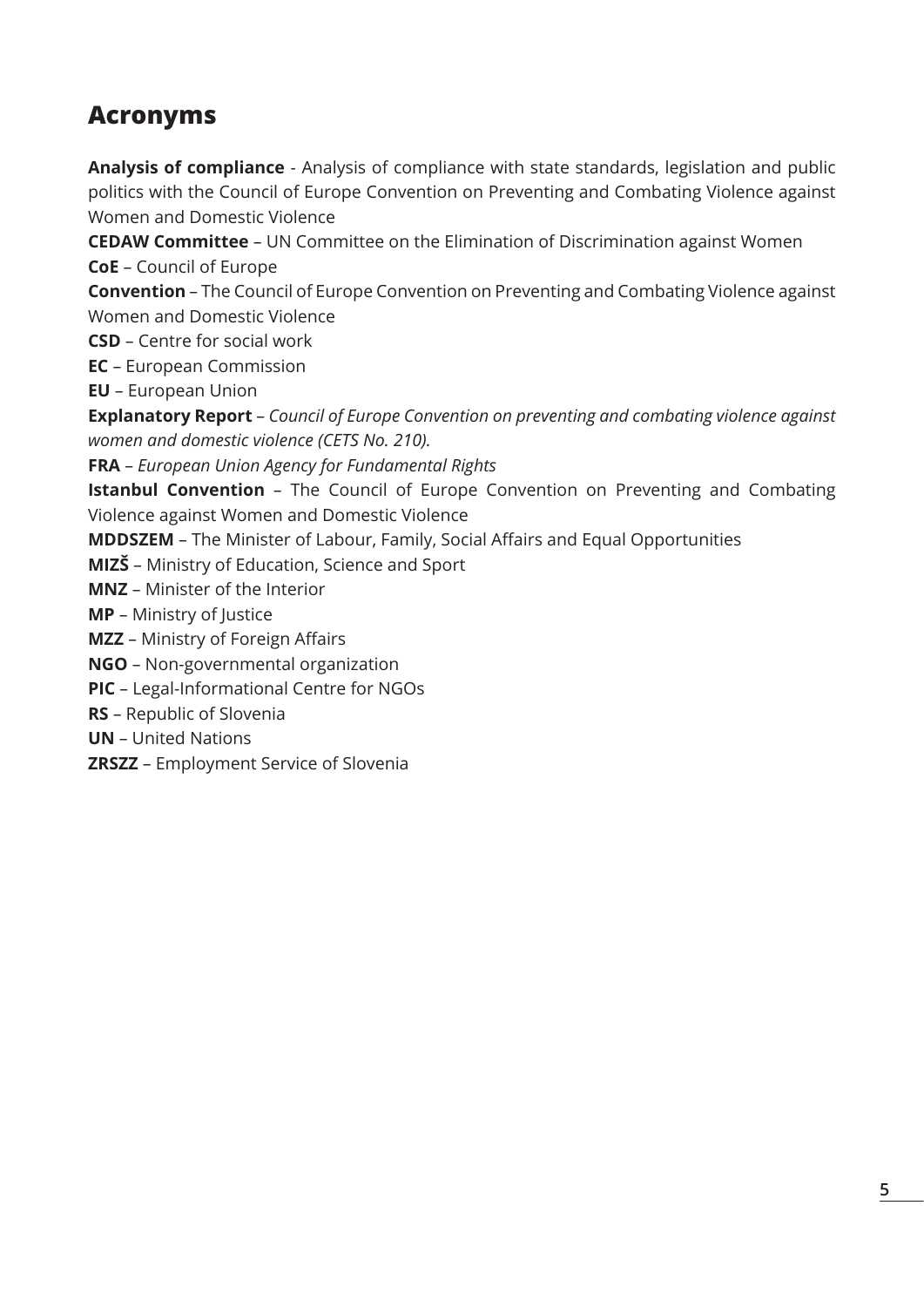# **Table of content**

| The report on compliance of the legislation and public policies  12  |  |
|----------------------------------------------------------------------|--|
| Chapter I - Purposes, definitions, equality and non- discrimination, |  |
|                                                                      |  |
|                                                                      |  |
|                                                                      |  |
|                                                                      |  |
|                                                                      |  |
|                                                                      |  |
|                                                                      |  |
|                                                                      |  |
|                                                                      |  |
|                                                                      |  |
|                                                                      |  |
|                                                                      |  |
|                                                                      |  |
|                                                                      |  |
|                                                                      |  |
|                                                                      |  |
|                                                                      |  |
|                                                                      |  |
|                                                                      |  |
|                                                                      |  |
|                                                                      |  |
|                                                                      |  |
|                                                                      |  |
|                                                                      |  |
|                                                                      |  |
|                                                                      |  |
|                                                                      |  |
|                                                                      |  |
|                                                                      |  |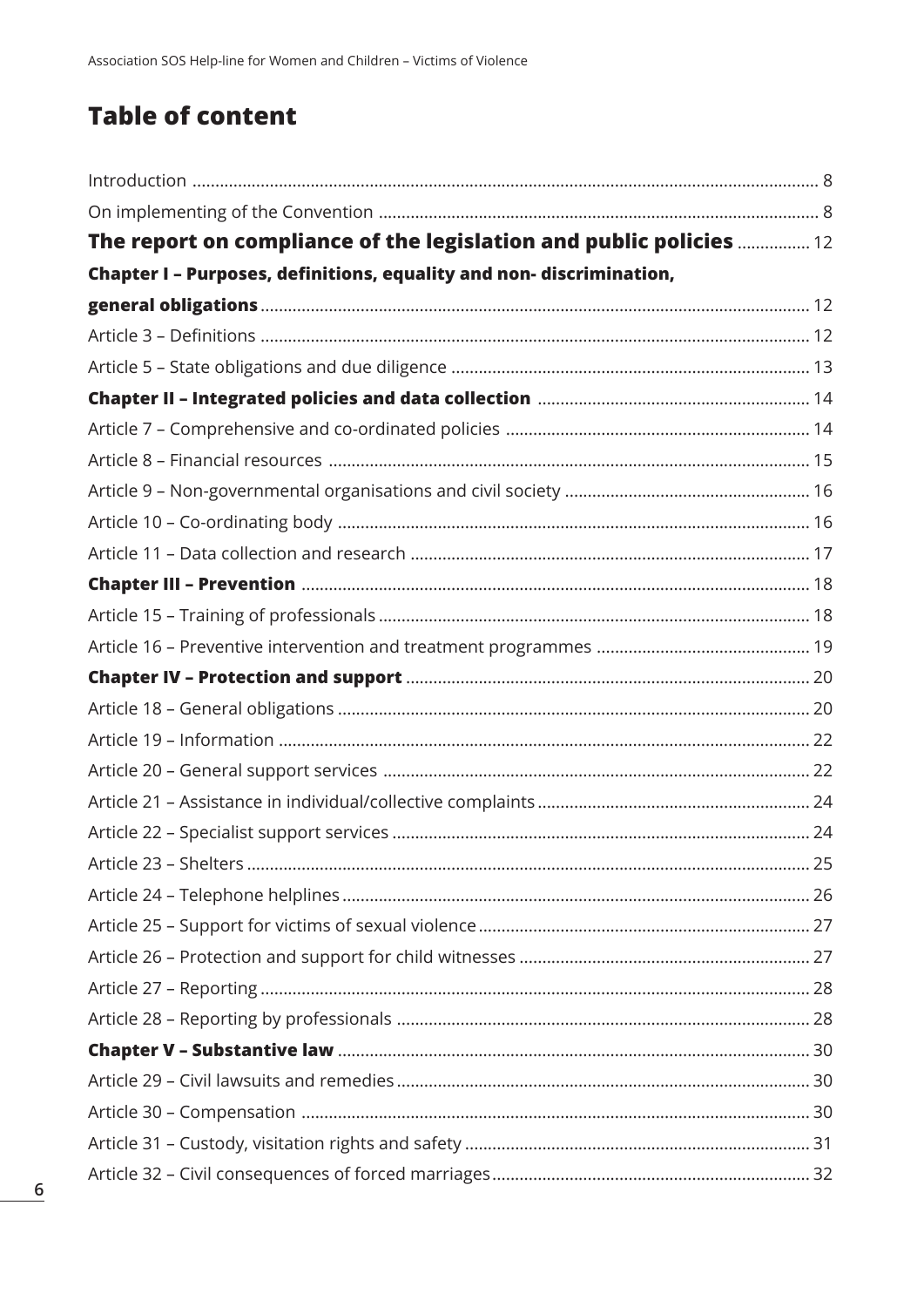| Article 42 - Unacceptable justifications for crimes, including crimes committed    |      |
|------------------------------------------------------------------------------------|------|
|                                                                                    |      |
|                                                                                    |      |
|                                                                                    |      |
|                                                                                    |      |
|                                                                                    |      |
|                                                                                    |      |
| Article 48 - Prohibition of mandatory alternative dispute resolution               |      |
|                                                                                    |      |
| Chapter VI - Investigation, prosecution, procedural law and protective measures 46 |      |
|                                                                                    |      |
|                                                                                    |      |
|                                                                                    |      |
|                                                                                    | . 48 |
|                                                                                    |      |
|                                                                                    |      |
|                                                                                    |      |
|                                                                                    |      |
|                                                                                    |      |
|                                                                                    |      |
|                                                                                    |      |
|                                                                                    |      |
|                                                                                    |      |
|                                                                                    |      |
|                                                                                    |      |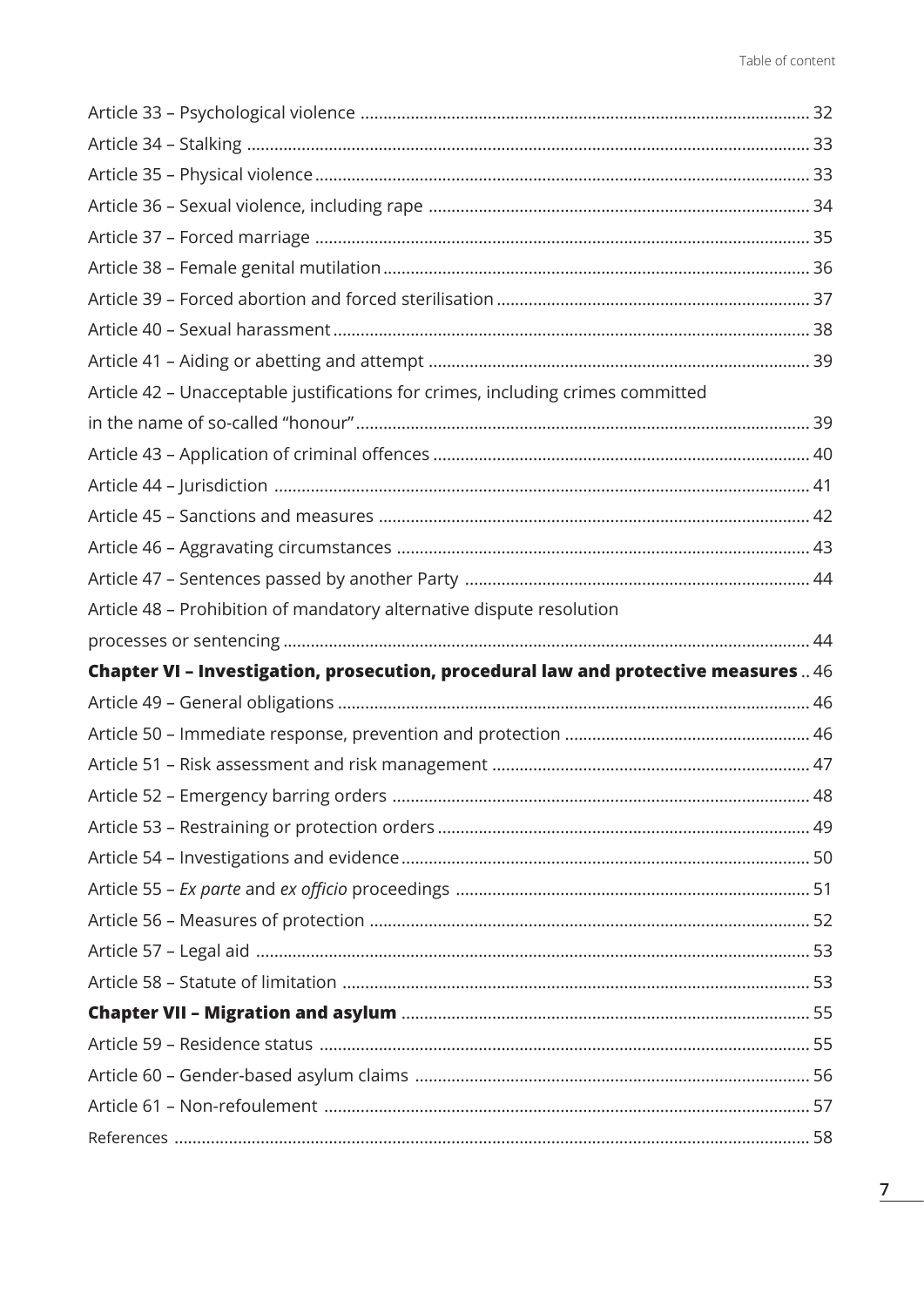# **Introduction**

Monitoring report on compliance of national standards, legislation and public policies<br>Wwith the Council of Europe Convention on Preventing and Combating Violence against Women and Domestic Violence was created in scope of project »Coordinated efforts - Toward new European standards in protection of women from gender based violence«, which is cofunded by European Union and is running from 2012 to 2016. The partners in this project are: Autonomous Women's Centre (Serbia), which is the partner holder, the rest are: Centre for Women War Victims (Croatia), Association National Council for Gender Equality (Macedonia), United Women Banja Luka (Bosnia and Herzegovina), Women's Safe House (Montenegro) and WAVE (Austria) and Association SOS Help-line (Slovenia).

At the end of 2014 *Analysis of compliance with state standards, legislation and public politics with the Council of Europe Convention on Preventing and Combating Violence against Women and Domestic Violence* (in Slovenia) (Veselič, Matko, 2014) was published. In June 2013 Legal-Informational Centre for NGOs (PIC) published the *Analysis of Influence of the Council of Europe Convention on Preventing and Combating Violence against Women and Domestic Violence (Istanbul Convention) on the Slovenian legislation* (Šifkovič Vrbica, 2013), which was the basis for the above analysis. This report references both sources and indicates the changes in the legislation and public practises in the implementing of 51 articles of the Convention, which are monitored in the project.

This report is meant for monitoring the implementing of provisions of the Convention the Council of Europe Convention on Preventing and Combating Violence against Women and Domestic Violence (Convention) and it is an effort to have a short overview of changes that occurred after the *Analysis of Compliance* (Veselič, Matko, 2014) was published.

# **On implementing of the Convention**

The Republic Of Slovenia has on 19 December 2014 with the Act ratifying the Council of Europe Convention on Preventing and Combating Violence against Women and Domestic Violence<sup>1</sup> ratified the Council of Europe Convention on Preventing and Combating Violence against Women and Domestic Violence. Upon ratifying Republic of Slovenia took all possible reservations. The Republic of Slovenia took these reservations for the duration of five years with the possibility of extension.

**<sup>1</sup>** Act ratifying the Council of Europe Convention on Preventing and Combating Violence against Women and Domestic Violence ratified the Council of Europe Convention on Preventing and Combating Violence against Women and Domestic Violence came into force on 15. 2. 2015.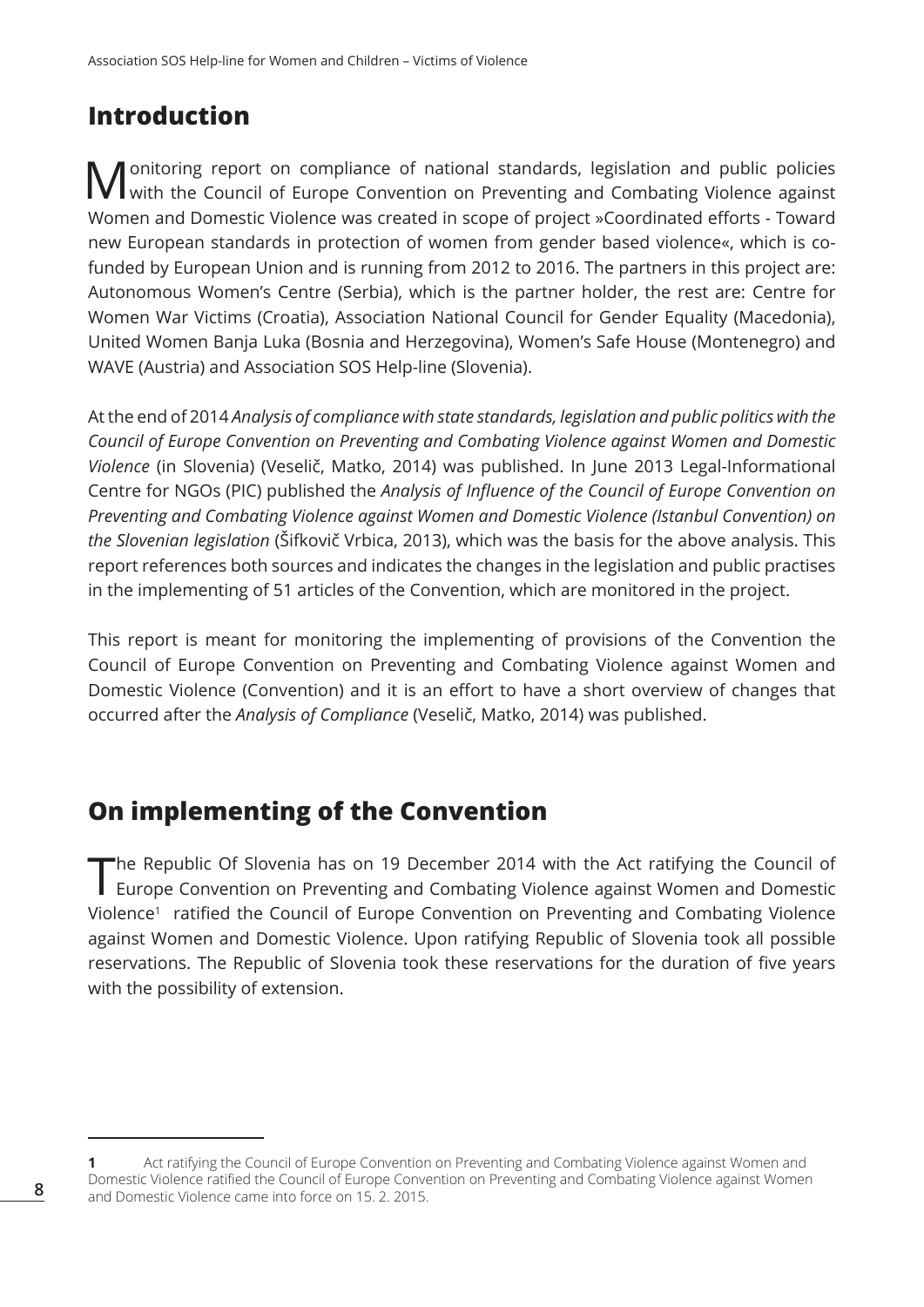The reservations that the Republic of Slovenia took cover the following areas:

• Adequate state compensation shall be awarded to those who have sustained serious bodily injury or impairment of health, to the extent that the damage is not covered by other sources such as the perpetrator, insurance or state-funded health and social provisions. This does not preclude Parties from claiming regress for compensation awarded from the perpetrator, as long as due regard is paid to the victim's safety. – Article 30, paragraph 2.

• Parties shall take the necessary legislative or other measures to establish jurisdiction over any offence established in accordance with this Convention, when the offence is committed by a person who has her or his habitual residence in their territory. – Article 44, paragraph 1, item e.

• For the prosecution of the offences established in accordance with Articles 36, 37, 38 and 39 of this Convention, Parties shall take the necessary legislative or other measures to ensure that their jurisdiction is not subordinated to the condition that the acts are criminalised in the territory where they were committed. – Article 44, paragraph 3.

• For the prosecution of the offences established in accordance with Articles 36, 37, 38 and 39 of this Convention, Parties shall take the necessary legislative or other measures to ensure that their jurisdiction in regard to items d and e of paragraph 1 is not subordinated to the condition that the prosecution can only be initiated following the reporting by the victim of the offence or the laying of information by the state of the place where the offence was committed. – Article 44, paragraph 4.

Parties shall ensure that investigations into or prosecution of offences established in accordance with Articles 35, 36, 37, 38 and 39 of this Convention shall not be wholly dependent upon a report or complaint filed by a victim if the offence was committed in whole or in part on its territory, and that the proceedings may continue even if the victim withdraws her or his statement or complaint. – Article 55, paragraph 1 taking into account Article 35.

Parties shall take the necessary legislative and other measures to ensure that the statute of limitation for initiating any legal proceedings with regard to the offences established in accordance with Articles 36, 37, 38 and 39 of this Convention, shall continue for a period of time that is sufficient and commensurate with the gravity of the offence in question, to allow for the efficient initiation of proceedings after the victim has reached the age of majority. – Article 58.

Parties shall take the necessary legislative or other measures to ensure that victims whose residence status depends on that of the spouse or partner as recognised by internal law, in the event of the dissolution of the marriage or the relationship, are granted in the event of particularly difficult circumstances, upon application, an autonomous residence permit irrespective of the duration of the marriage or the relationship. The conditions relating to the granting and duration of the autonomous residence permit are established by internal law. – Article 59, paragraph 1.

• Parties shall take the necessary legislative or other measures to ensure that victims may obtain the suspension of expulsion proceedings initiated in relation to a residence status dependent on that of the spouse or partner as recognised by internal law to enable them to apply for an autonomous residence permit. – Article 59, paragraph 2.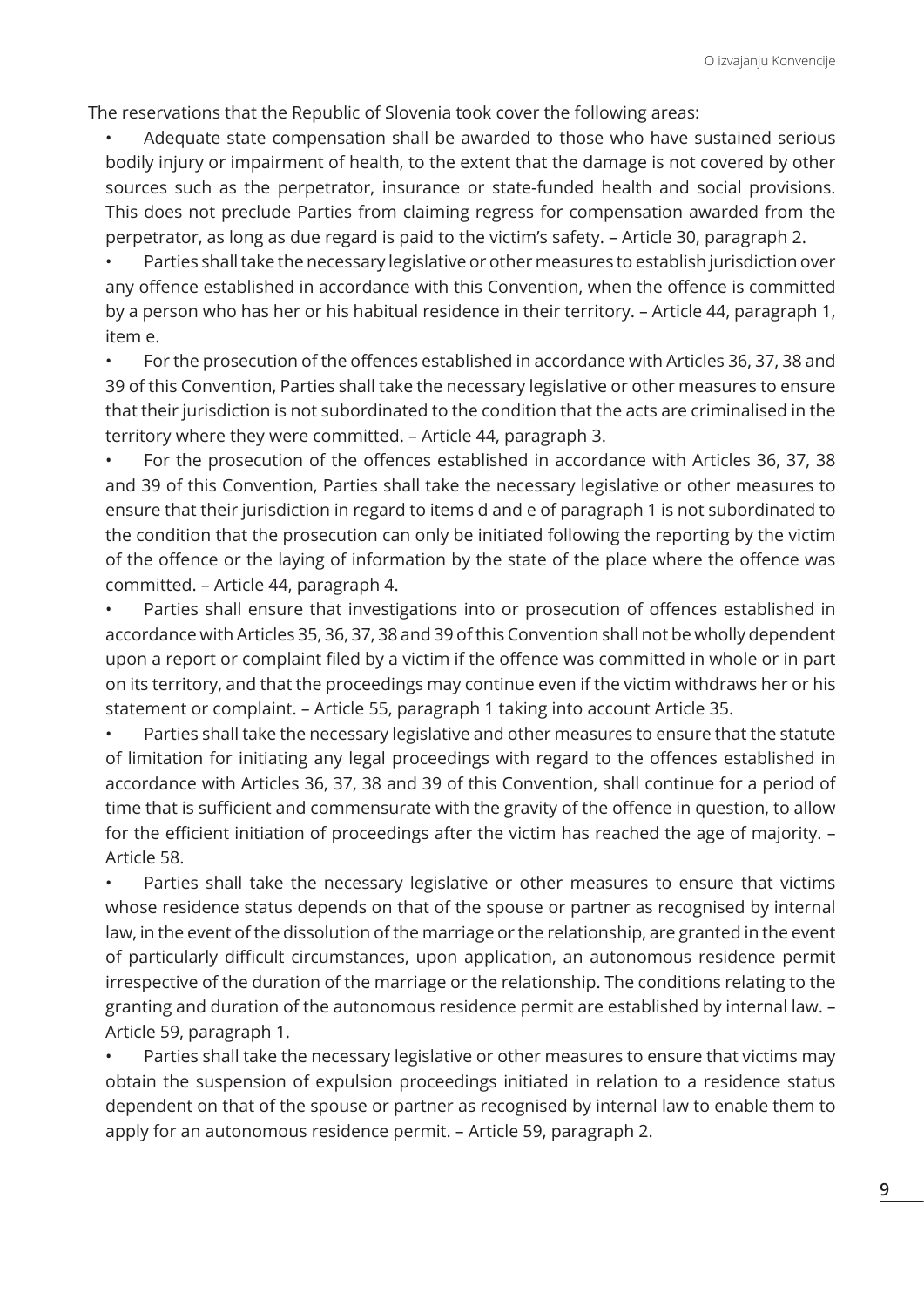• Parties shall issue a renewable residence permit to victims in one of the two following situations, or in both: (a) where the competent authority considers that their stay is necessary owing to their personal situation (b) where the competent authority considers that their stay is necessary for the purpose of their co-operation with the competent authorities in investigation or criminal proceedings. – Article 59, paragraph 3.

Parties shall take the necessary legislative or other measures to ensure that victims of forced marriage brought into another country for the purpose of the marriage and who, as a result, have lost their residence status in the country where they habitually reside, may regain this status. – Article 59, paragraph 4.

The Convention promotes the acceptance of the necessary legislation changes. From this point of view the reservations that the Republic of Slovenia took are meaningless. From the Proposal of Act ratifying the Council of Europe Convention on Preventing and Combating Violence against Women and Domestic Violence (Erjavec, 2014), it can be seen that the reservations were taken wherever the legislation is not in accordance with the Convention, which is not the purpose of the reservations. These reservations have thus prevented the discussion on the changes of legislation and the acceptance of adequate measures, according to Obran (2015b).

Because provisions of the Convention do not interfere with provisions of internal law and binding international instruments, which are already in force or can become, because the Convention is not implemented the Non-governmental organizations (NGO) that operate in this area have begun with the activities for the implementations of the provisions of the Convention. To this end proposals for the change of legislation were created, a campaign for raising the awareness of general public and a campaign for decision makers were carried out. The NGOs have gathered at a meeting and have prepared the proposals for changing the Criminal Code and Family Violence Prevention Act. Additionally proposals for the following Acts were created: Legal Aid Act (Bervar Sternad, 2014), Family Violence Prevention Act (Obran, Hrovat, ed., 2015), Criminal Code (Obran, Bervar Sternad, ed., 2015), Police Tasks and Powers Act, Criminal Procedure Act, Proposals and remarks for the Resolution of National Programme of Family Violence Prevention 2009-2014 (Zabukovec Kerin, Hrovat 2015).

In 2015 an amendment to Criminal Code (KZ-1C) was adopted, which came into force on October 2015. In this amendment changes that result from compliance with the Convention are included, also new criminal acts have been included (Forced marriage or similar partnership, Article 132.a, Stalking, Article 134.a). NGOs are finding that only a small part of corrections which we proposed are included in the amendment. Some proposals of NGOs and other organisations from this field have been rejected in this way (e.g. new criminal act of disclosure of the location of crisis centres, safe houses and other safe shelters, change of criminal act family violence).

In 2015 at the Ministry of Labour, Family, Social Affairs and Equal Opportunities (MDDSZEM) a working group for the preparation of new resolution on the national program for preventing family violence was created, the old resolution was valid until 2014, the working group is also preparing the amendments for the Family Violence Prevention Act. The group had its founding meeting in July 2015 and another meeting in December 2015.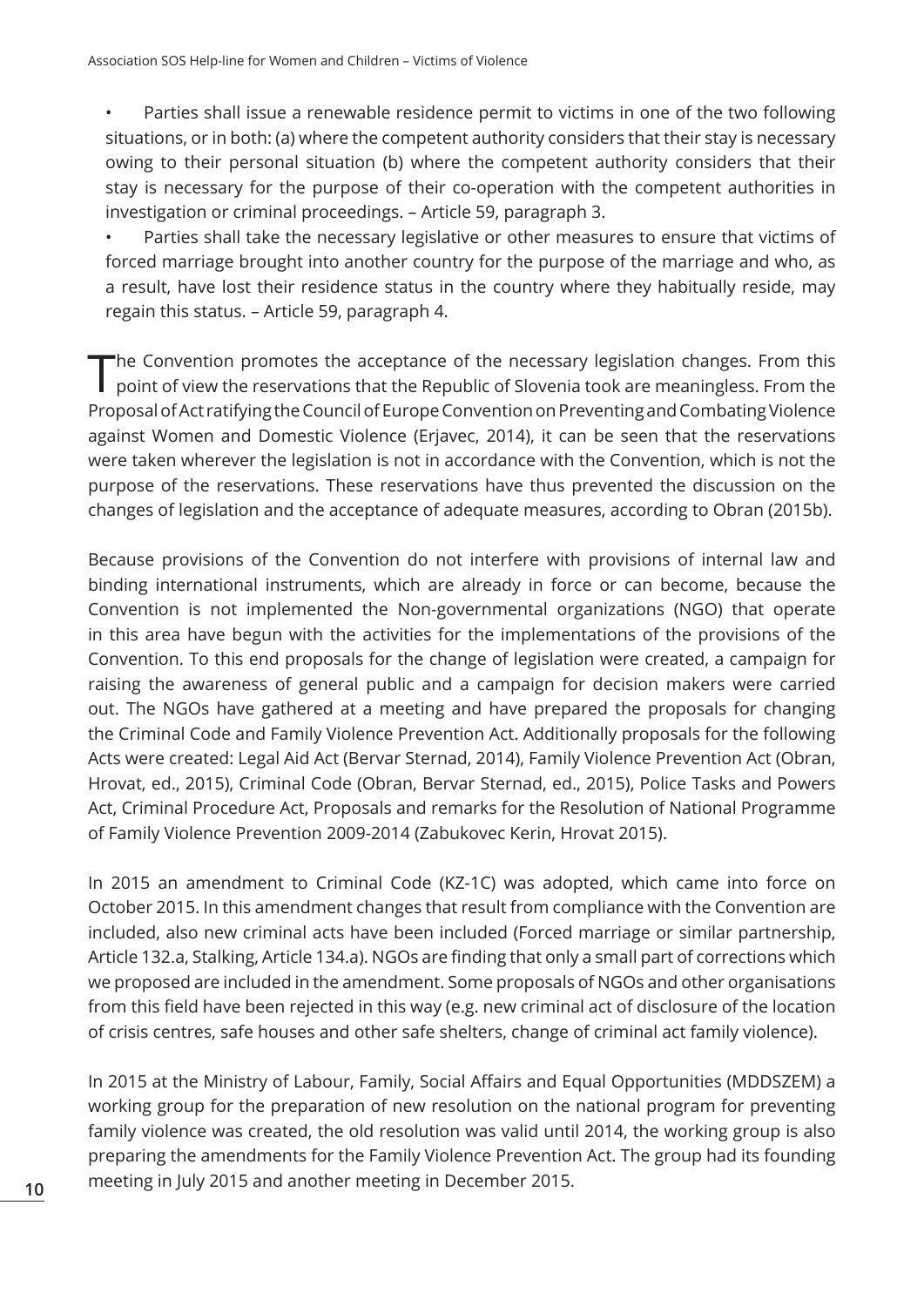A formation of Coordinating body at the Ministry of Labour, Family, Social Affairs and Equal Opportunities is in process, as defined in Article 10 of the Convention.

Even from everything written above it is seen, that the status in the field of implementing the provisions of the Convention not much has changed from 2014. The report covers 51 Articles of the convention which we also follow on the interactive database on the web page: http://www. podpisem.org/slo/. The Articles of the Convention are followed on the database in two ways, according to the status and with the help of indicators. Both documents and methodologies, to which the monitoring of the implementation of the Convention is carried out, have been developed in the scope of the project "Coordinated efforts - Toward new European standards in protection of women from gender based violence".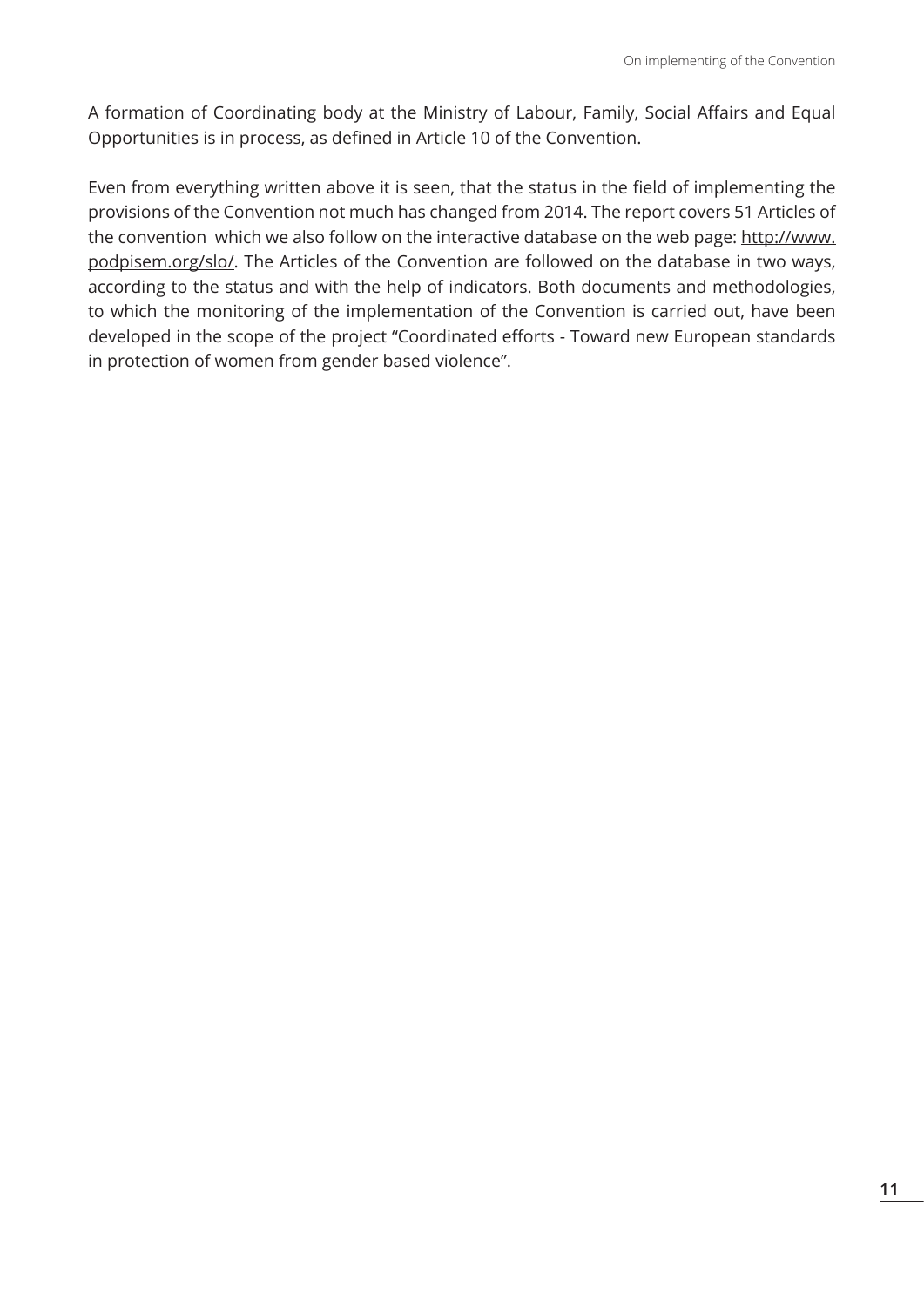# **The report on compliance of the legislation and public policies**

# **Chapter I – Purposes, definitions, equality and nondiscrimination, general obligations2**

# **Article 3 – Definitions**

*For the purpose of this Convention:*

*a. "violence against women" is understood as a violation of human rights and a form of discrimination against women and shall mean all acts of gender-based violence that result in, or are likely to result in, physical, sexual, psychological or economic harm or suffering to women, including threats of such acts, coercion or arbitrary deprivation of liberty, whether occurring in public or in private life;*

*b. "domestic violence" shall mean all acts of physical, sexual, psychological or economic violence that occur within the family or domestic unit or between former or current spouses or partners, whether or not the perpetrator shares or has shared the same residence with the victim;*

*c. "gender" shall mean the socially constructed roles, behaviours, activities and attributes that a given society considers appropriate for women and men;*

*d. "gender-based violence against women" shall mean violence that is directed against a woman because she is a woman or that affects women disproportionately;*

*e. "victim" shall mean any natural person who is subject to the conduct specified in points a and b;*

*f. "women" includes girls under the age of 18.*

 $\bigvee$  are still talking about the family violence and not about the violence against women or gender based violence. The national legislation does have an Act or an Article in the Act or any other legal document that would directly cover violence against women. In the legislation that refers to family based violence, this is not specifically defined according to gender. In legal documents or in documents that define public policies in Slovenia (i.e. resolutions and action plans), there is no definition of gender. There is still the non-compliance of the definition of a family member between the Family Violence Prevention Act and the Criminal Code (KZ-1). In ZPND an addition is necessary that also persons living in partnership without common habitat or children are family members. These are so called intimate-partner relationships, where there has been no formal forming of partnership.

Family Violence Prevention Act defines a family member, which suffers from violence of another family member as a victim in Article 3 of the Act and uses the same term in the rest of the Act.

**<sup>2</sup>** Articles are for the Act ratifying the Council of Europe Convention on Preventing and Combating Violence against Women and Domestic Violence (Zakon o ratifikaciji Konvencije Sveta Evrope o preprečevanju nasilja nad ženskami in nasilja v družini ter o boju proti njima, Ur. l. RS – Mednarodne pogodbe, št. 1/15, 5. 1. 2015)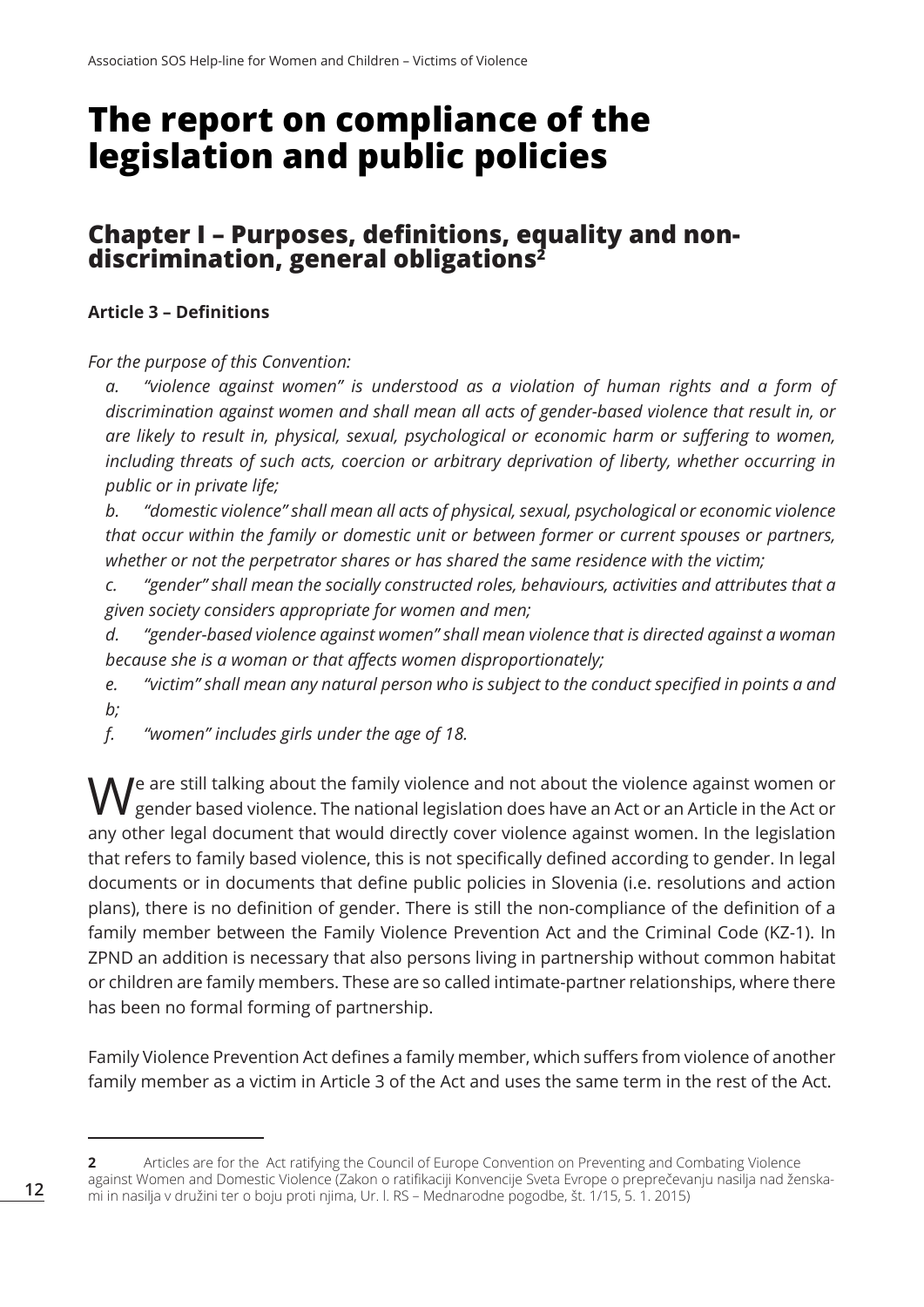Regarding the children and victims of violence a victim is also defined an individual who was a witness to family based violence (Article 4).

#### **Article 5 – State obligations and due diligence**

*1. Parties shall refrain from engaging in any act of violence against women and ensure that state authorities, officials, agents, institutions and other actors acting on behalf of the state act in conformity with this obligation.*

*2. Parties shall take the necessary legislative and other measures to exercise due diligence to prevent, investigate, punish and provide reparation for acts of violence covered by the scope of this Convention that are perpetrated by non-state actors.*

Family Violence Prevention Act speaks about due diligence in this field in Article 5. State in regulations and procedures<sup>3</sup> defines coordinated action of the authorities and organizations to deal with cases of violence. It also specifies the compulsory full-time education, training and professional training for male and female workers and employees of NGOs. Mentioned In particular are the police, health care, social care and educational institutions, professional workers and workers from the authorities and organizations responsible for carrying out tasks in the field of violence and of NGOs and judicial system.

State bodies and organizations except the Police (Kodre, 2015) did not lead the procedures of complaints against its employees regarding family violence. The field is insufficiently regulated; records of the content of the proceedings against the employees are not kept.

Sector for complaints against the police (Kodre, 2015) received in 2014 two complaints and in 2015 until 13 October 2015 one complaint against police officers in dealing with family violence. As regard to the complaints against the work of professional workers in social protection, Social inspection (Stefanovski, 2015), which operates at the Inspectorate of Labour, replied that data that are processed, do not include data on the content of the complaints. Thus, data on the number of complaints related to family violence cannot be forwarded.

The Inspectorate for Education and Sport (Kozlevčar, 2015) replied that they "address cases of violence in schools - peer, violence professionals, and have recorded two cases that question the adequacy of the action of the school on the basis of the Rules on dealing with family violence for educational institutions. Rules provide the conduct of employees of public educational institutions and private educational institutions that implement a publicly valid program on

**<sup>3</sup>** Rules on the organization and work of multidisciplinary teams and regional services and on actions of the social work centres in dealing with domestic violence - Pravilnik o sodelovanju organov ter o delovanju centrov za socialno delo, multidisciplinarnih timov in regijskih služb pri obravnavi nasilja v družini, Ur. l. RS, št. 31/09, Rules on procedures for dealing with domestic violence in the implementation of health activities - Pravilnik o pravilih in postopkih pri obravnavanju nasilja v družini pri izvajanju zdravstvene dejavnosti, Ur. l. RS, št. 38/11, Rules on police cooperation with other bodies and organizations in the detection and prevention of family violence - Pravilnik o sodelovanju policije z drugimi organi in organizacijami pri odkrivanju in preprečevanju nasilja v družini, Ur. l. RS, št. 25/10, Rules on the Treatment of Domestic Violence for Educational Institutions - Pravilnik o obravnavi nasilja v družini za vzgojno-izobraževalne zavode, Ur. l. RS, št. 104/09.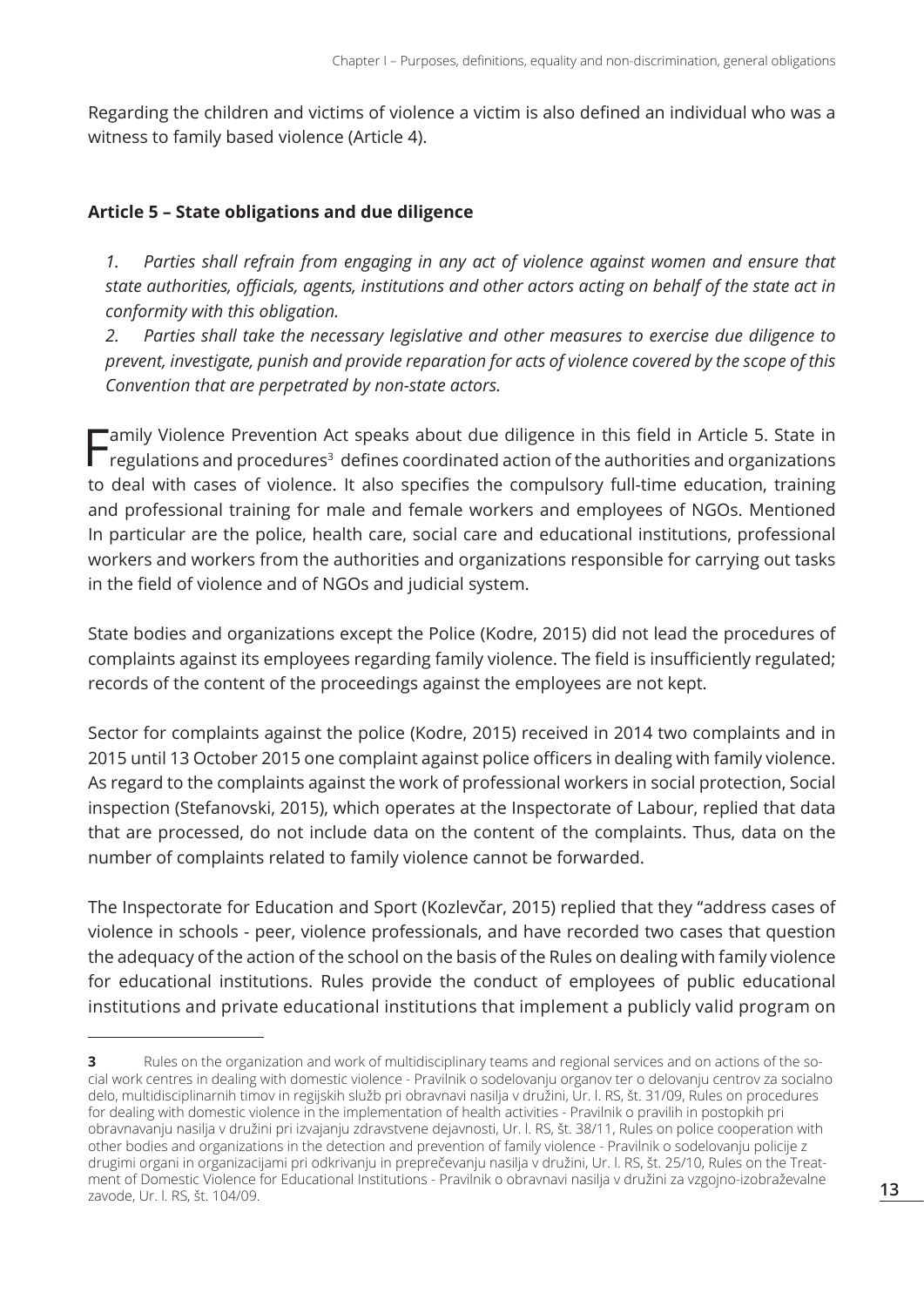detection of violence against children in the family, forms of assistance to the child who is the victim of violence in educational institutions and the cooperation of educational institutions with the national authorities, bearers of public powers and providers of public services in cases of violence against children in the family."

Regarding the proceedings before international courts on the due diligence in 2015 the Case (441107/10) Y. v. Slovenia was held at the European Court of Human Rights. European Court of Human Rights in that case ruled in favour of the applicant Y in August 2015. The court found that the Article 3 of the European Convention for the Protection of Human Rights and Fundamental Freedoms was violated. The Court found that the Slovenian authorities did not ensure prompt investigation and prosecution in connection with the application's complaint of sexual abuse and also that the Article 8 of the Convention was violated. The Slovenian authorities in criminal proceedings concerning sexual abuse failed to protect the applicant's integrity.

# **Chapter II – Integrated policies and data collection**

# **Article 7 – Comprehensive and co-ordinated policies**

*1. Parties shall take the necessary legislative and other measures to adopt and implement statewide effective, comprehensive and co-ordinated policies encompassing all relevant measures to prevent and combat all forms of violence covered by the scope of this Convention and offer a holistic response to violence against women.*

*2. Parties shall ensure that policies referred to in paragraph 1 place the rights of the victim at the centre of all measures and are implemented by way of effective co-operation among all relevant agencies, institutions and organisations.*

*3. Measures taken pursuant to this article shall involve, where appropriate, all relevant actors, such as government agencies, the national, regional and local parliaments and authorities, national human rights institutions and civil society organisations.*

 $\mathbb C$  o-ordinating policies on the prevention and combating of domestic violence are defined in this field.<br>
the Family Violence Prevention Act (ZPND), as well as the rules and procedures<sup>4</sup> in this field. At the Ministry of Labour, Family, Social Affairs and Equal Opportunities (MDDSZEM) a new Resolution of National Programme of Family Violence Prevention and the amendment to the ZPND is in preparation in the working group. In the process of setting up the coordinating body for monitoring the implementation of the Convention at the MDDSZEM is, they began with the process of selecting representatives of NGOs in this body.

Rules on the organization and work of multidisciplinary teams and regional services and on actions of the social work centres in dealing with domestic violence - Pravilnik o sodelovanju organov ter o delovanju centrov za socialno delo, multidisciplinarnih timov in regijskih služb pri obravnavi nasilja v družini, Ur. l. RS, št. 31/09, Rules on procedures for dealing with domestic violence in the implementation of health activities - Pravilnik o pravilih in postopkih pri obravnavanju nasilja v družini pri izvajanju zdravstvene dejavnosti, Ur. l. RS, št. 38/11, Rules on police cooperation with other bodies and organizations in the detection and prevention of family violence - Pravilnik o sodelovanju policije z drugimi organi in organizacijami pri odkrivanju in preprečevanju nasilja v družini, Ur. l. RS, št. 25/10, Rules on the Treatment of Domestic Violence for Educational Institutions - Pravilnik o obravnavi nasilja v družini za vzgojno-izobraževalne zavode, Ur. l. RS, št. 104/09..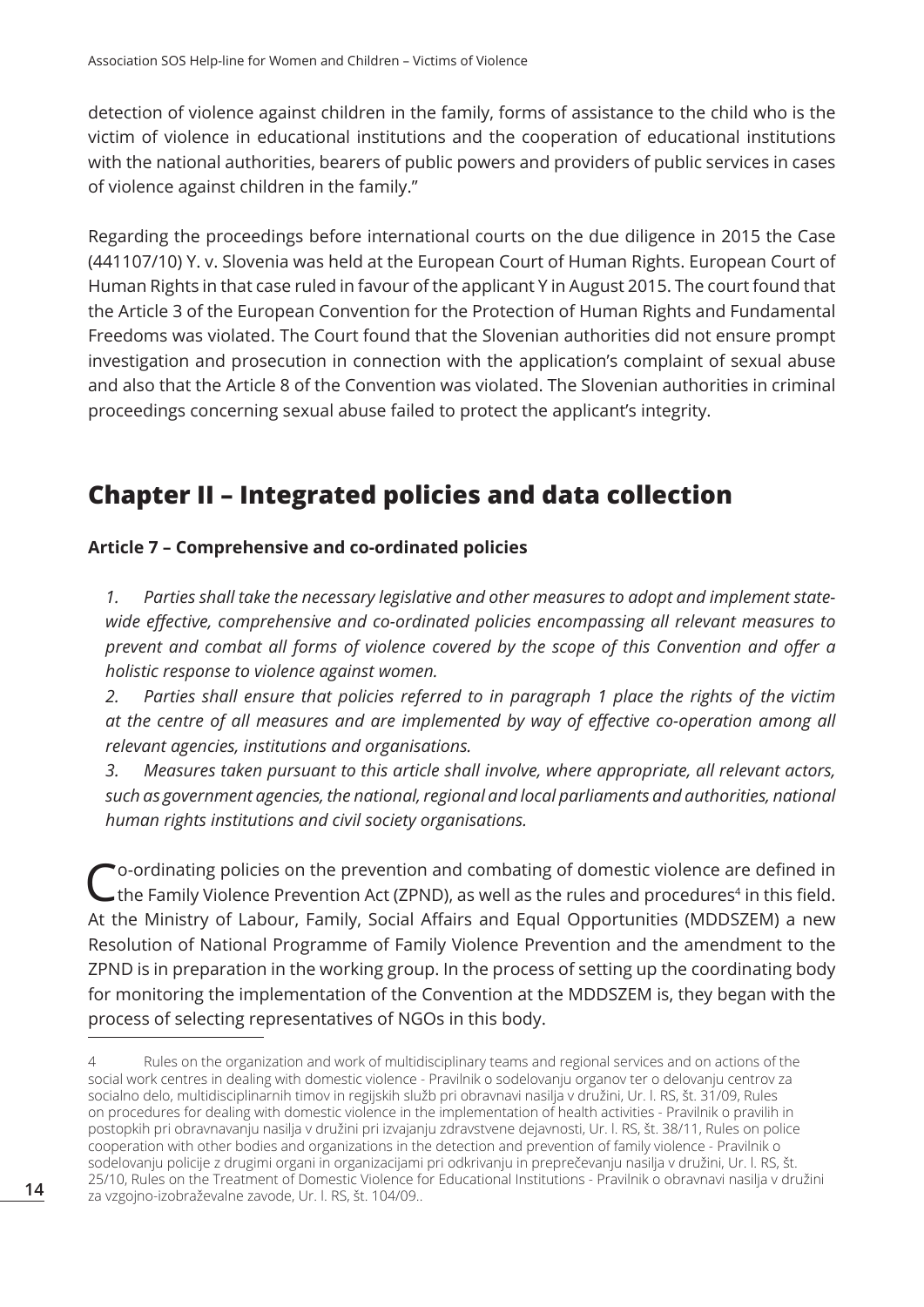The Republic of Slovenia is a state party to The Convention on the Elimination of all Forms of Discrimination Against Women (CEDAW). The CEDAW (2008) Committee already in 2008, in the concluding observations in paragraph 24 urged the Republic of Slovenia that the issue of gender-based violence has to be comprehensively addressed, in accordance with the General Recommendation No. 19 from 1992. It is concerned about the absence of a comprehensive national strategy and programs for action against all forms of violence against women and girls. The Committee recommends to the State to develop a comprehensive strategy or action plan to prevent and eliminate all forms of violence against women and girls. The country was invited to include an analysis of the effects of the implementation of the ZPND in its next periodic report, and analyse all cases of murders of women by their intimate partners. On this basis, the state should take effective measures to protect women against this form of violence.

In The fifth and sixth periodic report to the CEDAW Committee (2013) number of murders in the family from 2008 to 2012 is stated and the fact that the majority of victims are women. Analysis of the effects of the implementation of the ZPND is not mentioned.

CEDAW Committee in the concluding observations (2015, item 20c) in the November 2015 from the hearing of The fifth and sixth periodic report to the CEDAW Committee (2013) urged the State to establish a permanent mechanism to coordinate, monitor and assess the effectiveness of measures to address violence against women and that this mechanism has adequate human and financial resources.

## **Article 8 – Financial resources**

*Parties shall allocate appropriate financial and human resources for the adequate implementation of integrated policies, measures and programmes to prevent and combat all forms of violence covered by the scope of this Convention, including those carried out by non-governmental organisations and civil society.*

Financial resources dedicated for this field in the previous years have not changed. Programs (programs to prevent violence, treatment of victims of violence and programs for work with perpetrators of violence) are co-financed on the basis of the Resolution on the national social assistance programme 2013-2020. Resolution is the basic program document of Slovenia in the field of social assistance for the period until 2020 and has been adopted in April 2013. The MDDSZEM co-finance up to a maximum of 80 % of the value of the program, the rest however, providers must obtain from other sources. The programs are co-financed by the funds provided by local communities and grants.

Funding allocated in 2014 amounted to EUR 2,228,732 (Smolej et al., 2015), 80% of which was allocated to NGOs.

The funding of preventive programs is insufficient, since in practice the lack of it is very clear. Cofinanced are only curative programs. NGOs each year, at least during the Day for the Elimination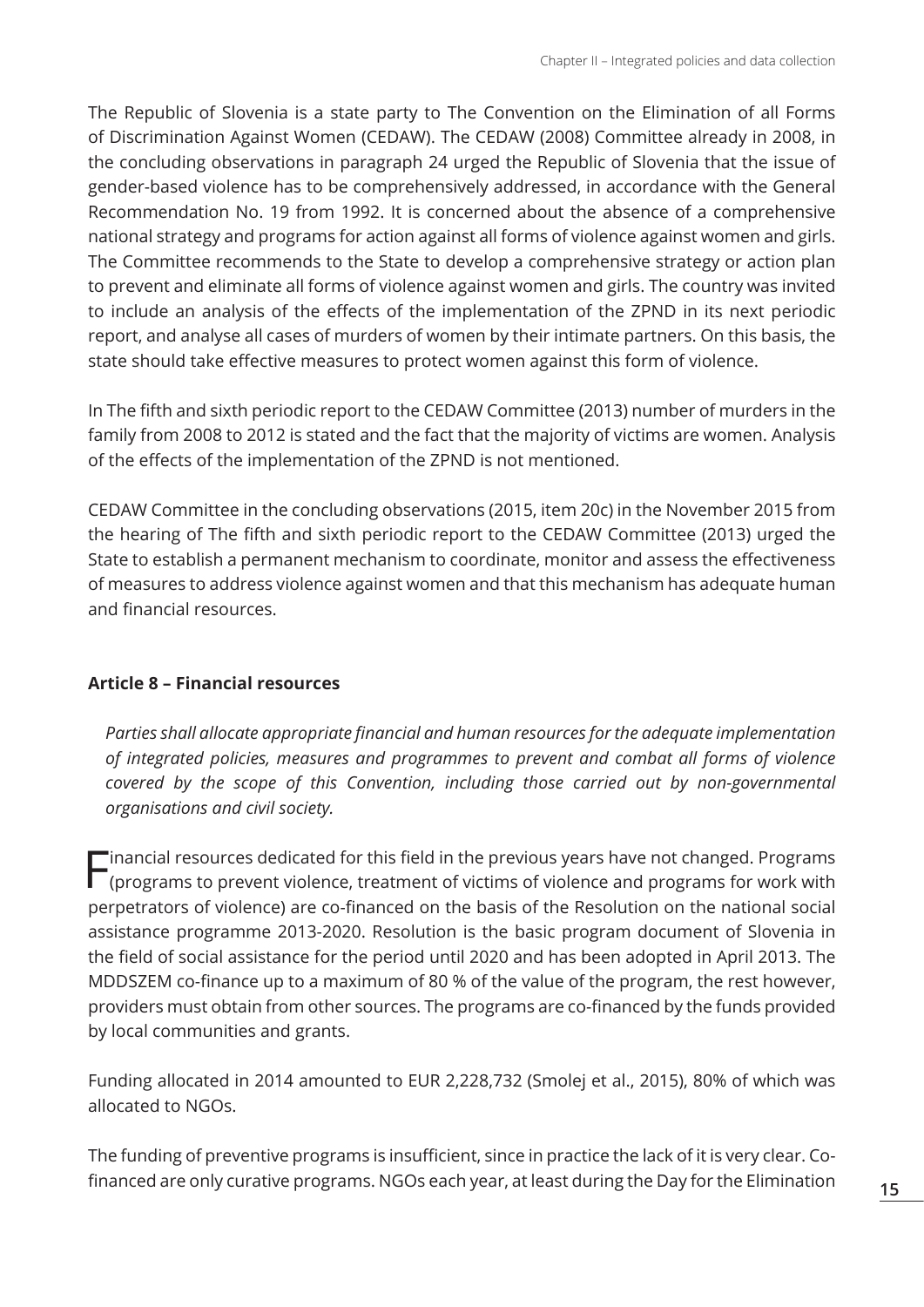of Violence against Women from 25 November to 10 December organize public awareness campaigns with regard to the phenomenon of violence against women and domestic violence.

On the need to finance awareness-raising campaigns in its conclusions noted also the CEDAW Committee (2015, item 20g).

Due to the intervention laws that have been adopted in the light of the austerity policies due to the economic crisis, impact on the super saturation of the work of competent state institutions is visible. In particular, this is observed in the work of police and Centres for Social Work (CSD). Due to overload of staff in the police, the courts and to the CSD and elsewhere, the practice in this area is deteriorating. In 2015, still we see a lot of distrust of the public as well as women – victims of violence for the work of institutions in the field of preventing violence against women.

## **Article 9 – Non-governmental organisations and civil society**

*Parties shall recognise, encourage and support, at all levels, the work of relevant non-governmental organisations and of civil society active in combating violence against women and establish effective co-operation with these organisations.*

Family Violence Prevention Act (ZPND) defines the operation of NGOs and their role in dealing with domestic violence, giving them a special place in the network of actors in the field of prevention of domestic violence (Article 10, Article 17). Participation of NGOs in working bodies in the preparation of changes in this area is satisfactory.

NGOs in Slovenia provide a confidential, anonymous and free telephone counselling for individuals experiencing violence. Personal counselling and other psychosocial support for women and children who are experiencing violence. Safe accommodation in a safe house and/ or crisis centre for individuals who are experiencing violence. Self-help groups for women who are experiencing violence. Companion to the institutions for women experiencing violence. Advocacy for individuals who are experiencing violence. Individual counseling and self-help groups for women who experience violence. Advice for individuals who cause violence and social skills training for men, causing violence against women. Socializing - individual assistance to children and young people who are experiencing violence. Counselling for victims of human trafficking, crisis accommodation for victims of human trafficking and assistance for victims of trafficking in organizing their return home. Help to the victims of human trafficking to (re) social and labour inclusion. Workshops for pupils and students of primary and secondary school. Education, awareness and information for experts, stakeholders and the general public. Organizing social action, cooperating with the media and issuing publications and others.

## **Article 10 – Co-ordinating body**

*1. Parties shall designate or establish one or more official bodies responsible for the co-ordination,*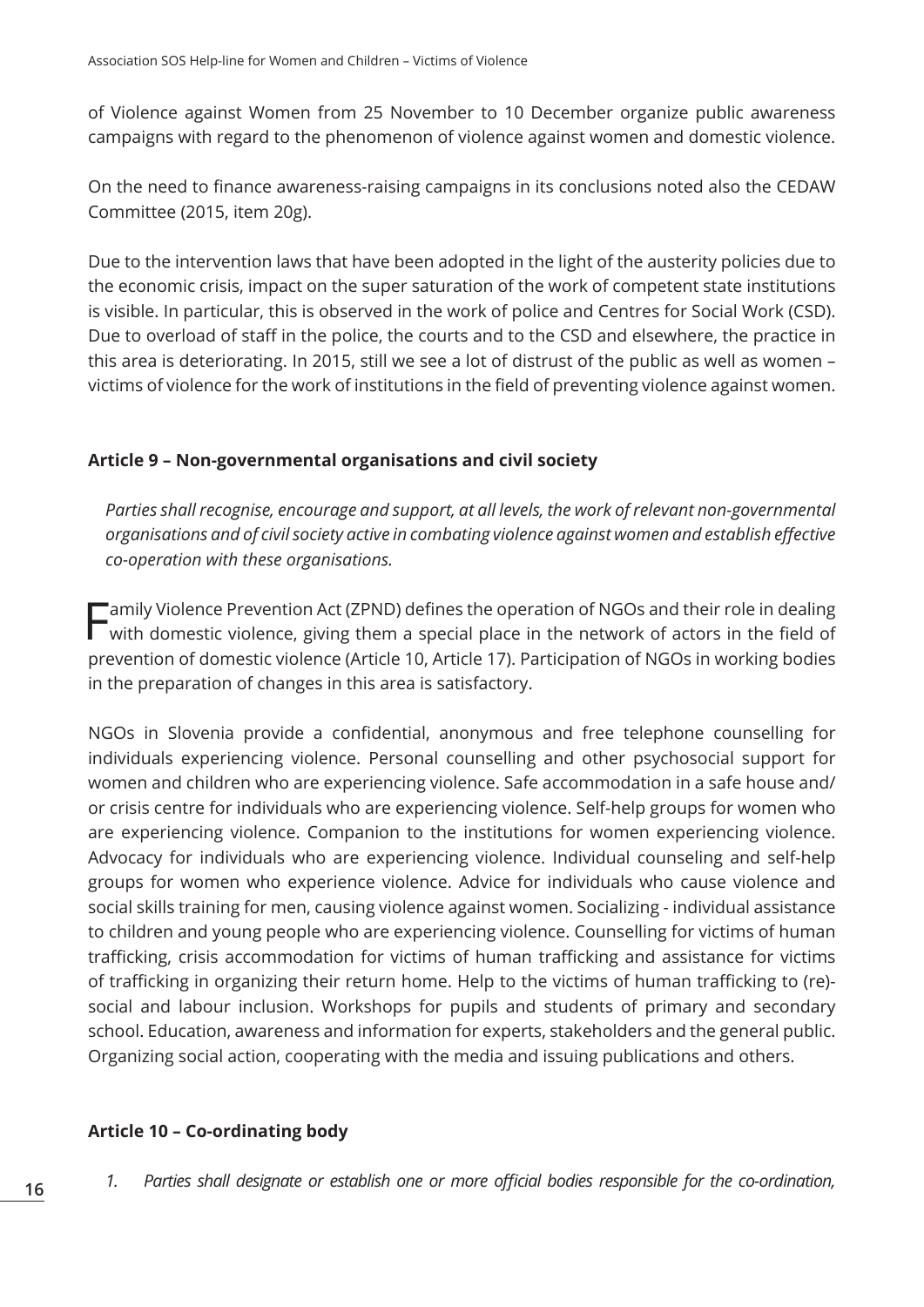*implementation, monitoring and evaluation of policies and measures to prevent and combat all forms of violence covered by this Convention. These bodies shall co-ordinate the collection of data as referred to in Article 11, analyse and disseminate its results.*

*2. Parties shall ensure that the bodies designated or established pursuant to this article receive information of a general nature on measures taken pursuant to Chapter VIII.*

*3. Parties shall ensure that the bodies designated or established pursuant to this article shall have the capacity to communicate directly and foster relations with their counterparts in other Parties.*

In Slovenia, in 2015, the co-ordinating body is in the phase of setting up. Ministry of Labour, Family, Social Affairs and Equal Opportunities is establishing the co-ordinating body. The body n Slovenia, in 2015, the co-ordinating body is in the phase of setting up. Ministry of Labour, will be made up of representatives of all relevant ministries, representatives of NGOs working in the field of prevention of domestic violence.

The Republic of Slovenia is one of the countries which in the time of writing these document have failed to fulfil the requirement of establishing a co-ordinating body for preventing and combating violence against women, which would in addition to monitoring the implementation of policies and measures also concern for evaluation in the field of violence against women (Veselič, Matko, 2014).

## **Article 11 – Data collection and research**

- *1. For the purpose of the implementation of this Convention, Parties shall undertake to:*
	- *a. collect disaggregated relevant statistical data at regular intervals on cases of all forms of violence covered by the scope of this Convention;*
	- *b. support research in the field of all forms of violence covered by the scope of this Convention in order to study its root causes and effects, incidences and conviction rates, as well as the efficacy of measures taken to implement this Convention.*
- *2. Parties shall endeavour to conduct population-based surveys at regular intervals to assess the prevalence of and trends in all forms of violence covered by the scope of this Convention.*

*3. Parties shall provide the group of experts, as referred to in Article 66 of this Convention, with the information collected pursuant to this article in order to stimulate international co-operation and enable international benchmarking.*

CEDAW Committee in the concluding observations (2015, item 20f) from addressing the Fifth and Sixth official report of the Republic of Slovenia urged the State to establish unified mechanism for the systematic collection of statistical data, disaggregated by sex, age and relationship between the perpetrator and the victim, on complaints, investigations, prosecutions, convictions and sentences imposed on perpetrators of violence against women.

There is still a large part of the violence against women and domestic violence that is not reported. The data therefore does not show the real picture about such acts. Awareness of professional and general public on the reporting of violence is still at a low level. This is reflected in the attitudes and tolerance of violence against women and domestic violence. Data in this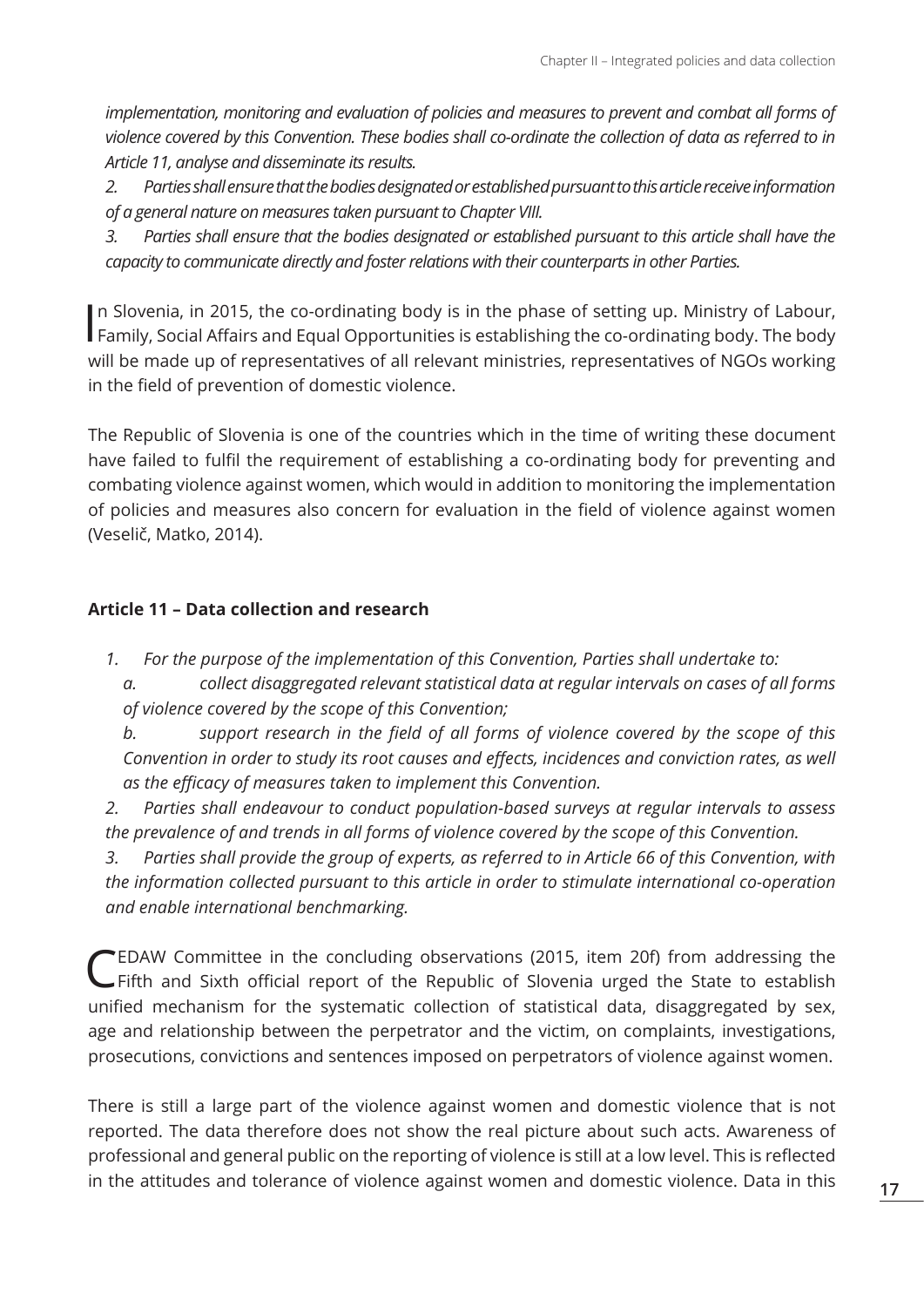area is generally very deficient.

With the adoption of the Family Violence Prevention Act (ZPND) the Social work centres became responsible for managing the data on all cases that they dealt with (PIC, 2011).

Republic Slovenia in the Resolution of National Programme of Family Violence Prevention 2009-2014 also committed to improve national statistics on domestic violence and for this purpose the competent ministries should develop a plan of data collection on violence in the private sphere and partner relations on the basis of the indicators adopted by the European Community (Veselič, Matko, 2014). It failed to fulfil its commitment as NGOs have identified in the Proposals at the drafting of a new Resolution of National Programme of Family Violence Prevention (Zabukovec Kerin, Hrovat, 2015).

The collection of data is regulated by the Personal Data Protection Act, which does not refer directly to violence against women and domestic violence and is regulating everything concerning the collection of data collected by state institutions.

Regarding the data collection on violence each area has its own regulation (Leskošek, 2013a). The definitions of violence as well as data collected at each institution are specified differently, and in accordance with the protection of personal data. Institutions have for the purpose of data collection set up special departments which are responsible for data collection.

The creation of a specific offense Domestic violence (Article 191) in the Criminal Code made it possible to monitor the number of cases dealt with domestic violence in official statistics, which previously due to the "diversification" in the number of offenses was not possible. It should be understood that the offense Domestic violence includes in addition to psychological and economic violence only mild forms of physical violence, whose victims had not suffered injury. Severe forms of violence and sexual violence remain in official statistics still "hidden" in the context of severe (general) criminal offenses (Filipčič, 2013).

The national survey entitled The incidence of violence and responses to violence in the private sphere and partnership relations (Pojavnost nasilja in odzivnost na nasilje v zasebni sferi in partnerskih odnosih) (Leskošek, Urek, Zaviršek, 2010) was made in 2010, last year the EU-wide survey was published, which was made by the European Union Agency for Fundamental Rights – FRA (FRA, 2014).

# **Chapter III – Prevention**

# **Article 15 – Training of professionals**

*1. Parties shall provide or strengthen appropriate training for the relevant professionals dealing with victims or perpetrators of all acts of violence covered by the scope of this Convention, on the prevention and detection of such violence, equality between women and men, the needs and rights*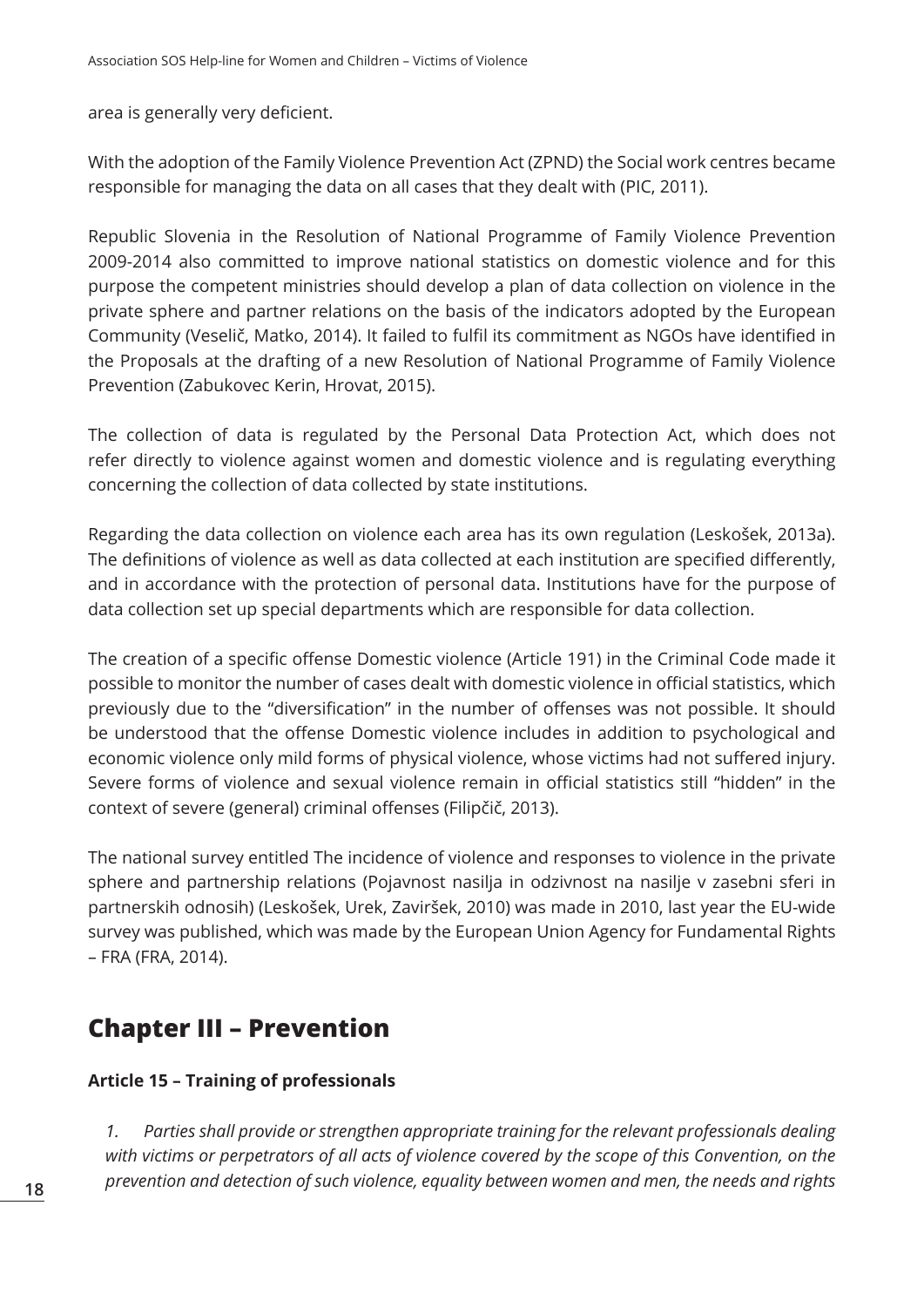*of victims, as well as on how to prevent secondary victimisation.*

*2. Parties shall encourage that the training referred to in paragraph 1 includes training on coordinated multi-agency co-operation to allow for a comprehensive and appropriate handling of referrals in cases of violence covered by the scope of this Convention.*

The Family Violence Prevention Act (ZPND) and Resolution of National Programme of Family Violence Prevention 2009-2014 includes education and training of professional workers (Šifkovič Vrbica, 2013). The working group on the MDDSZEM is preparing a new Resolution and the amendment to the Family Violence Prevention Act.

Education and training of professional workers are still unsatisfactory. In practice, a special a lack of knowledge in the work of court experts is noted. In practice, it may still happen that a woman - victim of violence comes into contact with a police officer, social worker, doctor who does not know the issue of violence against women.

When the CEDAW Committee considered the official report of the RS at its session in October 2015 in the recommendations (2015, item 20g) also noted on education of professional workers. In particular, the Committee draws attention to the training of judges, prosecutors and other law enforcement staff.

#### **Article 16 – Preventive intervention and treatment programmes**

*1. Parties shall take the necessary legislative or other measures to set up or support programmes aimed at teaching perpetrators of domestic violence to adopt non-violent behaviour in interpersonal relationships with a view to preventing further violence and changing violent behavioural patterns. 2. Parties shall take the necessary legislative or other measures to set up or support treatment programmes aimed at preventing perpetrators, in particular sex offenders, from re-offending. 3. In taking the measures referred to in paragraphs 1 and 2, Parties shall ensure that the safety of, support for and the human rights of victims are of primary concern and that, where appropriate, these programmes are set up and implemented in close co-ordination with specialist support services for victims.*

The Family Violence Prevention Act (ZPND) (Article 14) provides that the national program also<br>includes preventive activity. Resolution of National Programme of Family Violence Prevention 2009-2014 includes the strategy about work with perpetrators of domestic violence.

The Association for Nonviolent Communication provides programs for the perpetrators. Since 2004 it is implementing the program of social skills training for men, causing violence against women (DNK, 2014). The program has over time expanded and is currently taking place in seven towns in Slovenia (Ljubljana, Celje, Nova Gorica, Murska Sobota, Slovenj Gradec, Koper, Novo mesto). In 2014 (DNK, 2015) 370 users were involved; of which approximately five users participate in the program, due to the recurrence of violence.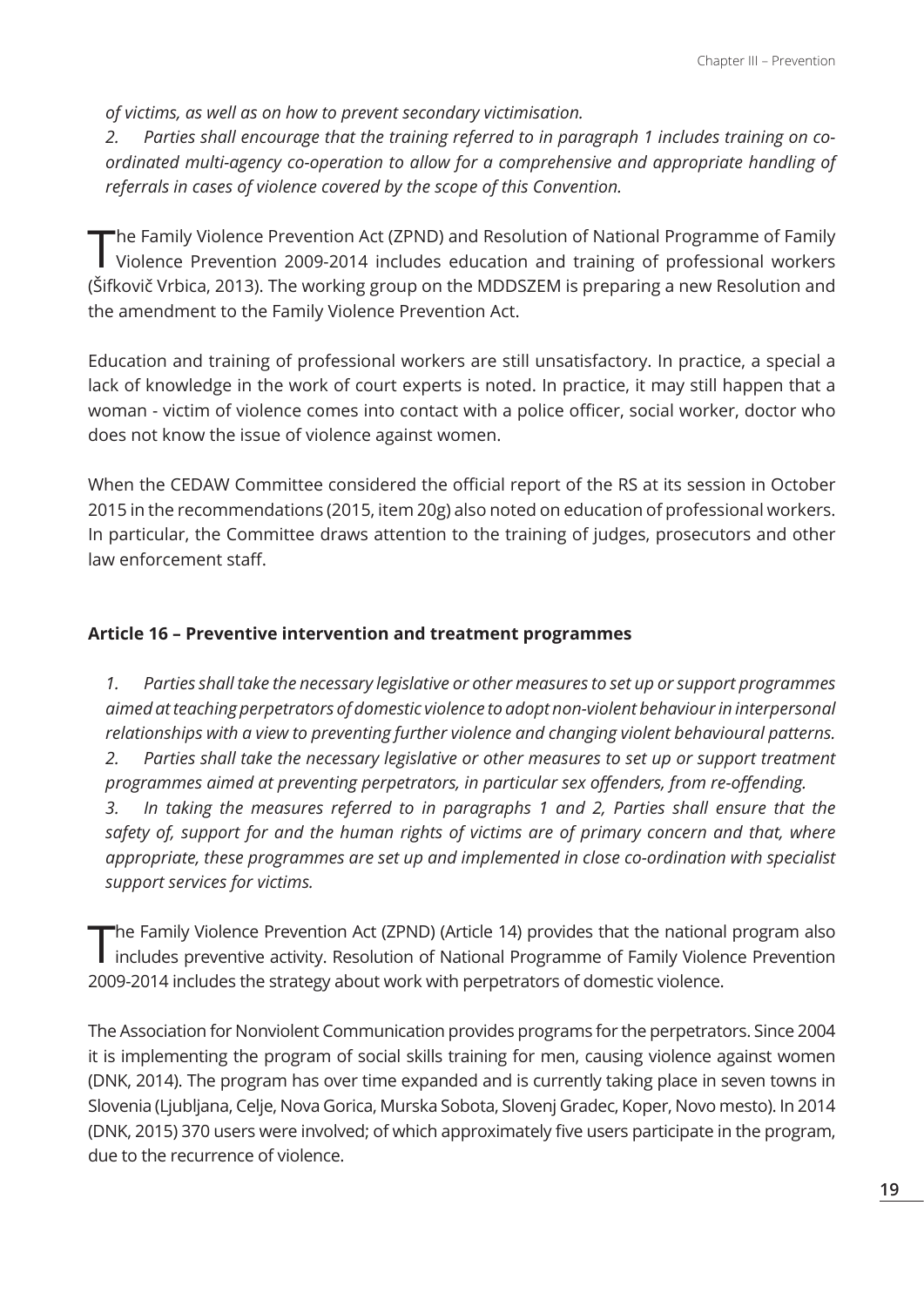Regarding the referral of perpetrators of violence to the appropriate educational, psycho-social and medical programs carried out by bodies and organizations and NGOs, the organizations suggested in the amendment to the ZPND (Obran, Hrovat, ed., 2015) that the act in order to increase the safety of victims and preventing further violence includes a new measure, which would be issued by the court, this is the referral of the perpetrators of violence to the appropriate educational, psychosocial and medical programs carried out by bodies and organizations and NGOs. For the prevention of domestic violence it is not enough only to help the victims, but also the in-depth work with the perpetrators of violence (and of course full implementation of prevention work). Perpetrators of violence on their own in most cases are not motivated to engage in such programs, so the motivation must come from outside. Also the referral itself is insufficient but has to be accompanied by an appropriate sanction for not attending a program.

# **Chapter IV – Protection and support**

## **Article 18 – General obligations**

*1. Parties shall take the necessary legislative or other measures to protect all victims from any further acts of violence.*

*2. Parties shall take the necessary legislative or other measures, in accordance with internal law, to ensure that there are appropriate mechanisms to provide for effective co-operation between all relevant state agencies, including the judiciary, public prosecutors, law enforcement agencies, local and regional authorities as well as non-governmental organisations and other relevant organisations and entities, in protecting and supporting victims and witnesses of all forms of violence covered by the scope of this Convention, including by referring to general and specialist support services as detailed in Articles 20 and 22 of this Convention.*

*3. Parties shall ensure that measures taken pursuant to this chapter shall:*

*- be based on a gendered understanding of violence against women and domestic violence and shall focus on the human rights and safety of the victim;*

*- be based on an integrated approach which takes into account the relationship between victims, perpetrators, children and their wider social environment;*

*- aim at avoiding secondary victimisation;*

*- aim at the empowerment and economic independence of women victims of violence;*

*- allow, where appropriate, for a range of protection and support services to be located on the same premises;*

*- address the specific needs of vulnerable persons, including child victims, and be made available to them.*

*4. The provision of services shall not depend on the victim's willingness to press charges or testify against any perpetrator.*

*5. Parties shall take the appropriate measures to provide consular and other protection and support to their nationals and other victims entitled to such protection in accordance with their obligations under international law.*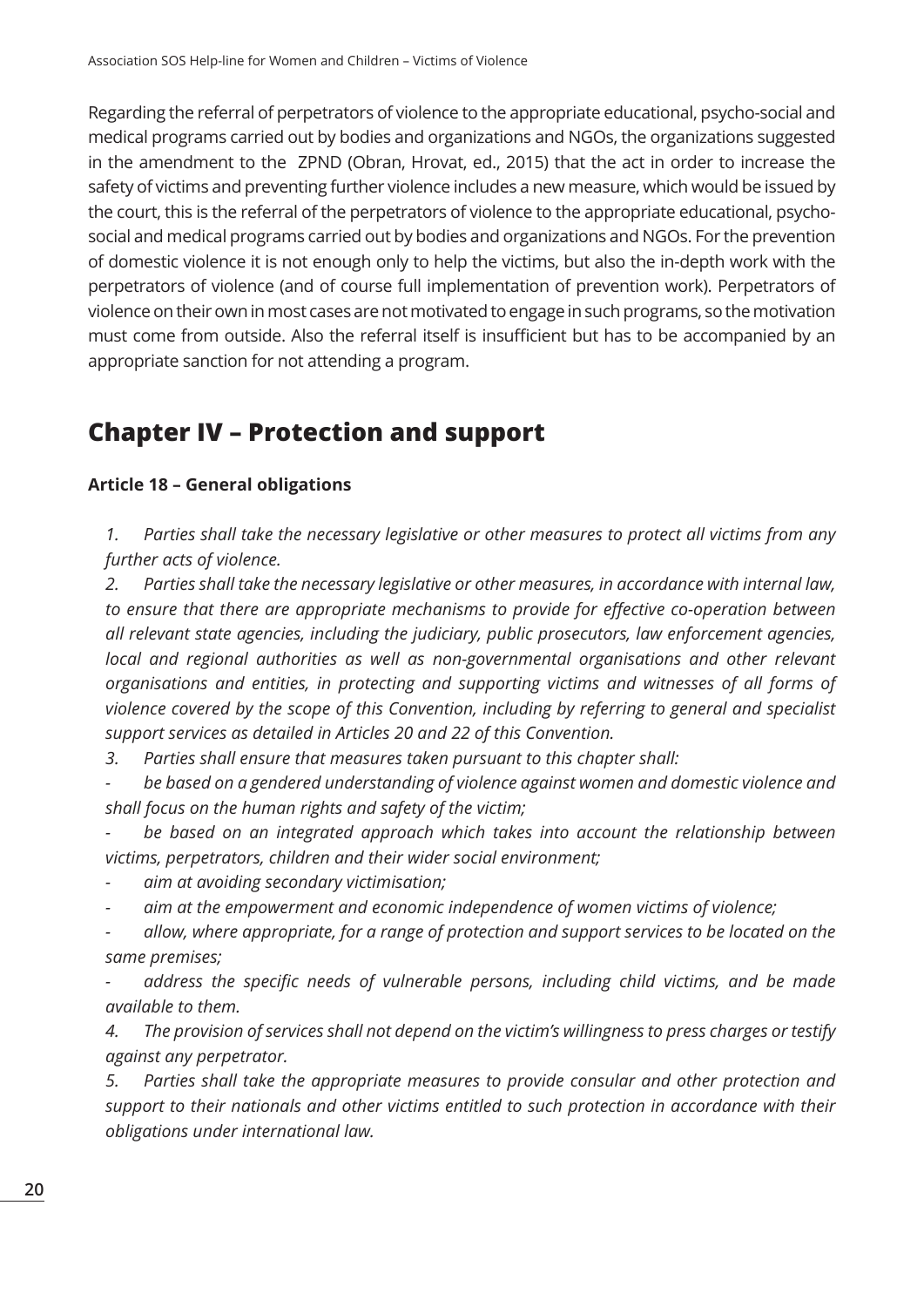In accordance with the Resolution of National Programme of Family Violence Prevention 2009-<br>2014 measures in the Family Violence Prevention Act (ZPND) only complement the already n accordance with the Resolution of National Programme of Family Violence Prevention 2009 existing measures and do not replace or diminish their importance. This emphasis is especially important in the protection of juvenile victims of domestic violence. Protection of children at risk, which also include minor victims of domestic violence are governed by the Marriage and Family Relations Act (ZZZDR), and is irrespective of the type or source of threats to the system regulated by family legislation. Childcare requires also other approaches, as is the duty of the state to follow the child, irrespective of his desire or expectation. Therefore, the ZPND with regard to measures for the protection of minor victims refers to the law governing family relations. The mutual provision of information and assistance between national authorities, public authorities, public service, local government bodies and NGOs, structure, composition and working methods of multidisciplinary teams to deal with domestic violence in the Centres for social work, inter alia is defined in the Rules on the organization and work of multidisciplinary teams and regional services and on actions of the social work centres in dealing with domestic violence (Veselič, Matko, 2014).

Existing services are free of charge; the problem represents a regionally uneven distribution of services and the lack of easy access to free psychotherapeutic treatment and free legal aid. Services are funded from the public budget - the Ministries and the local communities foundations and donations. Research and practice testify to the fact that the institutions in which women seek help, do not always work in accordance with the principles of the protection of victims of violence, victims in proceedings which are long experience secondary victimization, in practice, a lot of work still has to be done to achieve the purpose of the provisions of the Convention.

Shortcomings in the assistance to women - victims in Slovenia are different. They do not have equal access to the various forms of assistance in many regions in Slovenia, They remain in violent partner relationships because of economic dependence. They have problem with housing when their period of stay in a safe house expires. Also, the strict availability of financial assistance increases their economic dependence.

The needs of vulnerable groups: Roma women, migrant women, older women, women with mental health problems, addictions, and disabilities are not addressed. Institutions often women - victims of violence direct to safe houses, instead of removing the perpetrator of violence from the family home.

Insufficient human resources at the police, the prosecutor's offices, courts, the Centres for social work and elsewhere, consequently law of protection against violence is deteriorating. Professional workers who have contact with victims or perpetrators of violence against women and domestic violence are often not adequately trained and do not have knowledge in this issue.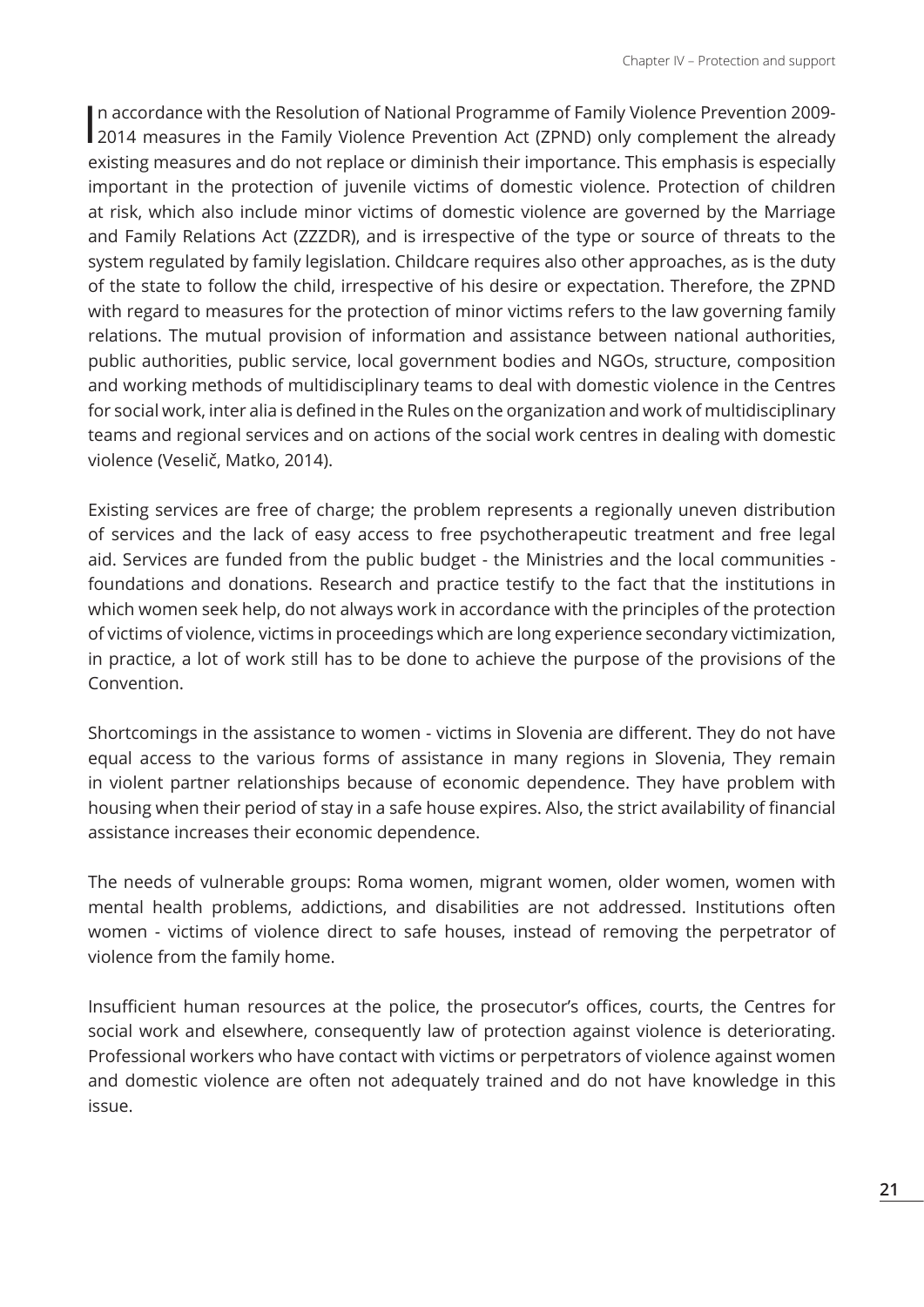#### **Article 19 – Information**

*Parties shall take the necessary legislative or other measures to ensure that victims receive adequate and timely information on available support services and legal measures in a language they understand.*

In practice, the NGOs note that there is no proper and timely information for victims of all forms of violence, as foreseen by the Convention and is stated in the Explanatory Report to n practice, the NGOs note that there is no proper and timely information for victims of all the Convention (CoE, 2011).

Police Tasks and Powers Act (ZNPPol), requires from the police duty to immediately inform the competent Centre for social work about the imposed measure injunction, in accordance with the Rules on police cooperation with other bodies and organizations in the detection and prevention of domestic violence but the police must notify the Centre for social work of any other cases of perceived violence in the family. The purpose of the notice is to offer assistance to the victim from the Centre for social work within its jurisdiction and coordination assistance of other authorities and organizations. Unfortunately, an analysis of victims' cooperation with the Centre for social work after such notification by the police has not been done summarizes Filipčič (2013).

A measure of the operative part of which is the competence of the police, in addition to that another important goal of this is to allow the centres for social work and NGOs to enter into a family with a view to providing assistance to the victim. Police Tasks and Powers Act (ZNPPol) in Article 60 states: "About a planned action police immediately notifies the relevant local Centre for social work, which gives the victim the information on organizations that are available to her for the material and non-material assistance and on her desire to facilitate contact with such organization" (Filipčič, 2014b).

For information an important role play NGOs which provide professional support services, as is often the case that victims have a bad experience and mistrust in government institutions that provide general support services.

#### **Article 20 – General support services**

*1. Parties shall take the necessary legislative or other measures to ensure that victims have access to services facilitating their recovery from violence. These measures should include, when necessary, services such as legal and psychological counselling, financial assistance, housing, education, training and assistance in finding employment.*

*2. Parties shall take the necessary legislative or other measures to ensure that victims have access to health care and social services and that services are adequately resourced and professionals are trained to assist victims and refer them to the appropriate services.*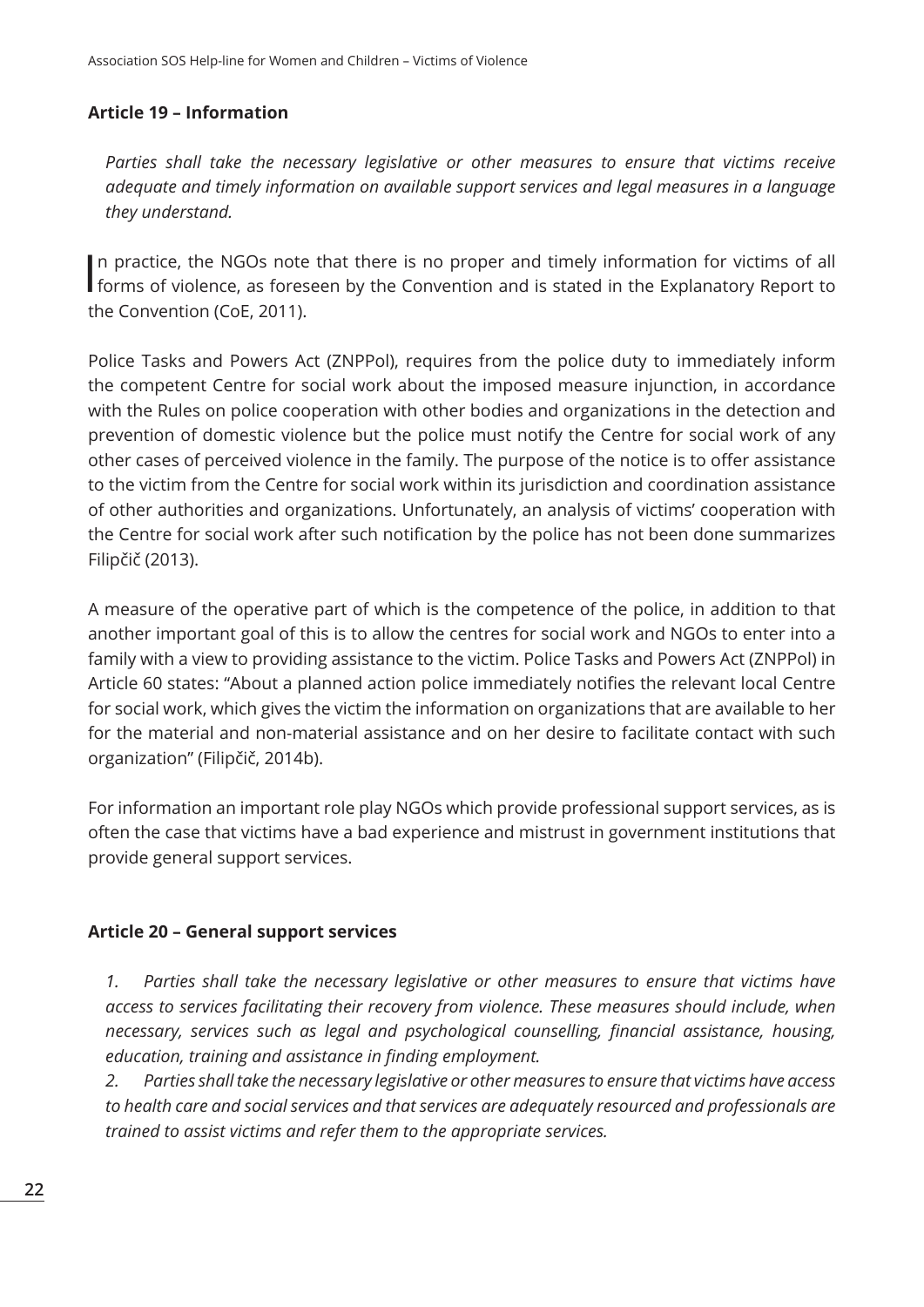$\boldsymbol{\zeta}$  ervices in this area are not particularly specialized in working with victims of violence.

None of the authority and organization (except for some NGOs) is established for the sole purpose of helping victims of domestic violence. This means that it is dealing with domestic violence just as one of their many tasks. Therefore, the Family Violence Prevention Act (ZPND) clearly states that cases of violence are addressed as a priority over other tasks that are otherwise required to carry out (Filipčič, 2014b).

Centres for social work are those with which victims most often come into contact, but we see that professional workers are often not sufficiently aware of the issue of violence against women and domestic violence. This leads to false readings and errors in the work with victims of violence. The basic task of Centres for social work or social assistance is to help individuals solve the problems; they cannot solve themselves, as enshrined in Article 1 of the Social Security Act (ZSV): Social care organization comprises of preventing and solving social problems of individuals, families and groups. With the ZPND, the Centres for social work got specific tasks, which are linked to the treatment of victims of domestic violence.

Victims are referred to various institutions and also cooperate with the Employment Service of Slovenia (ZRSZZ), if necessary, but the victims of violence in these institutions are not receiving special treatment.

Women remain in violent partner relationships mainly due to economic dependency. Special programs to reduce unemployment are needed and the solutions for housing problems of victims of violence, and to add the special factor – violence to obtain social assistance.

With regard to housing in some municipalities in the public tenders for renting non-profit housing provides that women and women with children who are victims of violence receive for the status, certified by the Centre for social work or NGO (safe houses, maternity home) a certain number of points.

Ministry of the Environment and Spatial Planning has for the implementation of public tenders accepted Rules on the rental of non-profit apartments, as it is uploaded to the Housing Act (SZ-1). This policy pays special attention to solving the housing problems of victims of domestic violence as follows:

Victims of domestic violence may participate in tenders for non-profit housing in the temporary place of residence (which is an exception to the general rule that a person can apply for housing only in the municipality of residence). The provision of paragraph 2 of Article 3 of the Rules states: "Victims of domestic violence with the temporary residence in maternity homes/shelters, help centres for crime victims, can participate in the tender for non-profit housing in the place of temporary residence."

Among possible priority categories the allocation of non-profit housing specifically lists the victims of domestic violence (Article 6 of the Rules). Renters and landlords, are the ones who in the actual tender to identify priority categories. In the absence of the analysis calls for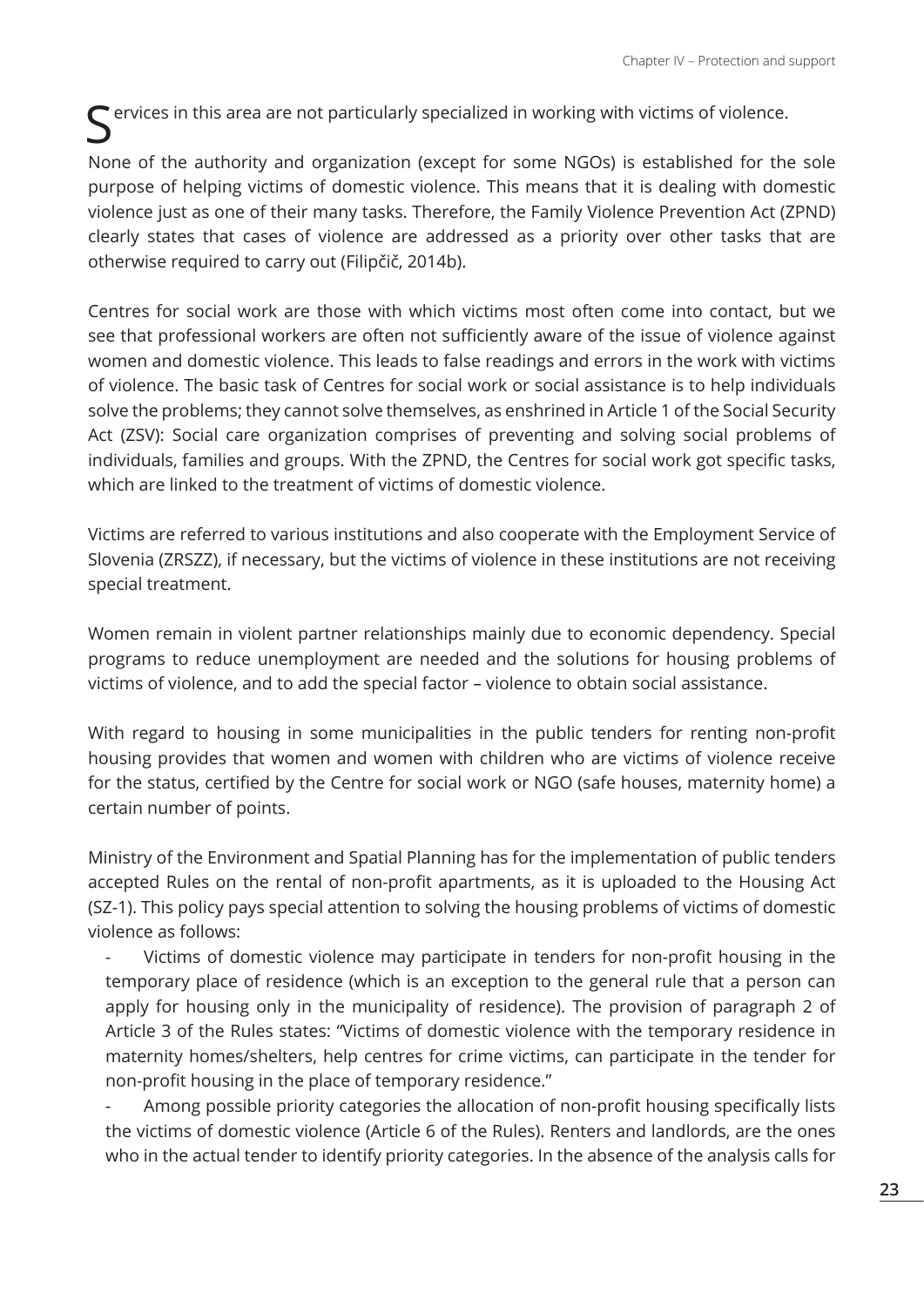non-profit housing, we do not know in how many cases non-profit housing have been rented to victims of domestic violence as a priority category in the tender (Filipčič, 2014b).

Victims of violence are according to the ZPND, Article 27 entitled to free legal aid running on the victim's proposal for measures under Articles 19 and 21 of this Act.

With regard to the counselling programs we note the lack of programs and regional noncoverage with these programs. The comments and proposals for the preparation of a new resolution on preventing of family violence (Zabukovec Kerin, Hrovat, 2015) has highlighted the need for the establishment of a network of free counselling assistance programs for victims of violence throughout the country, including the establishment of free specialized therapeutic programs providing assistance to victims of violence.

# **Article 21 – Assistance in individual/collective complaints**

*Parties shall ensure that victims have information on and access to applicable regional and international individual/collective complaints mechanisms. Parties shall promote the provision of sensitive and knowledgeable assistance to victims in presenting any such complaints.*

As we wrote in the Analysis of the Compliance (Veselič, Matko, 2015, p. 81) Republic of Slovenia is the party to most major international mechanisms of human rights. A special mechanism to assist victims in filing complaints to this mechanism does not exist, except lawyers and attorneys.

## **Article 22 – Specialist support services**

*1. Parties shall take the necessary legislative or other measures to provide or arrange for, in an adequate geographical distribution, immediate, short- and long-term specialist support services to any victim subjected to any of the acts of violence covered by the scope of this Convention.*

*2. Parties shall provide or arrange for specialist women's support services to all women victims of violence and their children.*

Resolution on the national social assistance programme 2013-2020 provides a network of **N** programs for the prevention of violence, programs to help victims of violence and programs for work with perpetrators of violence:

- Preventive programs,
- Information and Advisory Program and telephone counselling,
- Programs of coordination, support and implementation of aid and self-help,
- Accommodation programs,
- Therapeutic programs (Veselič, Matko, 2014).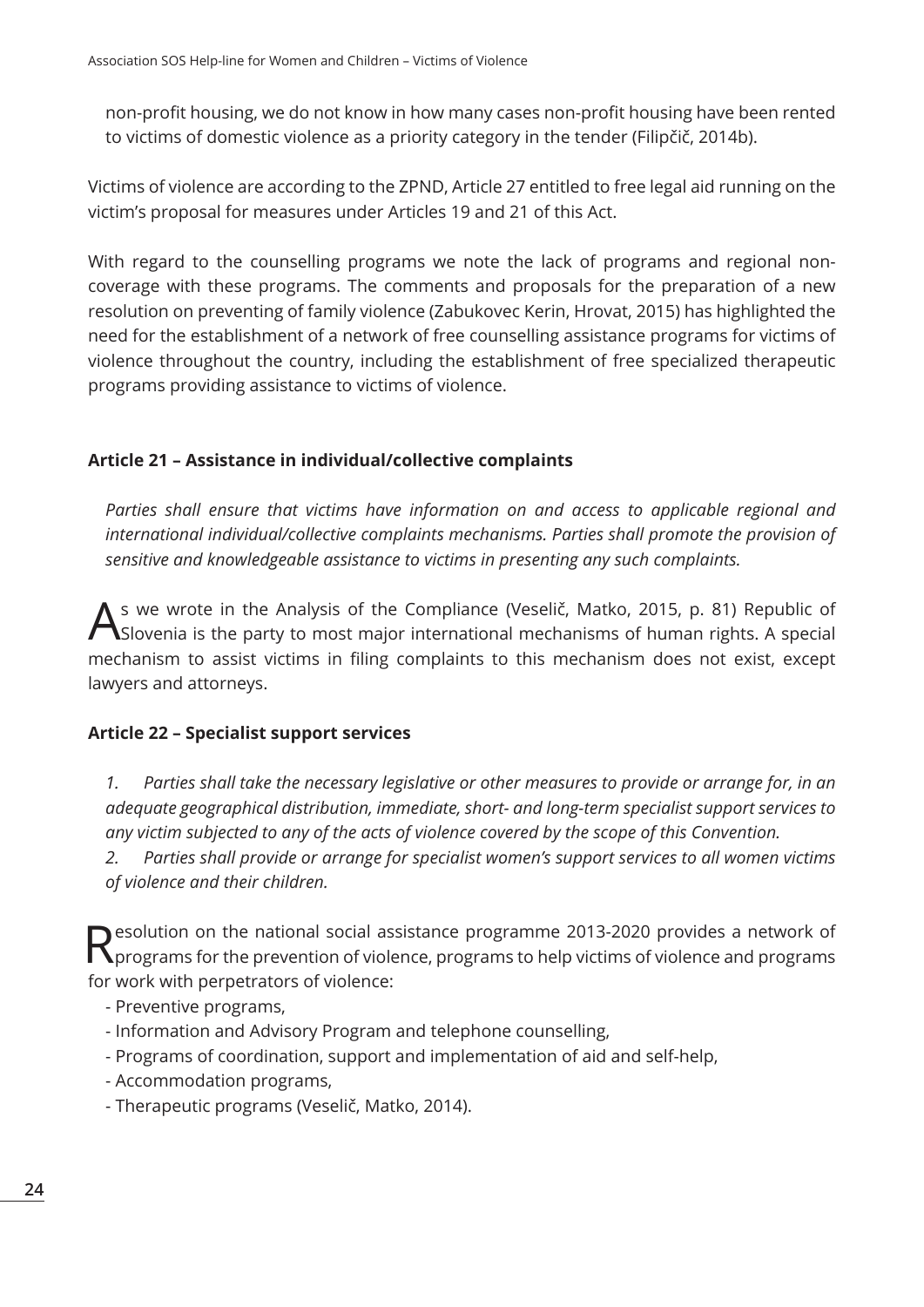These programs are verified and have been co-financed by the MDDSZEM<sup>5</sup> for many years. The Ministry annually issues a Call for tenders for social protection programs. Applicants should, in their actions demonstrate the verification document, or at least have a positive opinion of the Social Chamber of Slovenia. The call for tenders for social protection programs lists conditions to which programs must conform. On verification of the programs the adequacy of the program is verified on spot. In accordance with the legislation the Ministry monitors the programs. Their providers are mainly NGOs and humanitarian organizations as well as individuals, and in the area of programs for the disabled, organizations for people with disabilities. The programs are designed to address social distress of individuals and groups in a way that mostly take into account users' needs and the specific needs of the local environment in which they are implemented. Co-financing of programs is gained by the State, local communities and users and other interested parties.

#### **Article 23 – Shelters**

*Parties shall take the necessary legislative or other measures to provide for the setting-up of appropriate, easily accessible shelters in sufficient numbers to provide safe accommodation for and to reach out pro-actively to victims, especially women and their children.*

A ccording to the MDDSZEM (Ferlan Istinič, 2015) 13 safe houses are co-financed, which are<br>Spread over 17 locations. In 2015 the first co-funded program that covers violence against people with disabilities was established, under which it is possible to secure accommodation at a secret location. Program is carried out by the Society for physically handicapped people with disabilities Slovenia – Vision, the program can accommodate 5 people who are physically disabled.

Four shelters are run by social work centres and 12 by women's NGOs, one is provided by a religious organization.

Association SOS Help-line has since 2009 a place in a shelter that can accommodate a woman or a child with physical disabilities. One shelter is specialized in accommodation of women users of illegal drugs and those on the substitution therapy who have survived or are experiencing violence in the family, a relationship, by pimps on the street and in need of a safe place (Stigma, društvo za zmanjševanje škode zaradi drog).

The condition for the implementation of public social welfare programs of the Resolution on the national social assistance programme 2013–2020 is to candidate in the tender for co-financing of social security programs, compliance with the tender conditions, a contract with the ministry and subsequent verification program.

**<sup>5</sup>** For more see the web page: http://www.mddsz.gov.si/si/delovna\_podrocja/sociala/programi\_socialnega\_ varstva/, 20. 11. 2015.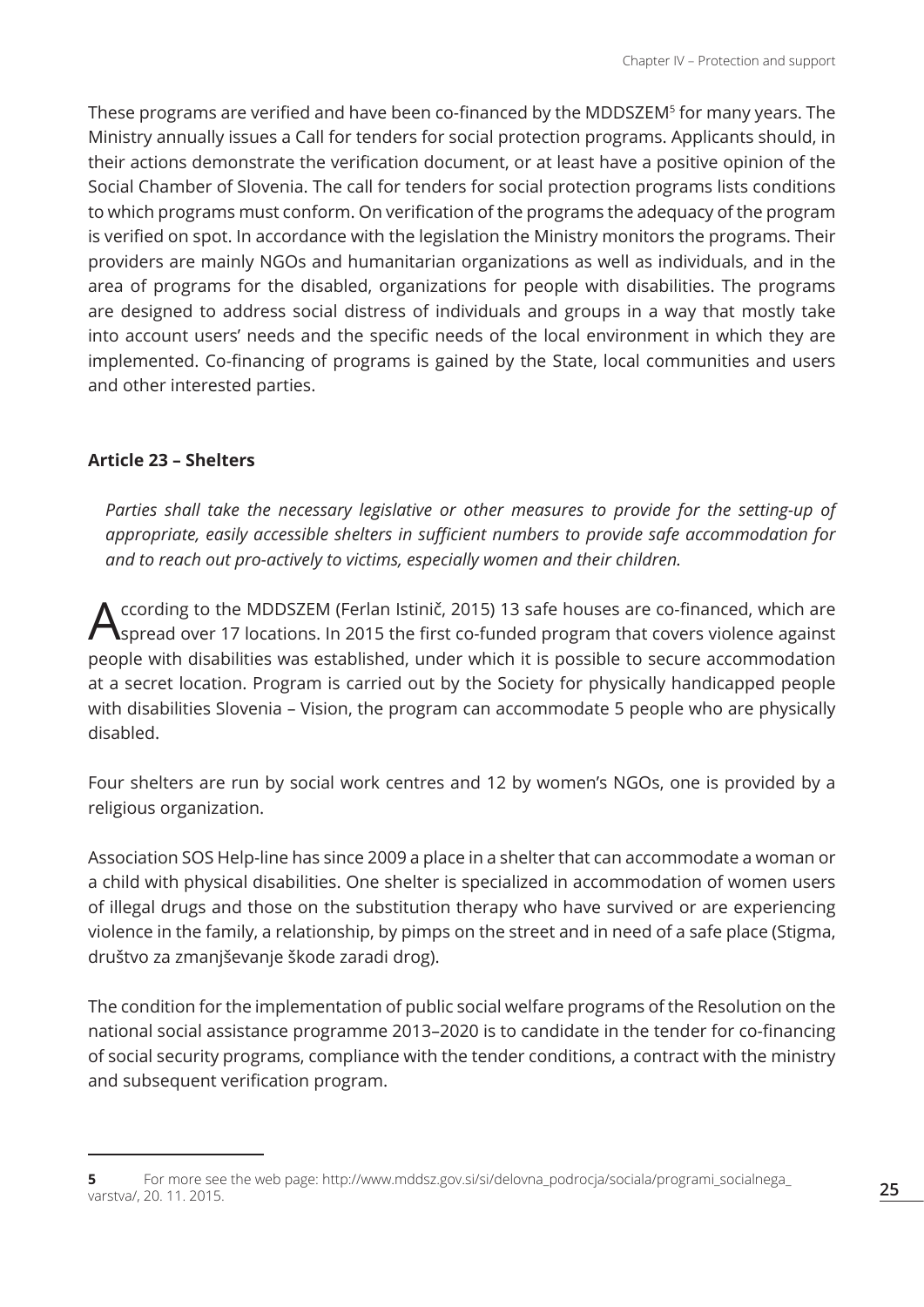Number of places in shelters meets the standard (one place for a family per 10,000 inhabitants).

Shelters are geographically spread across Slovenia (Smolej et al., 2015).

The shelters are not accessible 24 hours/day, for 24 hours per day the crisis centres are accessible, to where women and their children can be admitted immediately.

In Slovenia there are three crisis centres that operate 24 hours per day. In the network of social assistance programs operates one crisis centre for victims of violence (KC Ljubljana), two crisis centres for victims of violence and their children work as part of the public service under the of the Centre for Social Work in Maribor (KC Maribor) and the Centre for Social Work Piran (KC Piran) (Ferlan Istinič, 2015).

In 2014 were 584 women and children – victims of violence in Shelters (Ferlan Istinič, 2015).

## **Article 24 – Telephone helplines**

*Parties shall take the necessary legislative or other measures to set up state-wide round-theclock (24/7) telephone helplines free of charge to provide advice to callers, confidentially or with due regard for their anonymity, in relation to all forms of violence covered by the scope of this Convention.*

Resolution on the national social assistance programme 2013-2020 provides telephone for<br>Resoluting (telephone counselling programs).

In Slovenia, since 1989 there is a program of SOS Help-line for Women and Children - Victims of Violence at the Association SOS Help-line for women and children - victims of violence. SOS Help-line works 10 hours per day on working days and 4 hours during weekends and holidays.

Free counselling help-line SOS Help-line for women and children - victims of violence - 080 11 55: operates on weekdays from 12:00 to 22:00 (10 hours); Saturdays, Sundays and holidays from 18:00 to 22:00 (4 pm) – women counsellors at the SOS Help-line are available to users 58 hours per week. SOS Help-line does not operate 24 hours a day, due to financial and personnel reasons (Veselič, Matko, 2015).

Program SOS Help-line operates in the field of social protection. It is aimed at addressing and alleviating social distress and difficulties with the implementation of various forms of psychosocial assistance, especially for women and children - victims of domestic violence, in partner and other family relationships (Društvo SOS telefon, 2015a).

In 2014 in the program SOS Help-line there were 3502 services (Number of advisory services represents the number of all the consulting activities and special treatment on the reported cases to the institutions in 2014) (Društvo SOS telefon, 2015a).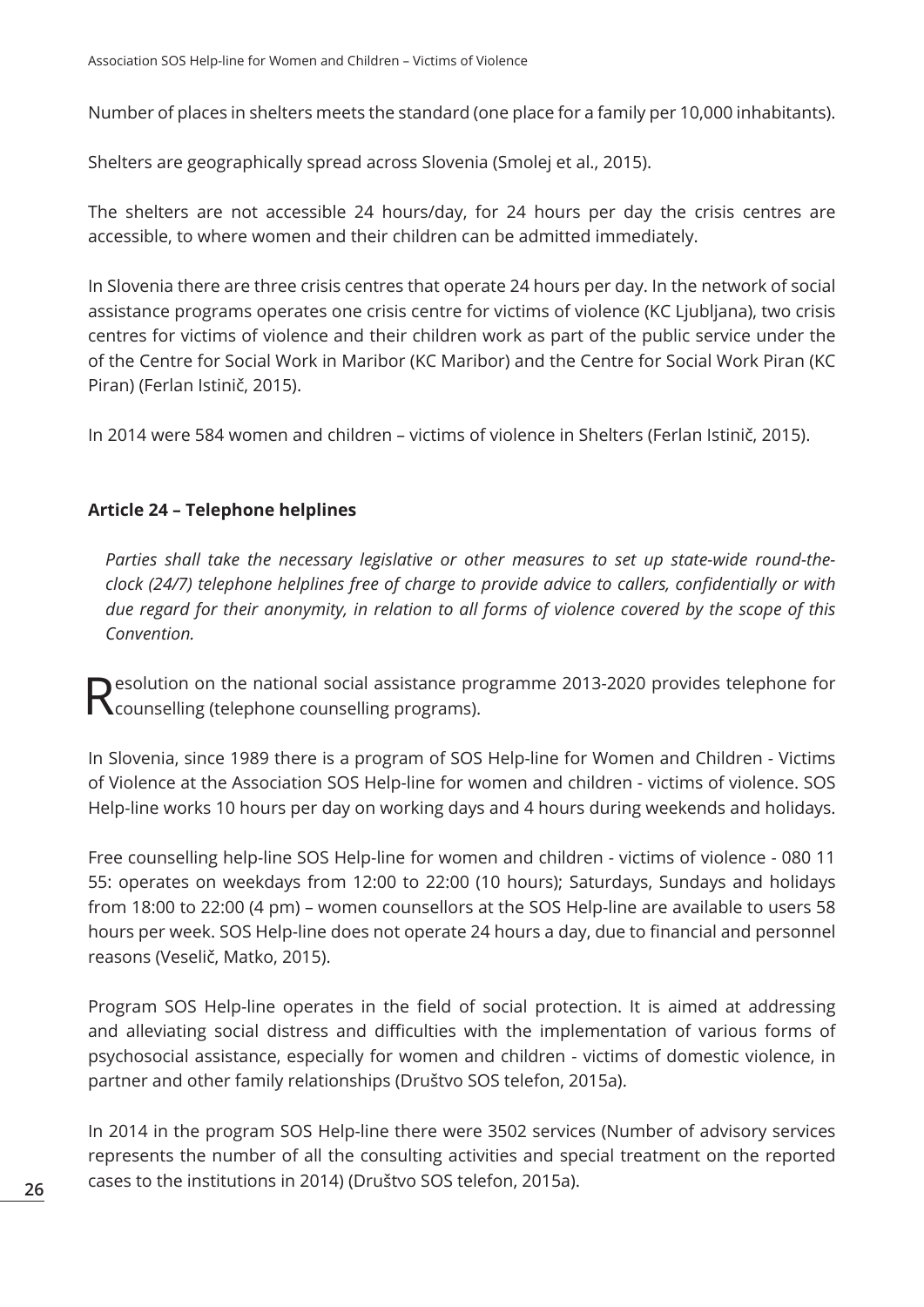# **Article 25 – Support for victims of sexual violence**

Parties shall take the necessary legislative or other measures to provide for the setting up of *appropriate, easily accessible rape crisis or sexual violence referral centres for victims in sufficient numbers to provide for medical and forensic examination, trauma support and counselling for victims.*

 $\bigcap$  esolution on the national social assistance programme 2013-2020 provides the network **N** programs, which also include counselling programs, which include programs of counselling services for victims of violence, where also the victims of sexual violence can receive support.

In Slovenia there is no crisis centre that would also provide medical and forensic examination, support and assistance to the victims. There are programs counselling of NGOs that focus on victims of sexual violence. Victims of sexual violence who need an accommodation can be accommodated in existing safe accommodation - shelters for victims of violence (CoE in Veselič, Matko, 2015, p. 86).

#### **Article 26 – Protection and support for child witnesses**

*1. Parties shall take the necessary legislative or other measures to ensure that in the provision of protection and support services to victims, due account is taken of the rights and needs of child witnesses of all forms of violence covered by the scope of this Convention.*

*2. Measures taken pursuant to this article shall include age-appropriate psychosocial counselling for child witnesses of all forms of violence covered by the scope of this Convention and shall give due regard to the best interests of the child.*

The children - witnesses of violence are under Slovenian legislation especially protected<br>(Family Violence Prevention Act (ZPND), Marriage and Family Relations Act (ZZZDR), Rules on the organization and work of multidisciplinary teams and regional services and on actions of the social work centres in dealing with domestic violence, the UN Convention on the Rights of the Child).

From the text written above it can be concluded that the legislation on the protection of children - witnesses of violence is well regulated, but practice shows a different picture. In this respect there are different experiences with the Centres for social work - some professional workers treat children as victims of violence, some do not (according to experience, less of them treat the child as a victim). Even with the courts the story is similar or worse, since the experience is that they set up contacts with the father, if the child is "only" an indirect victim (Fras, 2014).

Interests of the child mean that the state or its bodies pursue the principle of the child's interests in all proceedings conducted where the child is involved. It should be noted that the term interests of the child is in practice understood primarily general. What is the interest of the child shall always be determined in each procedure (Fras, 2014).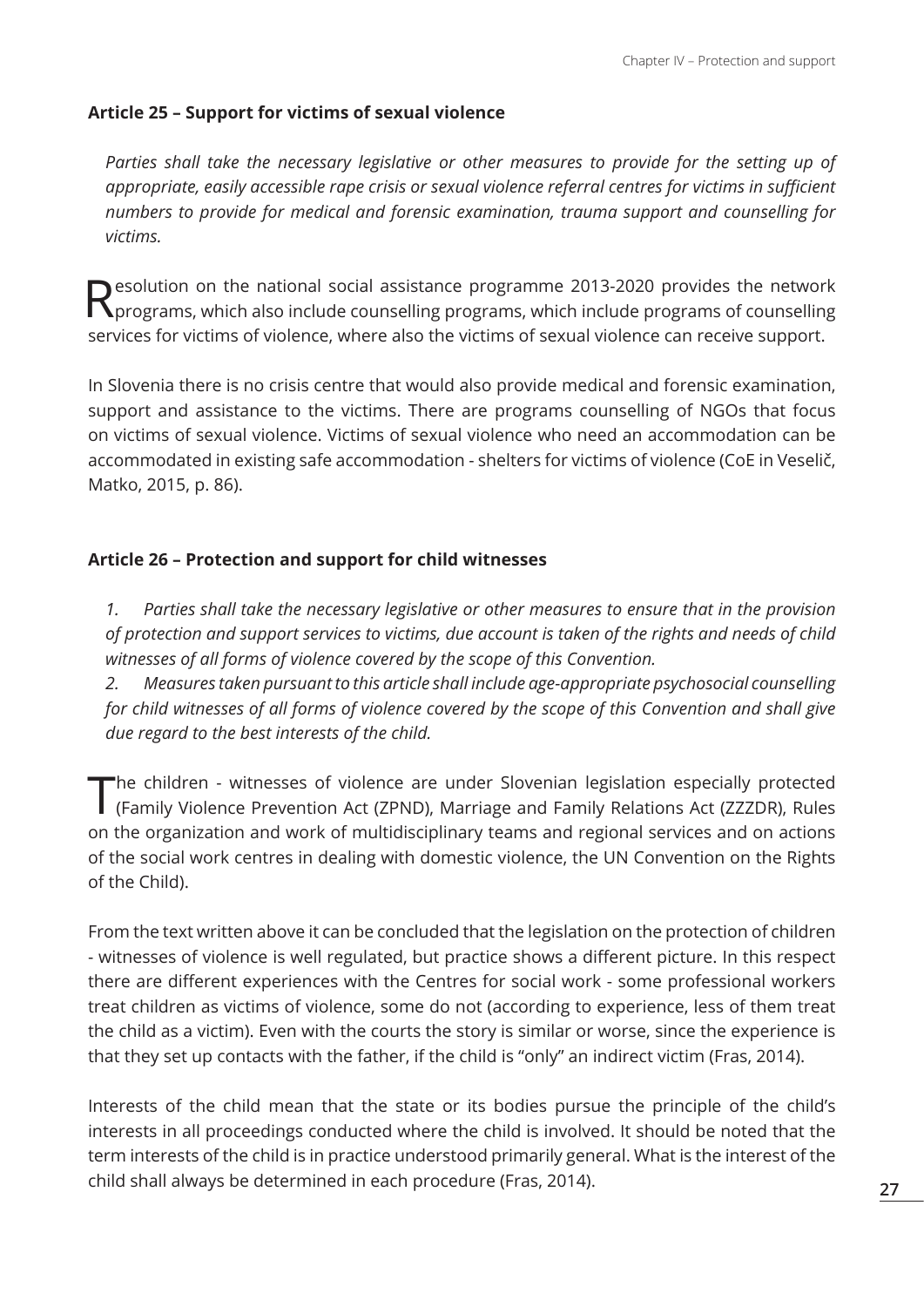### **Article 27 – Reporting**

*Parties shall take the necessary measures to encourage any person witness to the commission of acts of violence covered by the scope of this Convention or who has reasonable grounds to believe that such an act may be committed, or that further acts of violence are to be expected, to report this to the competent organisations or authorities.*

Family Violence Prevention Act (ZPND) in Article 6 speaks about duty to report family violence. Officials in accordance with Article 281 of the Criminal Code (KZ-1) are required to immediately report family violence.

In Slovenia, the reporting of violence is possible to the relevant institutions (police, Centres for social work, the prosecutor's office). Anonymous reporting to the police and Centres for social work is also possible, via a free of charge anonymous phone of police or by an anonymous e-mail. It can also be reported to NGOs working in this field, also as anonymous reporting and the NGOs then report to the competent state institutions.

Despite the duty of reporting violence of agencies and organizations, and professional workers, this does not happen often; moreover, there are no mechanisms that would promote it. In cases where violence is reported there is no comprehensive support - psychosocial, legal, that the victim could receive irrespective of where she is located.

Reporting of violence by witnesses of violence in Slovenia is low because the awareness of domestic violence is low. It is still ruled by prejudices such as that violence is a private problem, or a family secret. All this cannot help victims, because they feel more shame and guilt because of this kind of denial of the social environment. The silence of the surroundings the victims can understand in a way that the surrounding sympathizes more with the perpetrators than with them. The tolerance for violence is still high. Recent research shows that the tolerance is even increasing, especially among younger generations (Sedmak, Kralj, 2013).

#### **Article 28 – Reporting by professionals**

*Parties shall take the necessary measures to ensure that the confidentiality rules imposed by internal*  law on certain professionals do not constitute an obstacle to the possibility, under appropriate *conditions, of their reporting to the competent organisations or authorities if they have reasonable grounds to believe that a serious act of violence covered by the scope of this Convention, has been committed and further serious acts of violence are to be expected.*

The Family Violence Prevention Act (ZPND) regulates the duty of reporting in Article 6. Article<br>imposes reporting on all authorities and organizations to report violence to Centres for social work.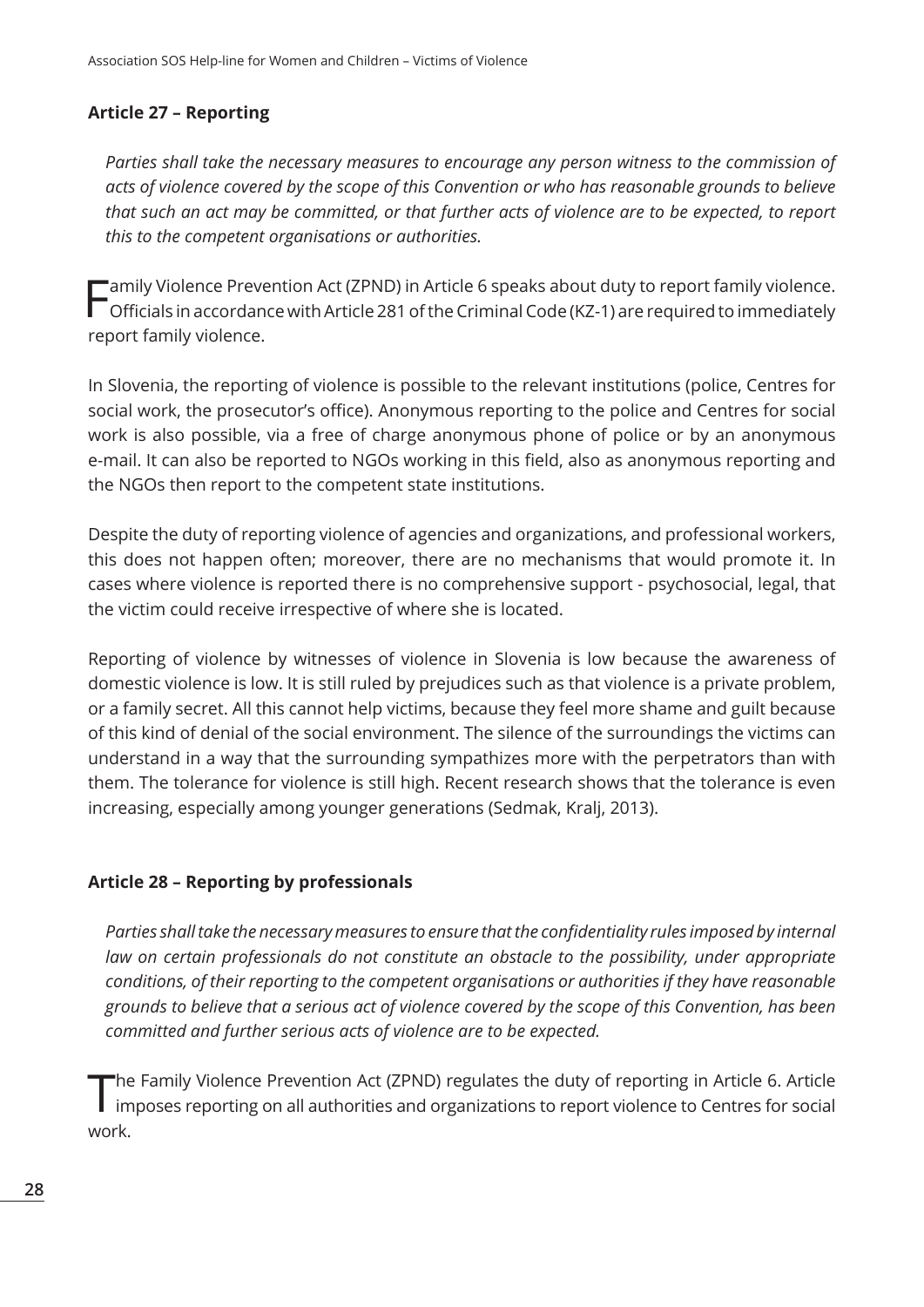For the suspension of a report the ZPND does not provide any sanctions. Sanctions are set in the Criminal Code (KZ-1) in the context of the offense suspension of complaint of the crime or the perpetrator of Article 281. It does not matter whether a child or an adult was victim of a crime. Essential is the weight of the offense, as it sets over the penalty in KZ-1. The duty of reporting is stricter in the case of an official, since she faces a penalty of suspension of the reporting also for lighter criminal offences. Thus, certain duty to report for individuals is established in the criminal law over several decades (Filipčič, 2014b).

ZPND regulates one exception, when the duty to report is not included. This is where the victim is strongly opposed to the report and it is not a criminal offense that is prosecuted ex officio. In this way, the ZPND recognizes the autonomy of the victim in deciding whether her experience with violence can be disclosed, but this is limited to mild forms of violence, when a criminal offense is prosecuted by private prosecution or on proposal (Filipčič, 2014b).

The annual report on the work of the Police for 2014 (MNZ, 2015) says that the number of useful anonymous e-applications received by the police in 2014 was 589 (these were specific incriminating events and data to allow further investigation), 91 on domestic violence.

Organizations that have submitted Proposals to the Family Violence Prevention Act (Obran, Hrovat, ed., 2015) are reminding that the text of Article 6 is not proper, because professional workers from different areas are not familiar with the descriptions of the criminal offenses, and not with the elements of the offense that law enforcement authorities are looking for. It is inadequate that professional workers who are not professionally educated in the legal field should assess whether an act of violence is causing offense and whether the offense is prosecuted ex officio. Therefore, the wording of the provision should be rewritten so that the duty to notify will not be connected with the knowledge of the Criminal Code or the law. In practice, it happens that professional workers do not report violence or they are finding excuses in that the victims oppose the reporting, as described in Article 6. But when it comes to suspicion that the victim is a child, they must immediately inform the Centre for Social Work, the police or the Prosecutor's Office.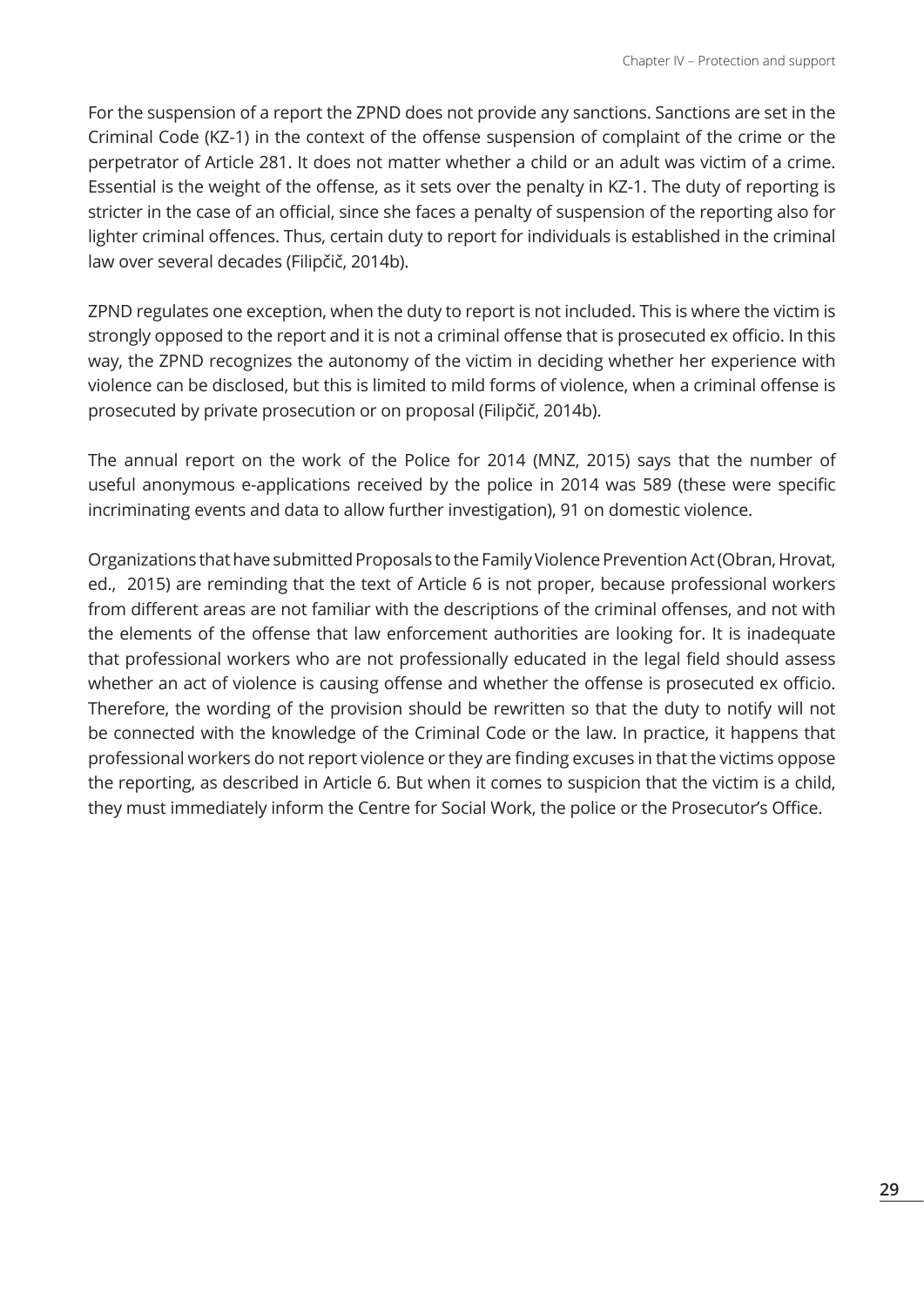# **Chapter V – Substantive law**

#### **Article 29 – Civil lawsuits and remedies**

*1. Parties shall take the necessary legislative or other measures to provide victims with adequate civil remedies against the perpetrator.*

*2. Parties shall take the necessary legislative or other measures to provide victims, in accordance with the general principles of international law, with adequate civil remedies against state authorities that have failed in their duty to take the necessary preventive or protective measures within the scope of their powers.*

A ccording to the Code of Obligations (OZ-UPB1) it is possible to file a civil complaint against<br>
the accused, in so far as the criminal court has not decided within the framework of criminal proceedings on the property legal claim to which the defendant was prior warned (Šifkovič Vrbica, 2013).

Legal means exist, but to assess the effectiveness of measures/provisions no data is available.

#### **Article 30 – Compensation**

*1. Parties shall take the necessary legislative or other measures to ensure that victims have the right to claim compensation from perpetrators for any of the offences established in accordance with this Convention.*

*2. Adequate state compensation shall be awarded to those who have sustained serious bodily injury or impairment of health, to the extent that the damage is not covered by other sources such as the perpetrator, insurance or state-funded health and social provisions. This does not preclude Parties from claiming regress for compensation awarded from the perpetrator, as long as due regard is paid to the victim's safety.*

*3. Measures taken pursuant to paragraph 2 shall ensure the granting of compensation within a reasonable time.*

The Republic of Slovenia took a reservation regarding the paragraph 2 of Article 30 of the Convention. Obran (2015b) says about the reservation taken, that according to the Act ratifying the Council of Europe Convention on Preventing and Combating Violence against Women and Domestic Violence (Erjavec, under Section 3. Reservations and Declarations, states that the Republic of Slovenia will under the paragraph 2 Article 30 of the Convention, took a reservation because the Crime Victim Compensation Act (ZOZKD) states that the formal conditions for recognition of a compensation, is that the applicant is a citizen of the Republic of Slovenia or another EU Member State (Article 5), among material conditions for the recognition of compensation also provides that "there are reasonable grounds for believing that against the applicant a violent intentional act was committed " (1st indent of Article 6), and that the offense was committed "in the territory of the Republic of Slovenia, Slovenian ship or on a Slovenian aircraft, irrespective of locating of the criminal offense ". That means, Obran (2015b)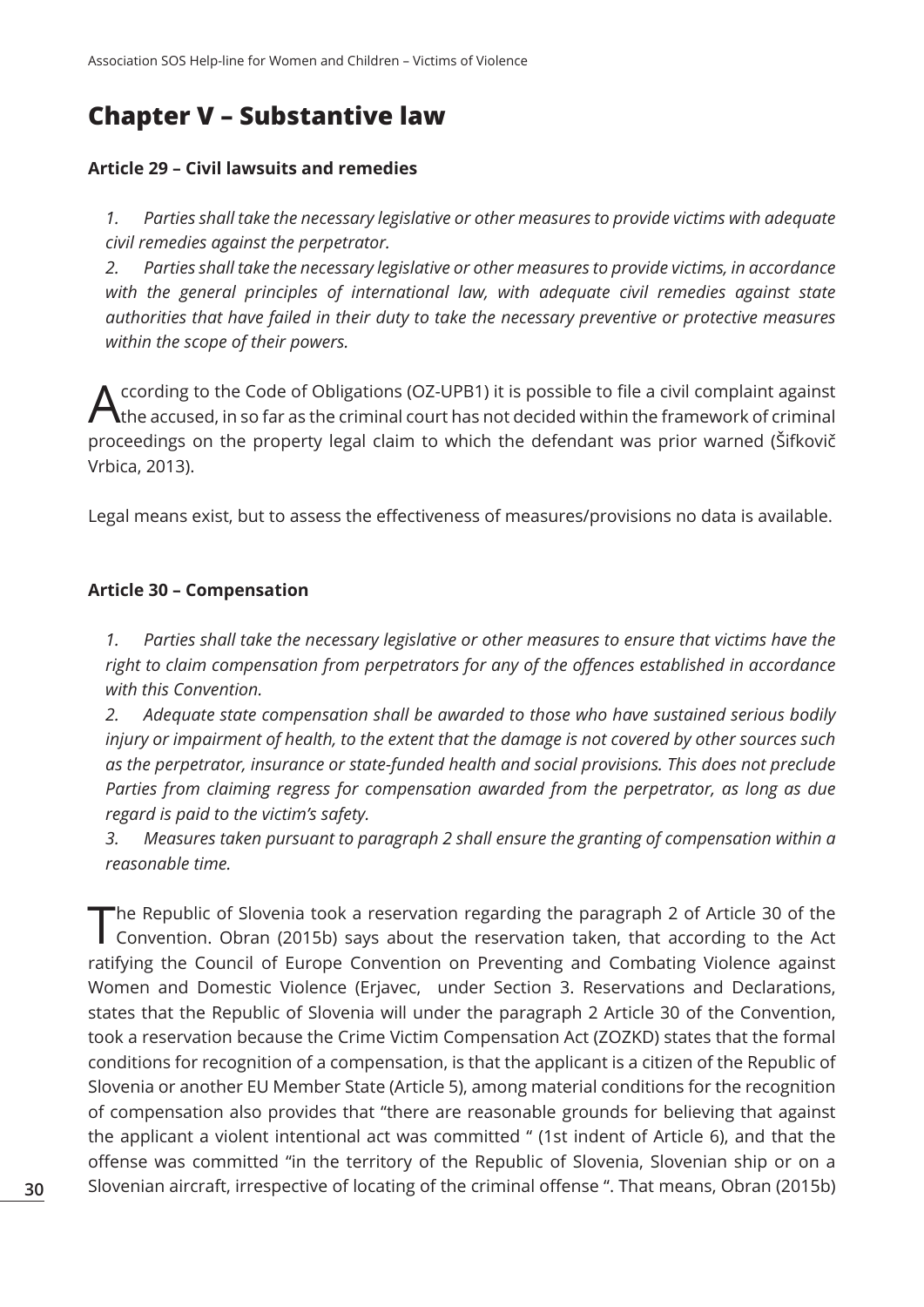says, that the Act does not recognize the right to compensation for victims of crimes which have been committed by negligence, to victims who are aliens, and at the same time not citizens of EU Member States, and even if the offense was committed abroad, it is under jurisdiction of the Republic of Slovenia. The state must abolish the discrimination, and thus remove the reason for the reservation of paragraph 2 of the Article 30 of the Convention.

Criminal Procedure Act (ZKP) and the Code of Obligations (OZ) and the Crime Victim Compensation Act (ZOZKD) speak about compensations.

The Code of Obligations (OZ) regulates when and who and under what conditions may file an action for damages (Šifkovič Vrbica, 2013).

According to Obran (2014b) the Crime Victim Compensation Act (ZOZKD) is discriminatory because the formal requirement to obtain compensation under this Act is the citizenship of the Republic of Slovenia or any other EU Member States. As noted already above.

# **Article 31 – Custody, visitation rights and safety**

*1. Parties shall take the necessary legislative or other measures to ensure that, in the determination of custody and visitation rights of children, incidents of violence covered by the scope of this Convention are taken into account.*

*2. Parties shall take the necessary legislative or other measures to ensure that the exercise of any visitation or custody rights does not jeopardise the rights and safety of the victim or children.*

Family Violence Prevention Act (ZPND) in Article 20 (protection of children), in conjunction with Article 19 (prohibition of violent conduct), which provides in paragraph 2 the duty of Centres for social work to carry out specific measures for the protection of the child in accordance with the Marriage and Family Relations Act (ZZZDR-UPB1). Marriage and Family Relations Act (ZZZDR-UPB1) is governing the protection of minors, regardless of the source or the nature of the threat (Šifkovič Vrbica, 2013).

About care and upbringing of the children Centre for social work writes an opinion, a court decides in the case of divorce (which is typical in cases of domestic violence).

In practice, we are observing a lot of shortcomings in regulating the contacts with children:

- The perpetrator of violence asks for the contact with children, shortly after victim's arrival in the women's shelter,

- In practice it is not understood that a child is a victim of violence, even if he/she is the witness,

- In determining custody for the child and establishing the contacts it is insufficiently taken into account that the family violence was present or this fact is minimized,

- In the case of sexual violence the contacts are often enabled under control, since the fathers deny to child abuse and they say that the mother is lying, etc.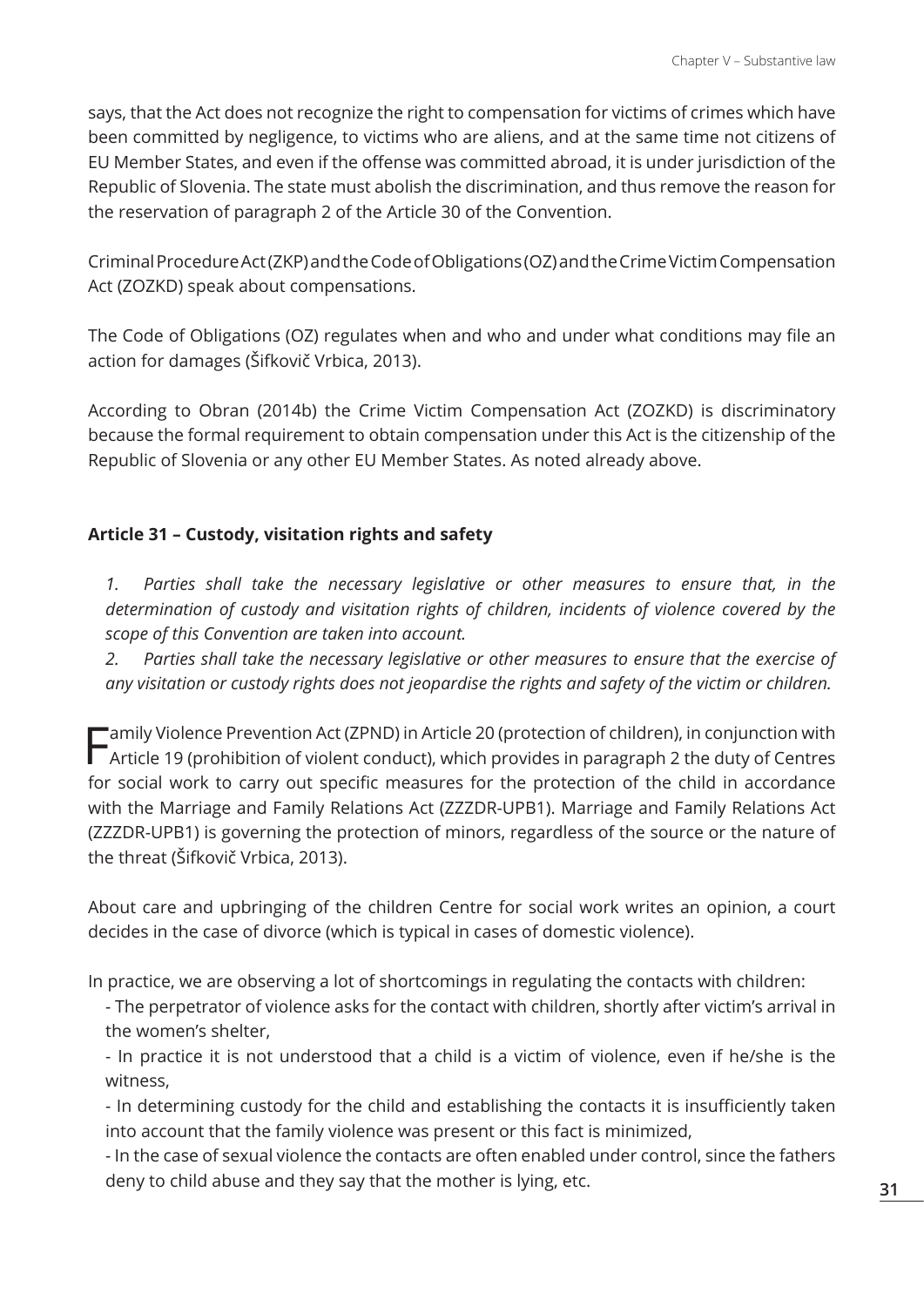#### **Article 32 – Civil consequences of forced marriages**

*Parties shall take the necessary legislative or other measures to ensure that marriages concluded under force may be voidable, annulled or dissolved without undue financial or administrative burden placed on the victim.*

Marriage and Family Relations Act (ZZZDR-UPB1) inter alia lays down the conditions for an establishment and validity of marriage. It may be concluded between two persons of different sex through freely consensus statement on marriage before the competent national authorities. Statement by the spouses on marriage must be free as is in the case that consent was forced or given in error, the marriage invalid. For the marriage both must be adults. In exceptional cases a marriage may also be allowed to a minor, but after a preliminary interview with the minor, its future spouse, their parents or guardian and the Centre for Social Work. Annulment of marriage must be requested before the court and the same rules apply for a divorce. In some cases, cancellation of the marriage may be requested (Article 34 of ZZZDR-UPB1) in addition to the spouse also anyone who has an interest (i.e. the heirs of the deceased) and the public prosecutor (Šifkovič Vrbica, 2013).

In order to satisfy the requirements of the Convention, all these proceedings should exempt victims from all fees and costs. It can be implemented on the basis of instructions (Šifkovič Vrbica, 2013).

#### **Article 33 – Psychological violence**

*Parties shall take the necessary legislative or other measures to ensure that the intentional conduct of seriously impairing a person's psychological integrity through coercion or threats is criminalised.*

Sychological violence (Filipčič, 2014a) is in the Convention defined as "an act which by force or threat affects mental integrity of the persons covered by the following criminalization of the Criminal Code (KZ-1):

in the criminal offense under Article 296 (Violent Conduct) various forms of placing another in a subordinate position are covered, which is psychological violence. According to the Constitutional Court (decision IIps 194/2009) this is a collective criminal offense for the commission of which is not enough a onetime conduct.

in the criminal offense under Article 135 (Threat) a threat to another person for the purpose of intimidation or excitement are contained, with no intention of ferrying that person in a subordinate position. Unlike Article 296 and Article 191 KZ-1 a onetime conduct is enough to complete this offense. This means that, according to paragraph 181 of the Explanatory report that it is psychological violence, enforced by the threat, criminalized even stricter than those required by the Convention.

KZ-1, in addition to offenses stated above specifically criminalizes psychological violence in the two areas where victims are particularly vulnerable (Filipčič, 2014a):

**32**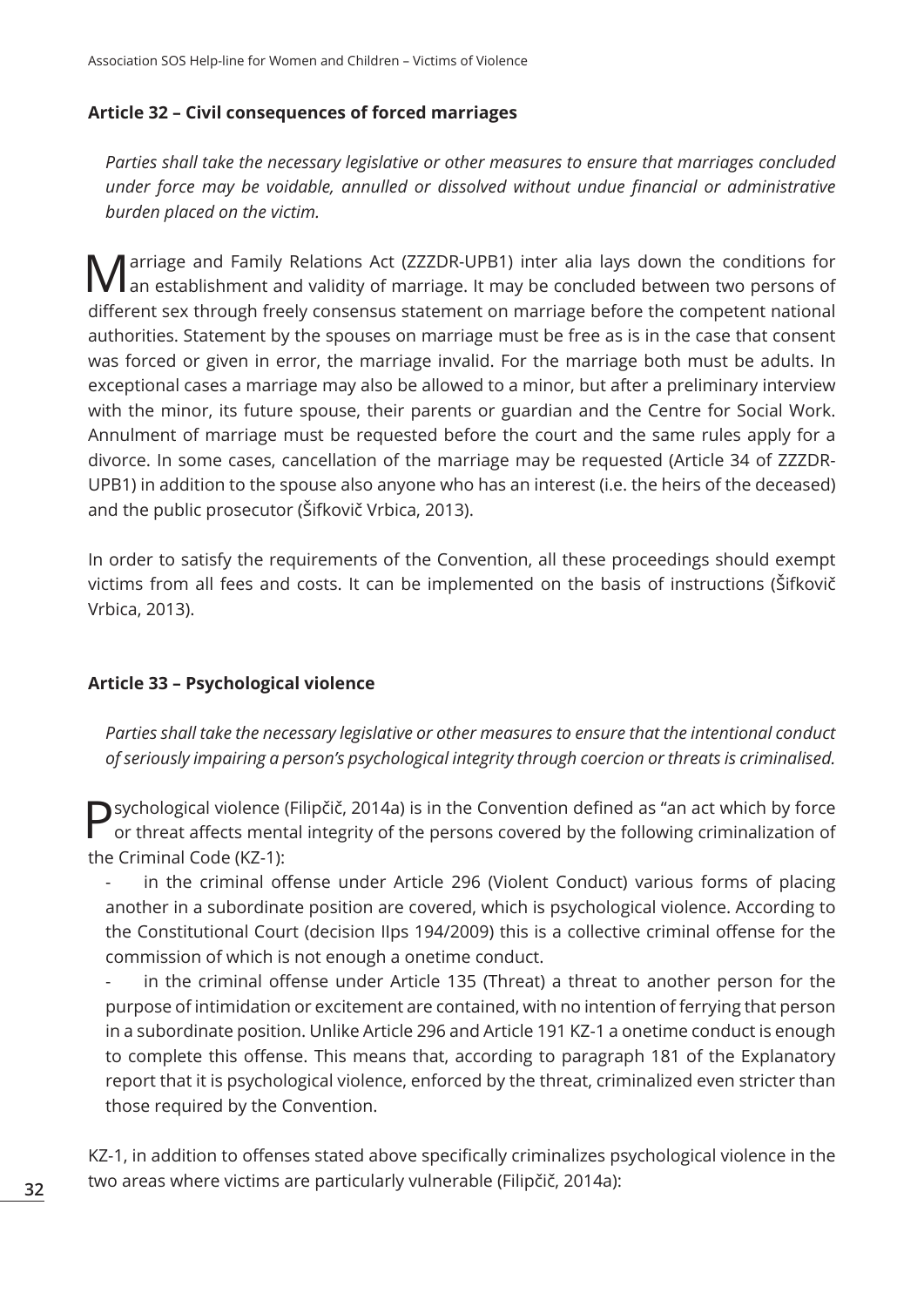Psychological violence in the family or other living communities covered by the criminal act of Family violence under Article 191, covers executing the same shape as the Article 296 (in addition to them also stalking), only that the penalty is higher if they had been made in existing or dissolved family or other permanent community.

Psychological harassment in the workplace is covered by the criminal act of hazing in the workplace in Article 197 of the KZ-1.

Dr. Katja Filipčič (2014a) in her opinion to the Ministry of Justice argues that the KZ-1 is in line with Article 33 of the Convention.

In 2015 the amended Criminal Code (KZ-1C) to the criminal offense Threats (Article 135) was adopted. After the amendment the offense is again prosecuted on the proposal.

#### **Article 34 – Stalking**

*Parties shall take the necessary legislative or other measures to ensure that the intentional conduct of repeatedly engaging in threatening conduct directed at another person, causing her or him to fear for her or his safety, is criminalised.*

The amendment to the Criminal Code (KZ-1C) added a new criminal offense of Stalking in Article 134.a.

Before the adoption of the amendment stalking has been in the Criminal Code as a criminal act only if committed in a family or other community (even after it has collapsed) in Family Violence Article 191 of the Criminal Code (KZ-1). The Protection of Public Order Act (ZJRM-1) in the Article 6 defines as an offense the conduct of anyone who "stalks". Police deals with this violation in an emergency procedure (Filipčič, 2014a).

Obran (2015a) is saying that on the basis of the new Article 134.a of the KZ-1C stalkers, who repeatedly threaten or frighten individuals (not as a short-term fear, but as a more permanent state of fright) in their normal work, movement, activities or of privacy, can be prosecuted. The executing of repetitive behaviour is essential, disposable onetime harassment is not enough.

## **Article 35 – Physical violence**

*Parties shall take the necessary legislative or other measures to ensure that the intentional conduct of committing acts of physical violence against another person is criminalised.*

The Criminal Code (KZ-1), according to dr. Filipčič (2014a) is in line with Article 35 of the Convention. KZ-1 criminalizes the different intensities of physical violence in a number of articles (both in Chapter Crimes against life and body, as well as outside, eg. Violent Conduct in Article 296, Family Violence in Article 191, Threat in Article 135).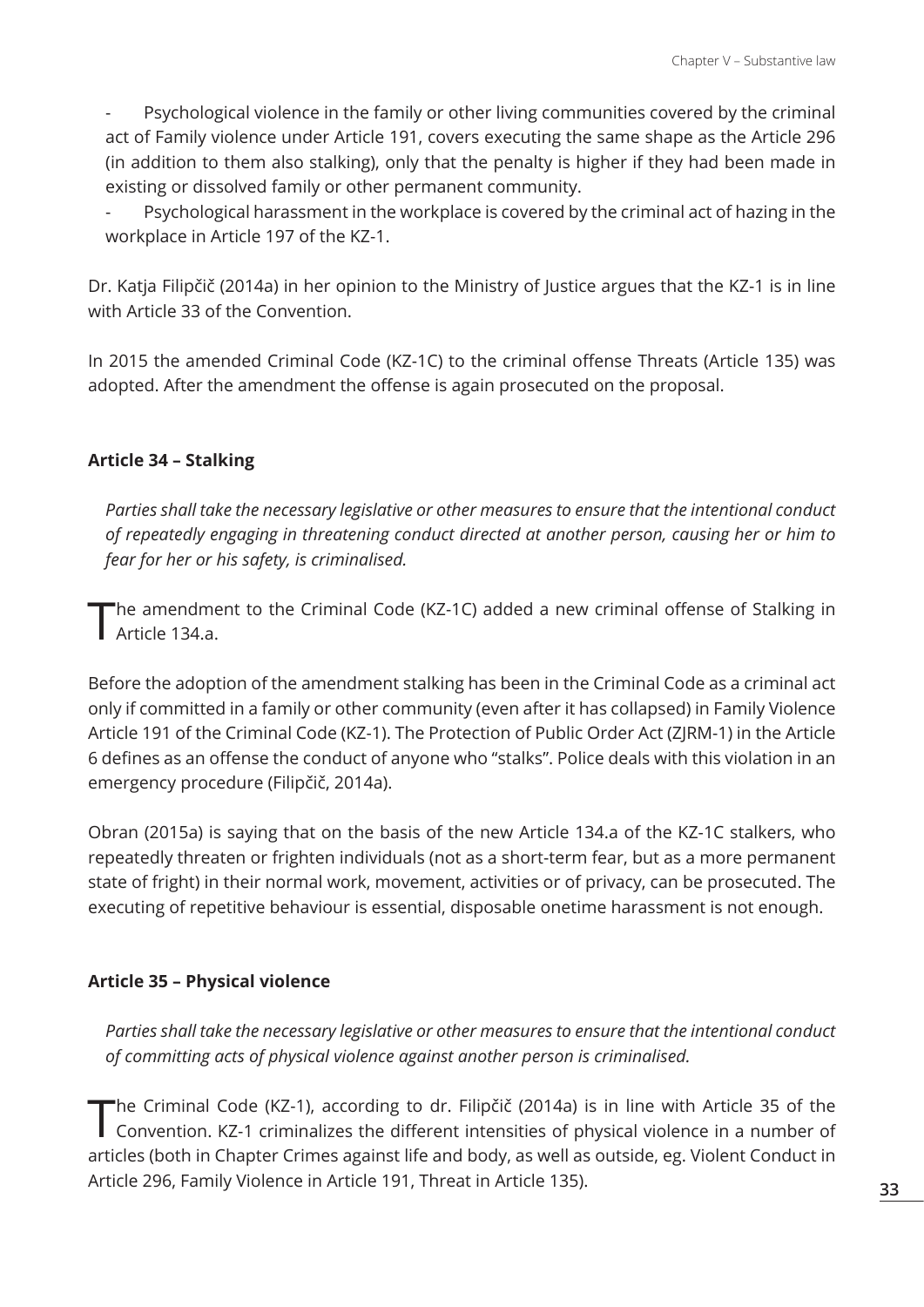PIC (Šifkovič Vrbica, 2013) says that Slovenian legislation governs physical violence or violent conduct in the same way as is in the Convention, because in the two statutory provisions (the first governs relations only in family communities, while others govern violent conduct in general - therefore, irrespective of the personal relationship between the offender and the victim) such conduct is defined as a criminal offense. KZ-1 in Article 296 simply further specifies what actions may be considered as violent conduct - but these actions are listed by way of example, which means that other actions or behaviour are not excluded. It is not an exhaustive determination of practices which would exclude any other, because the first paragraph of that statutory provision expressly provides that the crime of violence also means differently forcibly limiting the same rights of the person, who is brought into a subordinate position.

## **Article 36 – Sexual violence, including rape**

*1. Parties shall take the necessary legislative or other measures to ensure that the following intentional conducts are criminalised:*

*a. engaging in non-consensual vaginal, anal or oral penetration of a sexual nature of the body of another person with any bodily part or object;*

*b. engaging in other non-consensual acts of a sexual nature with a person;*

*c. causing another person to engage in non-consensual acts of a sexual nature with a third person.*

*2. Consent must be given voluntarily as the result of the person's free will assessed in the context of the surrounding circumstances.*

*3. Parties shall take the necessary legislative or other measures to ensure that the provisions of paragraph 1 also apply to acts committed against former or current spouses or partners as recognised by internal law.*

The Criminal Code (KZ-1), according to dr. Filipčič (2014a) is consistent with this Article. KZ-1<br>criminalizes rape (Article 170) and other forms of violations of sexual integrity (sexual violence - Article 171, sexual abuse of defenceless persons - Article 172, violation of sexual integrity by abuse of position - Article 174). Slovenia has introduced a rich legal practice regarding the understanding of the legislation on sexual intercourse and sexual violence, which covers all the acts listed in the first paragraph of Article 36 of the Convention. Therefore Filipčič believes that complementing of these crimes by enforcing practices, such as those listed in paragraph 1 of Article 36 of the Convention, is not necessary. From the descriptions of specific offenses in the KZ-1 it is clear that the relationship between the perpetrator and the victim cannot be an exculpation reason, which stresses in particular the 3rd paragraph of Article 36 and Article 43 of the Convention.

Also, according to the PIC (Šifkovič Vrbica, 2013) KZ-1 defines sexual violence in a similar way as the Convention. With regard to the 3rd paragraph of Article 36 of the Convention, the provisions of the KZ-1 also show that these offenses are prosecuted for both current and former spouses and partners. The mere fact that the prosecution for the crime of rape under Article 170 KZ-1 and for sexual violence by Article 171 KZ-1, if the perpetrator is a person with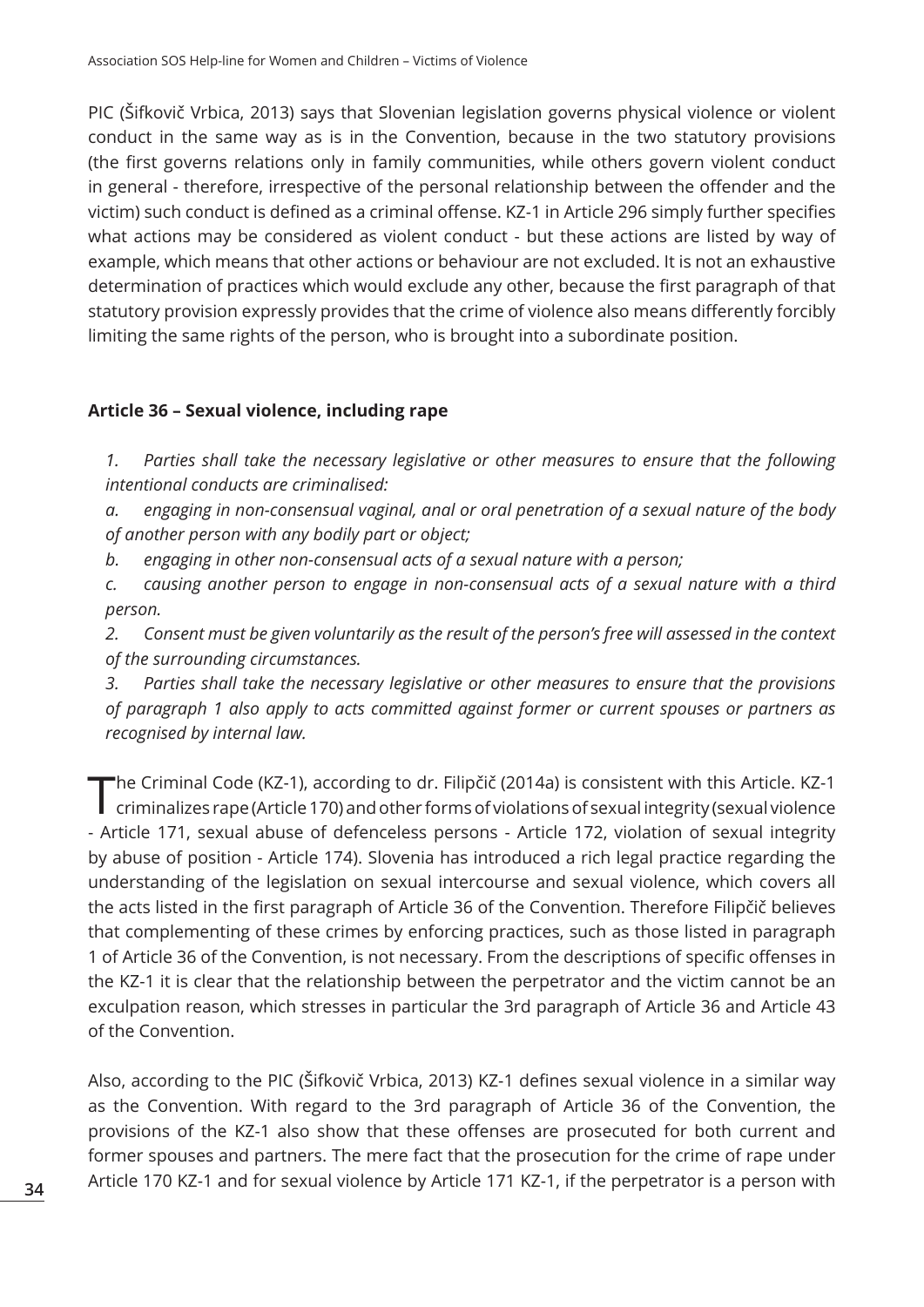whom the victim lives in a marriage, extramarital or registered same-sex partnership, is only started on a proposal does not alter the fact that such conduct is criminalized even between spouses, cohabiting partners or partners in a registered same-sex partnership. Regarding the former spouses, unmarried partners and same-sex registered partners these are subject to the general provisions. All the requirements of this Article of the Convention are in Slovenian legislation already satisfied.

Reports of sexual violence and rape in Slovenia are very few, fewer than these crimes actually happen as estimated by NGOs<sup>6</sup>.

#### **Article 37 – Forced marriage**

*1. Parties shall take the necessary legislative or other measures to ensure that the intentional conduct of forcing an adult or a child to enter into a marriage is criminalised.*

*2. Parties shall take the necessary legislative or other measures to ensure that the intentional conduct of luring an adult or a child to the territory of a Party or state other than the one she or he resides in with the purpose of forcing this adult or child to enter into a marriage is criminalised.*

In the amendment to the Criminal Code (KZ-1C)<br>establishment of similar relationship was added. n the amendment to the Criminal Code (KZ-1C) a new Article 132a Forced marriage or the

In 2014 The Social Protection Institute of the Republic of Slovenia made a report entitled Forced marriages of Roma girls (Narat et al., 2014). The results of the report show that the problem of forced marriages of Roma is all but negligible. Centres for social work due to the protection of personal data of persons are not dealing with the ethical origin and therefore they do not want or cannot report data on ethnic origin. According to the authors of the report, the number of cases of forced marriages is higher than those that were acquired for the purpose of the report. In favour of the fact that the number of forced marriages of children in reality is much higher than shown, is that this kind of marriage is often informal, done according to traditional practices or cohabitation is already considered as marriage. The waiver of a minor age, which can be confirmed only by Centres for social work, is thus not necessary, and consequently information about such marriage practices fail to reach competent institutions or at least not according to these channels. The information obtained by gender we have to therefore take with a reservation (it has been shown that it is not necessary that only females are victims of forced marrying, because a similar fate may befall boys). Girls are frequently taken in foreign countries (e.g. In Germany, Italy, France, Sweden), while the boys find brides in countries such as Albania, Macedonia, Bosnia and Herzegovina, Bulgaria - the latter may be in the statistics of Centres for social work even more frequently recorded as a girl, just because of the alleged frequent demand after seeing a minority in the competent centres. According to what is written above the authors propose the introduction of an offense of forced marriage and the inclusion of forced marriage as a form of violence in the relevant strategic documents, awareness of the existence of the problem of forced marriages, to provide adequate and accessible emergency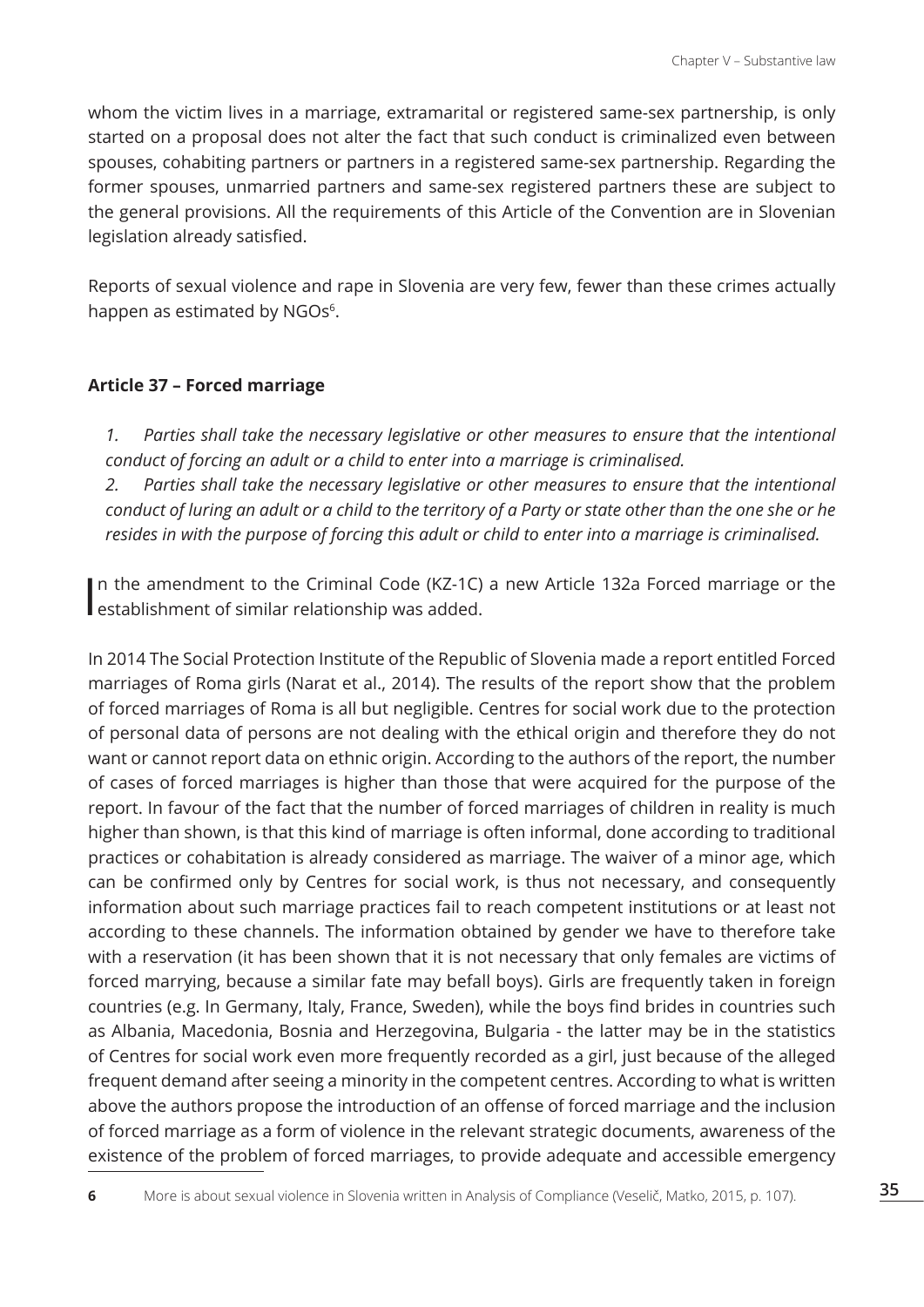accommodation for victims of forced marriage, to promote the organization of events, debates and conferences on the topic of forced marriage, the organization of education and training of various target groups, development of programs offering anonymous forms of assistance to (potential) victims of forced marriage, keeping of records of data on forced marriages and tracking the undertaking of multidisciplinary approach to solving the problem of forced marriages.

Experience of NGOs shows that institutions in Slovenia prosecute only a few cases and don't bring the cases to a positive conclusion for the victim and often do not react (the belief that forced marriages is Roma culture, "Gypsy business", that the girls are mature, that it is a matter of choice, fear and prejudices against Roma). The girls because of fear or belief do not escape, and they have very little information (Djoković, 2014).

# **Article 38 – Female genital mutilation**

*Parties shall take the necessary legislative or other measures to ensure that the following intentional conducts are criminalised:*

*a. excising, infibulating or performing any other mutilation to the whole or any part of a woman's labia majora, labia minora or clitoris;*

- *b. coercing or procuring a woman to undergo any of the acts listed in point a;*
- *c. inciting, coercing or procuring a girl to undergo any of the acts listed in point a.*

ccording to dr. Filipčič (2014a) the female genital mutilation (all forms listed in Article 38 litem a) is represented in the Slovenian criminal legislation as the injury. Depending on the intensity of the interference in the body and the continuity of consequences of female genital mutilation in the context of serious or grievous bodily harm, this is also a punishable offence. Detailed description of forms of genital mutilations in the Convention does not affect the previous findings and such a casuistic approach of the Convention does not oblige the state to explicitly list all forms as a statutory criminal offense, if the traditional approach to criminalizing is different, more abstract and, according to the settled interpretation of bodily injury it is indisputably clear that it criminalizes all forms of individual female genital mutilation.

Article in item b also criminalises the "coercing or encouraging women to undertake acts described in item a". In paragraph 200 of the Explanatory Report it is explained that assistance to the perpetrator of the mutilation of the genitals is criminalized (and is not relevant to the question of the consent of adults in mutilation or to solicit adult women to undergo mutilation, as is apparent from paragraph 201 of the Explanatory Report). Help to offense after Article 38 of the Criminal Code (KZ-1) is also criminal, and thus help the offender at risk of female genital mutilation, as described in item b in Article 38 of the Convention. Filipčič emphasizes that the theory of criminal law, the consent of the women in the mutilation would not deprive the unlawful conduct of the perpetrator (Bavcon in Filipčič, 2014a).

Article 38, item c refers to the minor victims and disseminates a set of practices that constitute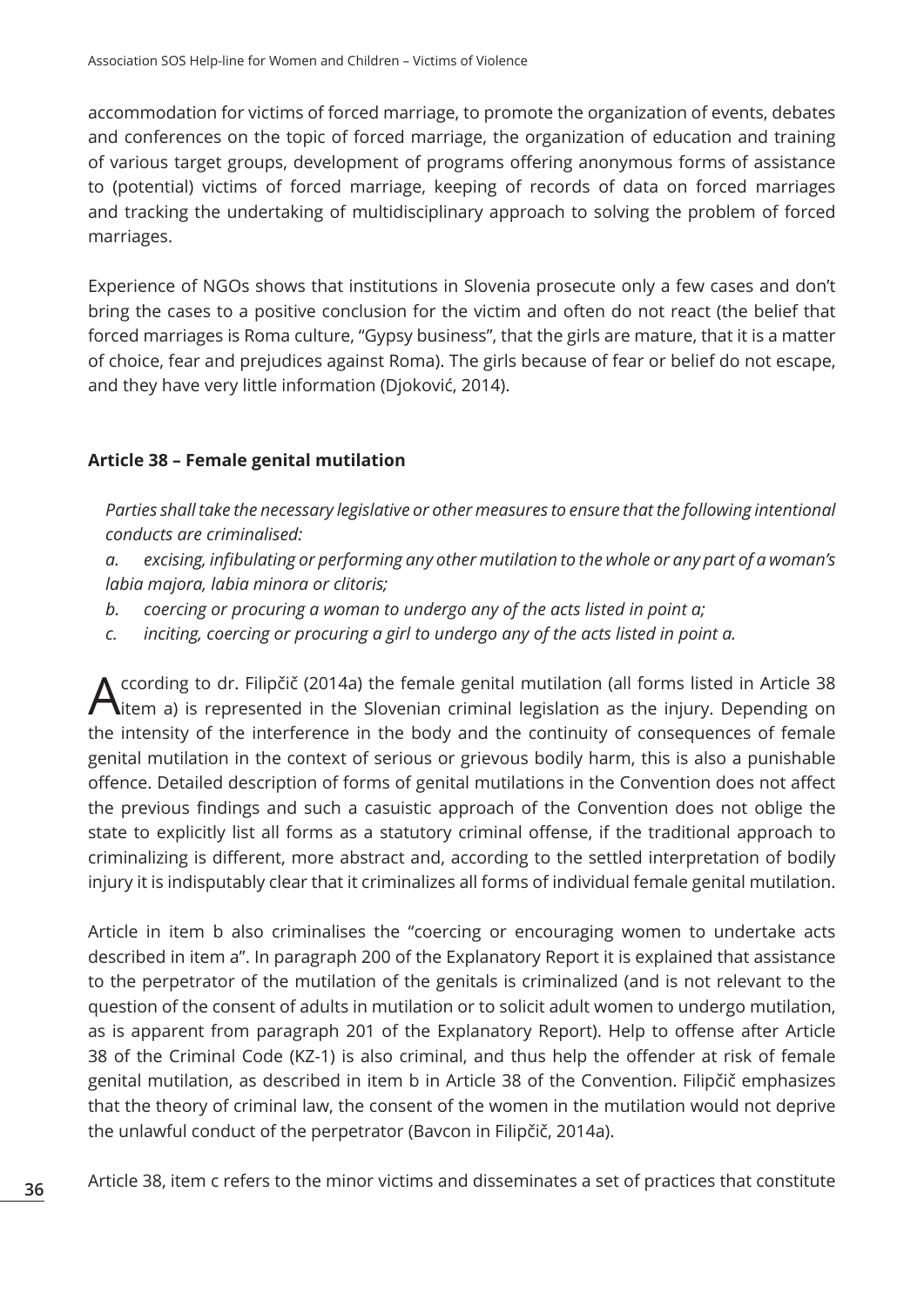an aid to perpetrator of the offense in such a way that the conduct referred to in item b adds "Incitement" of adolescent girls to undergo mutilation. Paragraph 201 Explanatory report specifically emphasizes that with this extra treatment it wanted to include the pressure of parents or relatives to young girls. According to the definition of criminal support under Article 38 KZ-1 it is not an impediment to the conduct of such parents identified to support in the act of the perpetrator, but also as a separate offense under the criminal offense under Article 192 KZ-1: Neglect and Maltreatment of a Child. Filipčič (2014a) says that KZ-1 is in line with Article 38 of the Convention.

Awareness of this criminal act in Slovenia is low. It is happening behind closed doors, high profile media event hasn't happened yet as, for example, can be said of forced marriage, so also there is not much public awareness.

The Ministry of Justice (Pličanič, Ban, 2013) in 2013 in respect of this criminal offense, inter alia, stated: "that the wording of Article 38 in its present form is suitable for Third World Countries where the problem of female genital mutilation is still present and where there are problems with criminalization of harmful practices. In Slovenia and other Member States of the Council of Europe, where the practice does not occur, such wording in the Criminal Code is not required, especially because female genital mutilation is already criminalized under the classical offense serious injuries<sup>7</sup>.

## **Article 39 – Forced abortion and forced sterilisation**

*Parties shall take the necessary legislative or other measures to ensure that the following intentional conducts are criminalised:*

*a. performing an abortion on a woman without her prior and informed consent;*

*b. performing surgery which has the purpose or effect of terminating a woman's capacity to naturally reproduce without her prior and informed consent or understanding of the procedure.*

D<sup>r.</sup> Filipčič (2014a) says that sterilization constitutes interference in the human body with permanent consequences, and therefore the legislation of the Republic of Slovenia constitutes an offense of serious injuries in the Criminal Code (KZ-1) and it is not necessary to specifically criminalize it. Sterilization is always illegal (and represents a criminal offence) when the statutory conditions laid down in the Health Measures in Exercising Freedom of Choice in Childbearing Act (ZZUUP) (age 35 years old, an explicit request for sterilization, committee that make decision...) are not fulfilled. According to the legislation, sterilization is illegal unless the following criteria are met; the prior consent of the women, if they have not met the other legal requirements (age, proceeding), which means that the Slovenian legislation is more stringent than the Convention. Filipčič conclude that KZ-1 is in line with this Article of the Convention.

**<sup>7</sup>** More is about female genital mutilation in Slovenia written in Analysis of Compliance (Veselič, Matko, 2015, p.  $114 - 116$ ).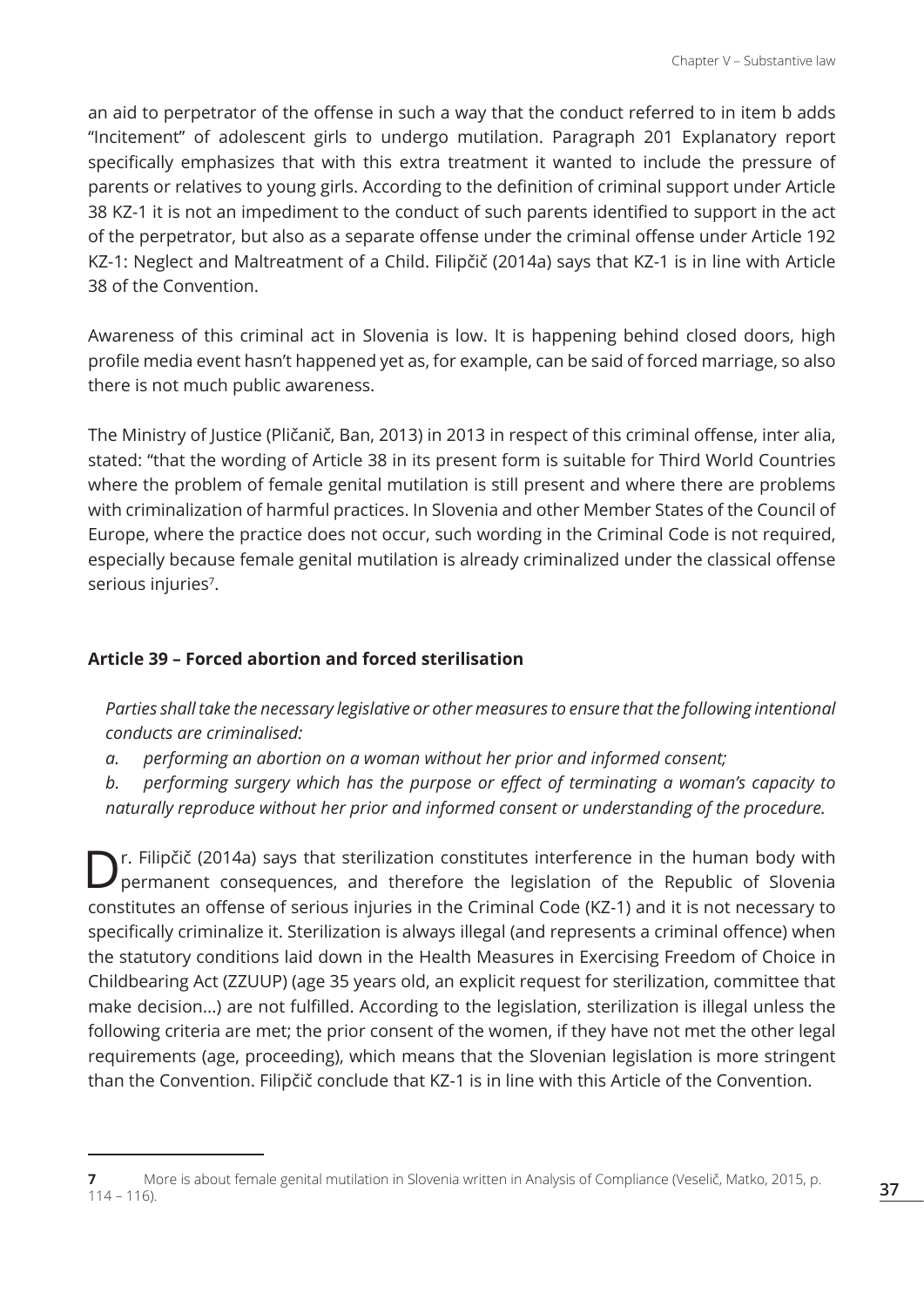### **Article 40 – Sexual harassment**

*Parties shall take the necessary legislative or other measures to ensure that any form of unwanted verbal, non-verbal or physical conduct of a sexual nature with the purpose or effect of violating the dignity of a person, in particular when creating an intimidating, hostile, degrading, humiliating or offensive environment, is subject to criminal or other legal sanction.*

**DIC (Šifkovič Vrbica, 2013) says that Slovenian criminal legislation is criminalizing only sexual** harassment in the workplace, because there, based on the facts of sexual harassment most often occurs. Even if sexual harassment is not specifically criminalized in criminal legislation, this does not mean that the provision of the Convention is not already embedded in our legal system. The provision of the Convention, which governs sexual harassment, provides that States Parties shall take the necessary legislative or other measures to ensure that any form of unwanted verbal, non-verbal or physical sexual acts with the purpose or effect of violating the dignity of a person, in particular when creating an intimidating, hostile, degrading, humiliating or offensive environment, will be criminally or otherwise legally sanctioned.

It requires from that States Parties to criminally or otherwise legally sanction sexual harassment. As it is obvious, the Convention does not provide for criminal liability only and consequent penal sanctions, but also different legal sanctions - an alternative to imposing sanctions. Article 179 of the Code of Obligations (OZ-UPB1) provides fair financial compensation to the victim, if the circumstances of the case, in particular the degree of pain and fear and their duration justify it, for the endured physical pain, for suffered psychological pain due to the reduction of life activities, defamation of reputation and honour or degradation of freedom or personal rights or death of a person close to them and fear, regardless of any pecuniary damages recovered, even if no pecuniary damage. The amount of compensation for non-material damage depends on the interest of the affected goods and the purpose of the compensation, but it may not support the aspirations incompatible with its nature and purpose. Article 181 of the Code of Obligations (OZ-UPB1), which governs the violation of dignity, stipulates that the right to a fair financial compensation for mental anguish of suffering person who was by deception, coercion or abuse of some relationship of subordination or dependency seduced to a criminal sexual intercourse or another sexual act, as well as the person against whom some other crime against dignity of personality or morality was committed.

The scope of research field of sexual harassment and gender based harassment in Slovenia is defective. Last Slovenian national representative survey on the phenomenon of sexual harassment, which was made in the area of sexual harassment in the workplace was conducted in 1998 under the Slovenian public opinion polls, says Jogan (in Veselič, Matko, 2014, p. 120), this is five years before Slovenia brought prohibition of sexual harassment in labour legislation.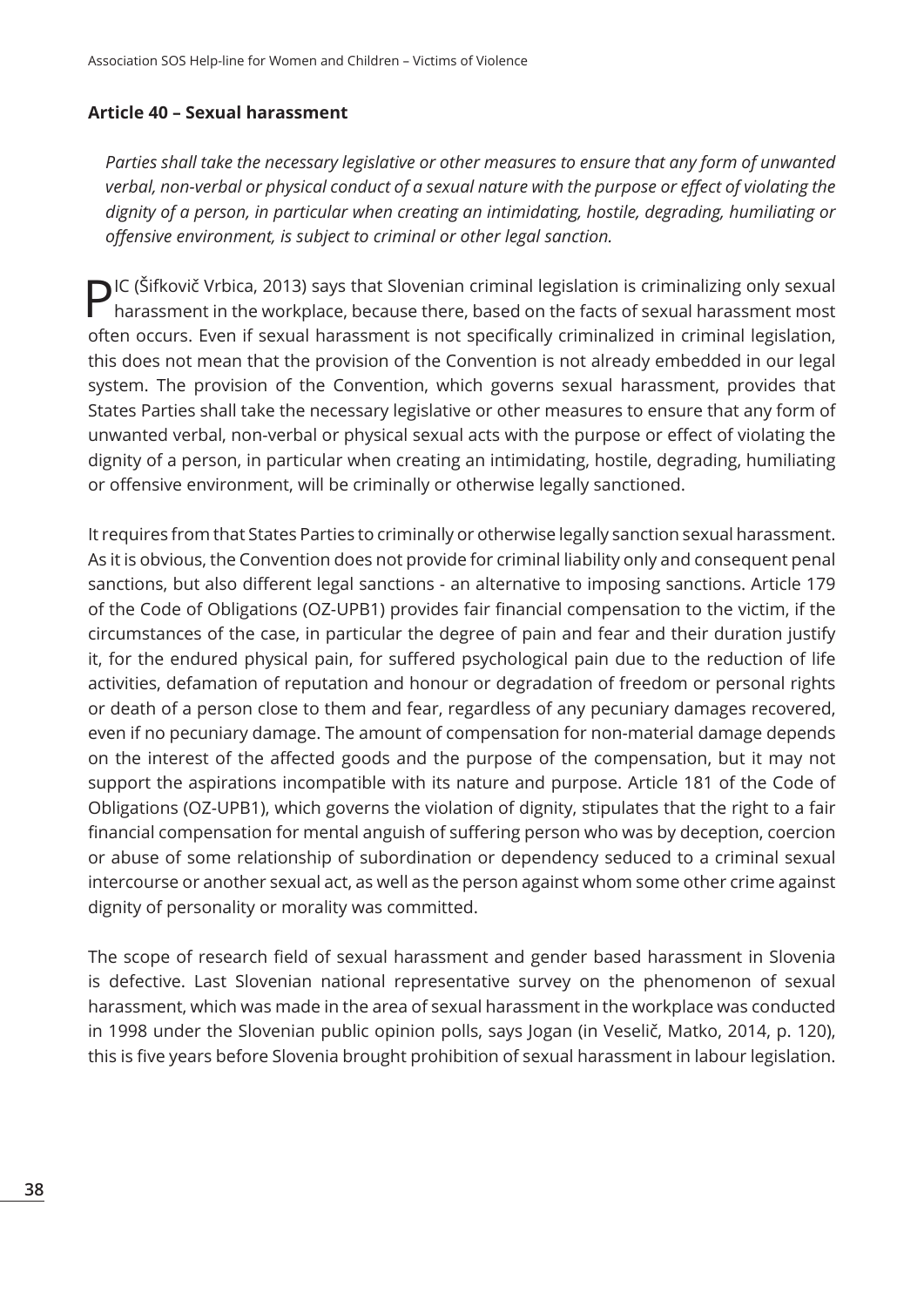# **Article 41 – Aiding or abetting and attempt**

*1. Parties shall take the necessary legislative or other measures to establish as an offence, when committed intentionally, aiding or abetting the commission of the offences established in accordance with Articles 33, 34, 35, 36, 37, 38.a, and 39 of this Convention.*

*2. Parties shall take the necessary legislative or other measures to establish as offences, when committed intentionally, attempts to commit the offences established in accordance with Articles 35, 36, 37, 38.a and 39 of this Convention.*

A iding or abetting an attempt to all crimes (not only those put forward by the Convention) are<br>punishable under Article 37 and 38 of the Criminal Code (KZ-1). Both forms are punishable even if the offense remains in the attempt (Article 39 KZ-1) (Filipčič, 2014a).

According to Article 8 of the Minor Offences Act (ZP) it is punishable as abetting or assisting in the offense, but only if the offense is also completed (Article 10 of the Minor Offences Act (ZP) states that an attempt of the offense is not punishable). That is only relevant in connection with stalking under Article 34 of the Convention, which (outside the family or other separation) is defined as an offense<sup>8</sup>. However, since the Convention in paragraph 1 of Article 41 is not accurate to an extent that would specifically require the criminalization of participation practices, even if unlawful conduct remains in an attempt dr. Filipčič (2014a) concludes that the Slovenian legislation is in line with paragraph 1 of Article 41 of the Convention.

The attempts defined in paragraph 2 of Article 41 of the Convention under the provisions of Article 34 of the KZ-1 for all criminal offenses for which a sentence of three years' imprisonment or more, and for minor criminal offenses only if in the criminal offense this is expressly provided (Filipčič, 2014a).

# **Article 42 – Unacceptable justifications for crimes, including crimes committed in the name of so-called "honour"**

*1. Parties shall take the necessary legislative or other measures to ensure that, in criminal proceedings initiated following the commission of any of the acts of violence covered by the scope of this Convention, culture, custom, religion, tradition or so-called "honour" shall not be regarded as justification for such acts. This covers, in particular, claims that the victim has transgressed cultural, religious, social or traditional norms or customs of appropriate behaviour.*

*2. Parties shall take the necessary legislative or other measures to ensure that incitement by any person of a child to commit any of the acts referred to in paragraph 1 shall not diminish the criminal liability of that person for the acts committed.*

Dr. Filipčič (2014a) in her opinion on this article wrote: Paragraph 1 of Article 42 refers to the prohibition of unlawful exclusion of crimes to

**<sup>8</sup>** With the new criminal act defined in Article 34 of this document this change.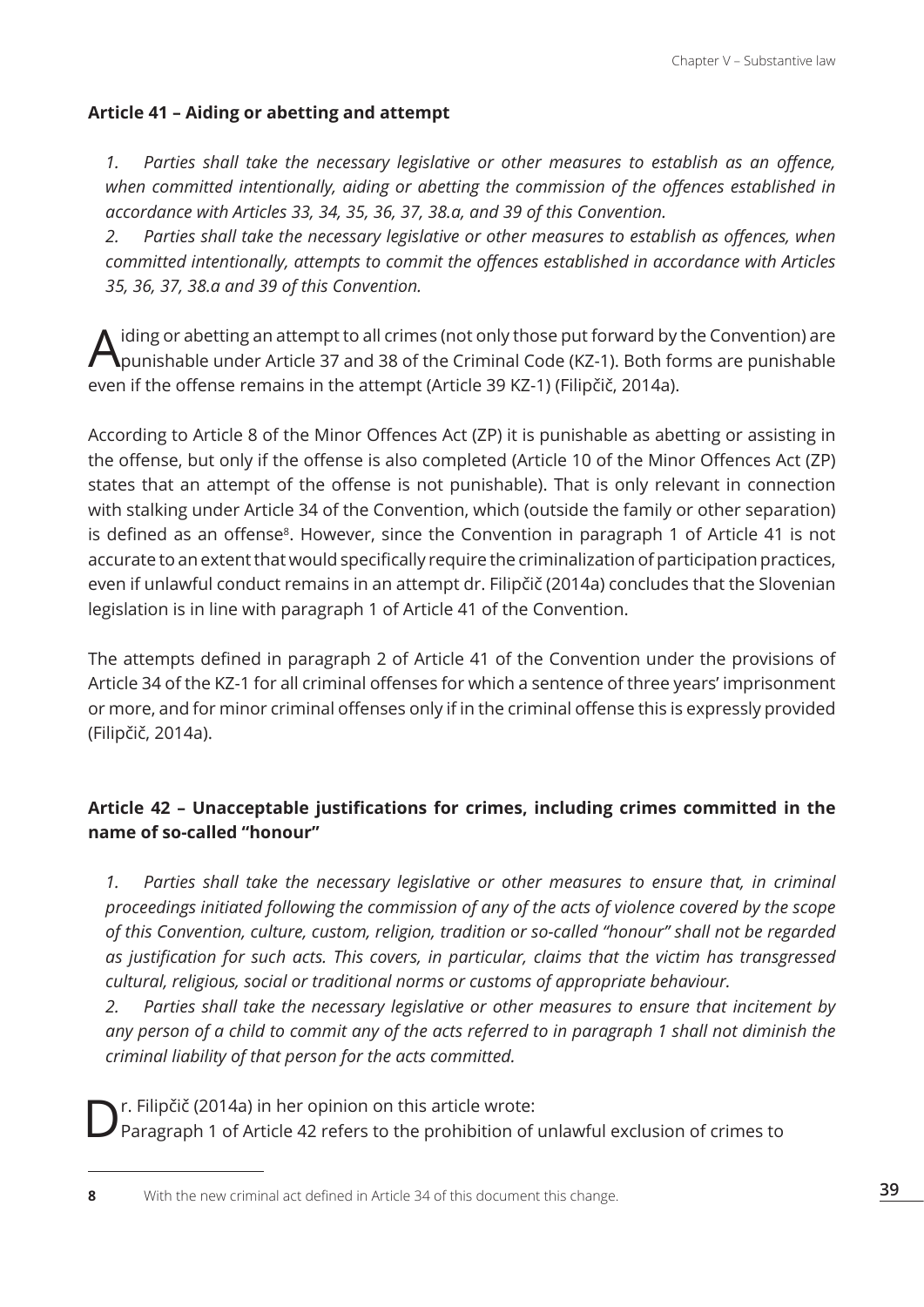take into account the culture, traditions, honour and other similar reasons. According to the legislation of the Republic of Slovenia, the unlawfulness of actions can be ruled out because of self-defence, justifiable extreme force, the consent of the offender (only for disponibile goods). Within any of these institutes cannot be taken into account culture, tradition or honour as the reasons for the exclusion of unlawful acts.

Although the term "justification" referred to in paragraph 1 as a rule does not cover the exclusion of guilt Filipčič (2014a) emphasizes that our system cannot exclude guilt because of the perpetrator referencing said circumstances. This could possibly be only the recognition of the unavoidable legal error (if the perpetrator has valid reason to believe that his conduct was not prohibited), but such a reason did not fall within the framework of compelling reasons under paragraph 2 of Article 31 of the KZ-1. The term "justification" does not cover attenuating circumstances, because they are already in the area of sentencing, when therefore there are no grounds for exclusion of illegality or guilt.

Paragraph 2 of Article 42 requires from the States to ensure the criminal liability of persons who induce minors (under the age of criminal responsibility) to commit any of the offenses under the Convention. According to the legislation of the Republic of Slovenia, the instigator can be punishable as if the offense was committed by himself (Article 37 KZ-1) and his liability is not dependent on the direct fault of the perpetrator. In addition, the Criminal Code also knows the institute of indirect perpetrator (Article 20 KZ-1) in cases where influencing the direct perpetrator exceeds the definition of incitement (Filipčič, 2014a).

## **Article 43 – Application of criminal offences**

*The offences established in accordance with this Convention shall apply irrespective of the nature of the relationship between victim and perpetrator.*

 $\bigwedge$ <sup>II</sup> offenses under the Convention are treated as criminal offenses regardless of the relationship between the offender and the victim (the type and form of the relationship does not affect the illegality of an act). For certain offenses, the relationship between them affects the shape of law enforcement or the amount of the penalties, which the Article 43 of the Convention does not cover. The Criminal Code (KZ-1) is consistent with this Article, says dr. Filipčič (2014a).

The same also argues PIC (Šifkovič Vrbica, 2013) when it wrote that, in view of the fact that all these crimes are criminalized in the KZ-1 are addressed with whatever the nature of the relationship between the victim and the perpetrator is. 4 and 6 Article 1 of the KZ-1, which govern its personal value, do not exclude the illegality and criminality of the conduct constituting criminal offenses, because of the relationship between the victim and the perpetrator, so that also this provision is already included in the KZ-1.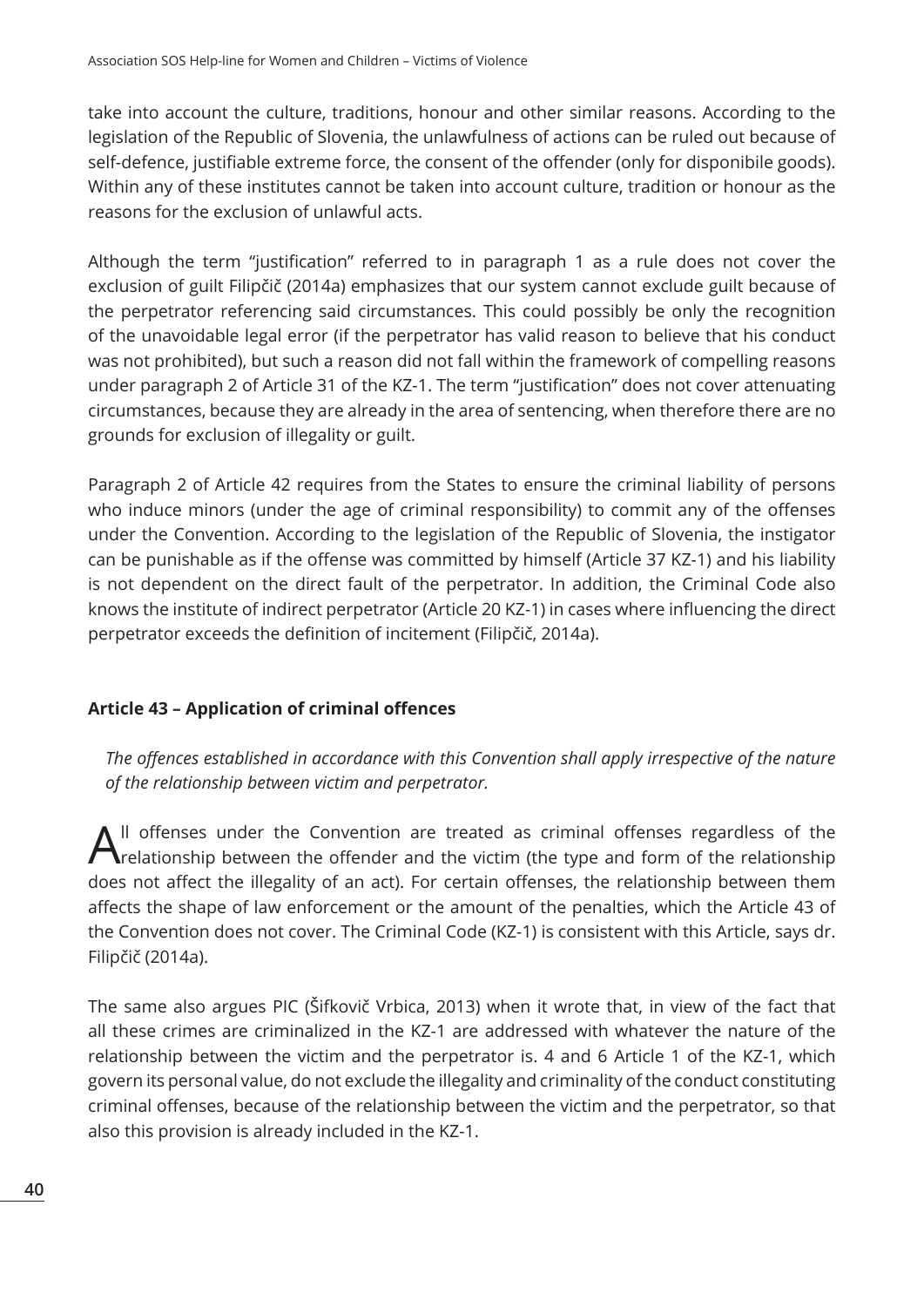# **Article 44 – Jurisdiction**

*1. Parties shall take the necessary legislative or other measures to establish jurisdiction over any offence established in accordance with this Convention, when the offence is committed:*

- *a. in their territory; or*
- *b. on board a ship flying their flag; or*
- *c. on board an aircraft registered under their laws; or*
- *d. by one of their nationals; or*
- *e. by a person who has her or his habitual residence in their territory.*

*2. Parties shall endeavour to take the necessary legislative or other measures to establish jurisdiction over any offence established in accordance with this Convention where the offence is committed against one of their nationals or a person who has her or his habitual residence in their territory.*

*3. For the prosecution of the offences established in accordance with Articles 36, 37, 38 and 39 of this Convention, Parties shall take the necessary legislative or other measures to ensure that their jurisdiction is not subordinated to the condition that the acts are criminalised in the territory where they were committed.*

*4. For the prosecution of the offences established in accordance with Articles 36, 37, 38 and 39 of this Convention, Parties shall take the necessary legislative or other measures to ensure that their jurisdiction as regards points d and e of paragraph 1 is not subordinated to the condition that the prosecution can only be initiated following the reporting by the victim of the offence or the laying of information by the state of the place where the offence was committed.*

*5. Parties shall take the necessary legislative or other measures to establish jurisdiction over the offences established in accordance with this Convention, in cases where an alleged perpetrator is present on their territory and they do not extradite her or him to another Party, solely on the basis of her or his nationality.*

*6. When more than one Party claims jurisdiction over an alleged offence established in accordance with this Convention, the Parties involved shall, where appropriate, consult each other with a view to determining the most appropriate jurisdiction for prosecution.*

*7. Without prejudice to the general rules of international law, this Convention does not exclude any criminal jurisdiction exercised by a Party in accordance with its internal law.*

Pepublic of Slovenia took a reservation on item e of the first paragraph of Article 44 of the  $\mathbf N$  Convention and the 3rd and 4th paragraphs of this article.

Obran (2015b) in respect to item e of the first paragraph of this article says that the Proposal of the Act ratifying the Council of Europe Convention on Preventing and Combating Violence against Women and Domestic Violence (Erjavec, 2014), explains that the Slovenian substantive criminal law does not recognize the concept of habitual residence (običajo prebivališče). This concept does not exist in other areas of legislation. In this respect, the reservation is meaningful.

With regard to the 3rd paragraph of Article 44 of Obran (2015b) points out the text from Proposal of the Act ratifying the Council of Europe Convention on Preventing and Combating Violence against Women and Domestic Violence (Erjavec, 2014), namely that in the Slovenian legislation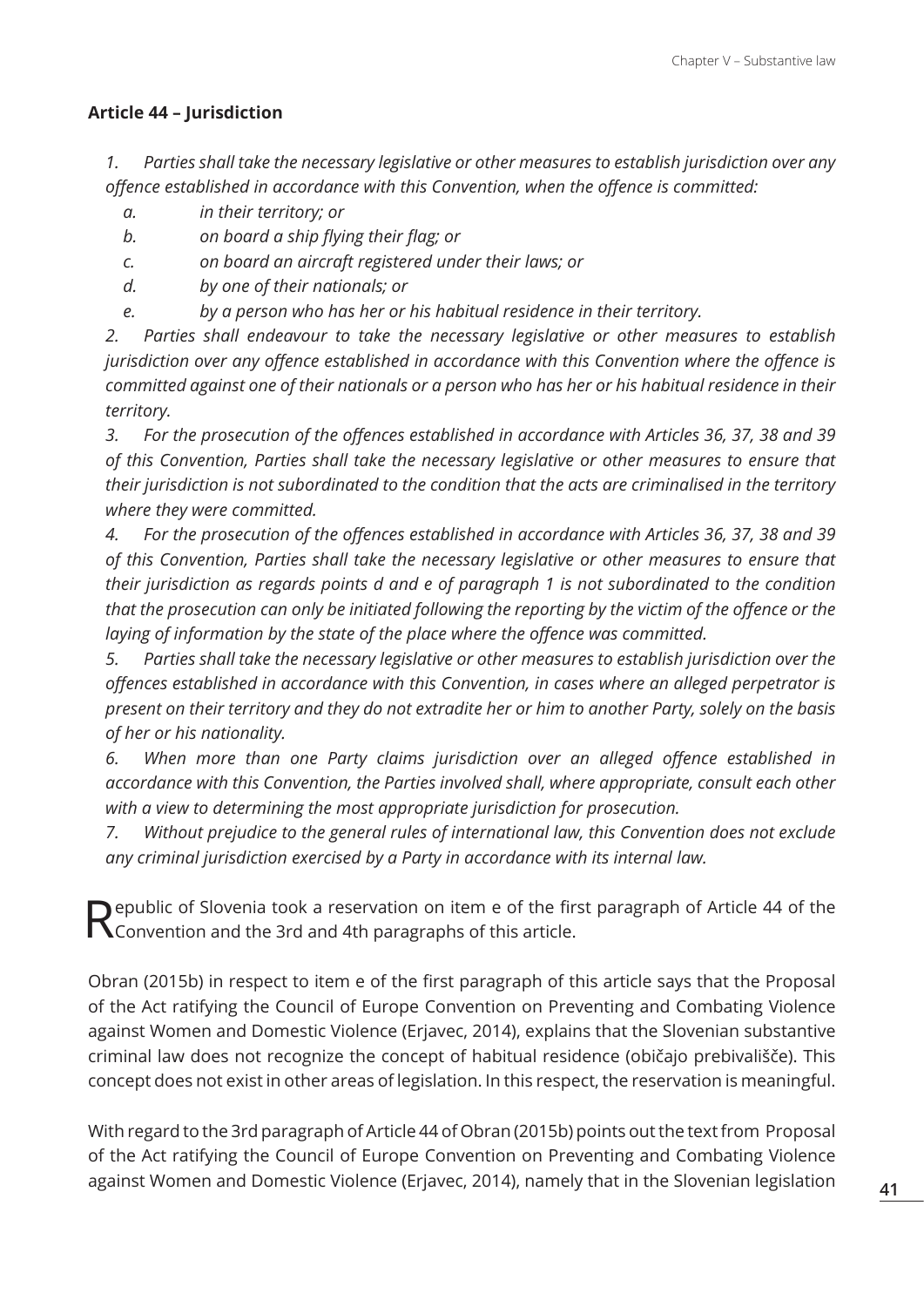there is double criminality requirement for jurisdiction of the Republic of Slovenia if the crime was committed abroad (paragraph 3 of article 14 of the Criminal Code (KZ-1)), in some cases, the offender may be prosecuted with the permission of the Minister of Justice. However Obran thinks it would be good to reconsider amending this provision KZ-1 as one can imagine cases where a Slovenian citizen commits a crime of family violence in any of the countries where violence against women is not a criminal offence (because also in this case Slovenian KZ-1 applies for a Slovenian citizen, even if the offense is committed abroad, as it says in Article 12 KZ-1). Obran added that we are aware of that a thorough consideration would be required on the amendment of those provisions, but we believe that a reservation stops any attempt to do this or to have a debate on the amendment and should therefore be eliminated.

For the 4th paragraph of Article 44 the Government of the Republic of Slovenia in Proposal of the Act ratifying the Council of Europe Convention on Preventing and Combating Violence against Women and Domestic Violence (Erjavec, 2014), explains that in Convention, certain offenses like rape and sexual violence are in the Republic of Slovenia prosecuted on the proposal if they are committed in the marriage, cohabiting or registered same-sex partnership. From this perspective, the reservation is meaningful, says Obran (2015b).

The amendment to the Criminal Code (KZ-1C) in Article 15.a enforced a change in the prosecution of perpetrators of crimes committed in damage of minors; the perpetrators are prosecuted ex officio.

## **Article 45 – Sanctions and measures**

*1. Parties shall take the necessary legislative or other measures to ensure that the offences established in accordance with this Convention are punishable by effective, proportionate and dissuasive sanctions, taking into account their seriousness. These sanctions shall include, where appropriate, sentences involving the deprivation of liberty which can give rise to extradition.*

- *2. Parties may adopt other measures in relation to perpetrators, such as:*
	- *- monitoring or supervision of convicted persons;*
	- *- withdrawal of parental rights, if the best interests of the child, which may include the safety of the victim, cannot be guaranteed in any other way.*

D<sup>r.</sup> Filipčič (2014a) says that the Convention leaves the determination of the type and level of penalties to States Parties, while keeping them responsible that the sanctions will be effective, proportionate and dissuasive to the gravity of criminal acts. Exhaustive list of some sanctions recommended to the Parties for acceptance, but they are not bound to do so. Filipčič says that the Criminal Code (KZ-1) is in line with Article 45.

PIC (Šifkovič Vrbica, 2013) says that KZ-1 in Articles 2 and 3 governs the legality of criminal sanctions and a system of criminal sanctions. The second paragraph of Article 3 states that the penalties must be in proportion to the seriousness of the offense and the guilt of the perpetrator.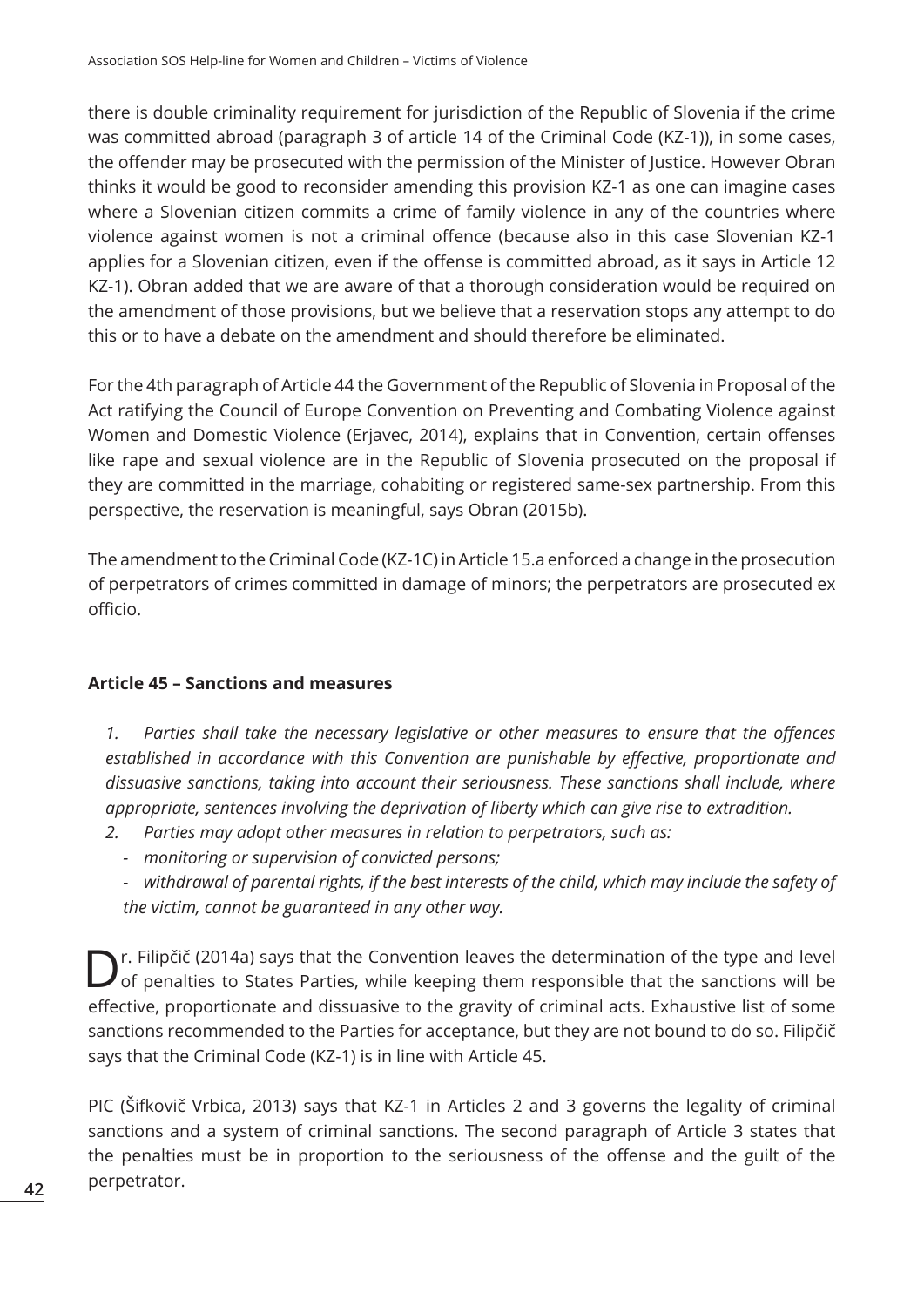NGOs are concerned since Family Violence Prevention Act (ZPND) (Obran, Hrovat, ed., 2015) does not introduce sanctions for valuating of the measures that are defined in the Act.

#### **Article 46 – Aggravating circumstances**

Parties shall take the necessary legislative or other measures to ensure that the following *circumstances, insofar as they do not already form part of the constituent elements of the offence, may, in conformity with the relevant provisions of internal law, be taken into consideration as aggravating circumstances in the determination of the sentence in relation to the offences established in accordance with this Convention:*

*a. the offence was committed against a former or current spouse or partner as recognised by internal law, by a member of the family, a person cohabiting with the victim or a person having abused her or his authority;*

- *b. the offence, or related offences, were committed repeatedly;*
- *c. the offence was committed against a person made vulnerable by particular circumstances;*
- *d. the offence was committed against or in the presence of a child;*
- *e. the offence was committed by two or more people acting together;*
- *f. the offence was preceded or accompanied by extreme levels of violence;*
- *g. the offence was committed with the use or threat of a weapon;*
- *h. the offence resulted in severe physical or psychological harm for the victim;*
- *i. the perpetrator had previously been convicted of offences of a similar nature.*

 $r.$  Filipčič (2015a) on this Article says that the Criminal Code (KZ-1) is in line with it.

Aggravating (and mitigating) circumstances KZ-1 lists only in some cases in paragraph 2 of Article 49 and thus leaves the court the possibility that in sentencing takes into account all the circumstances in the actual case affect the assessment of penalties (i.e. the circumstances mentioned in Article 46 of the Convention). Slovenia's legislation also leaves the judge wide discretion in sentencing. That provision of the Convention (with an explanation, in paragraph 235 of the Explanatory Report) explicitly states to take into account aggravating circumstances "in accordance with the domestic law of the Party", thereby Convention allows different approaches to determining of aggravating circumstances or sentencing (Filipčič, 2014a).

Equal opinion is shared by PIC (Šifkovič Vrbica, 2013) when it says that the levying of punitive sanctions under the jurisdiction of the court which handed down the sentence. Slovenian legislation lays down the rules for levying fines that are the framework through case law, however, through court practice they also lay down specific criteria for what is considered an aggravating circumstance. The KZ-1 lists only examples of mitigating and aggravating circumstances and the court shall then in each individual case decide which will take into account in sentencing the offender. It is therefore an essential fact that the KZ-1 does not exclude some of the aggravating circumstances provided for by the Convention and listed in the second paragraph of Article 49.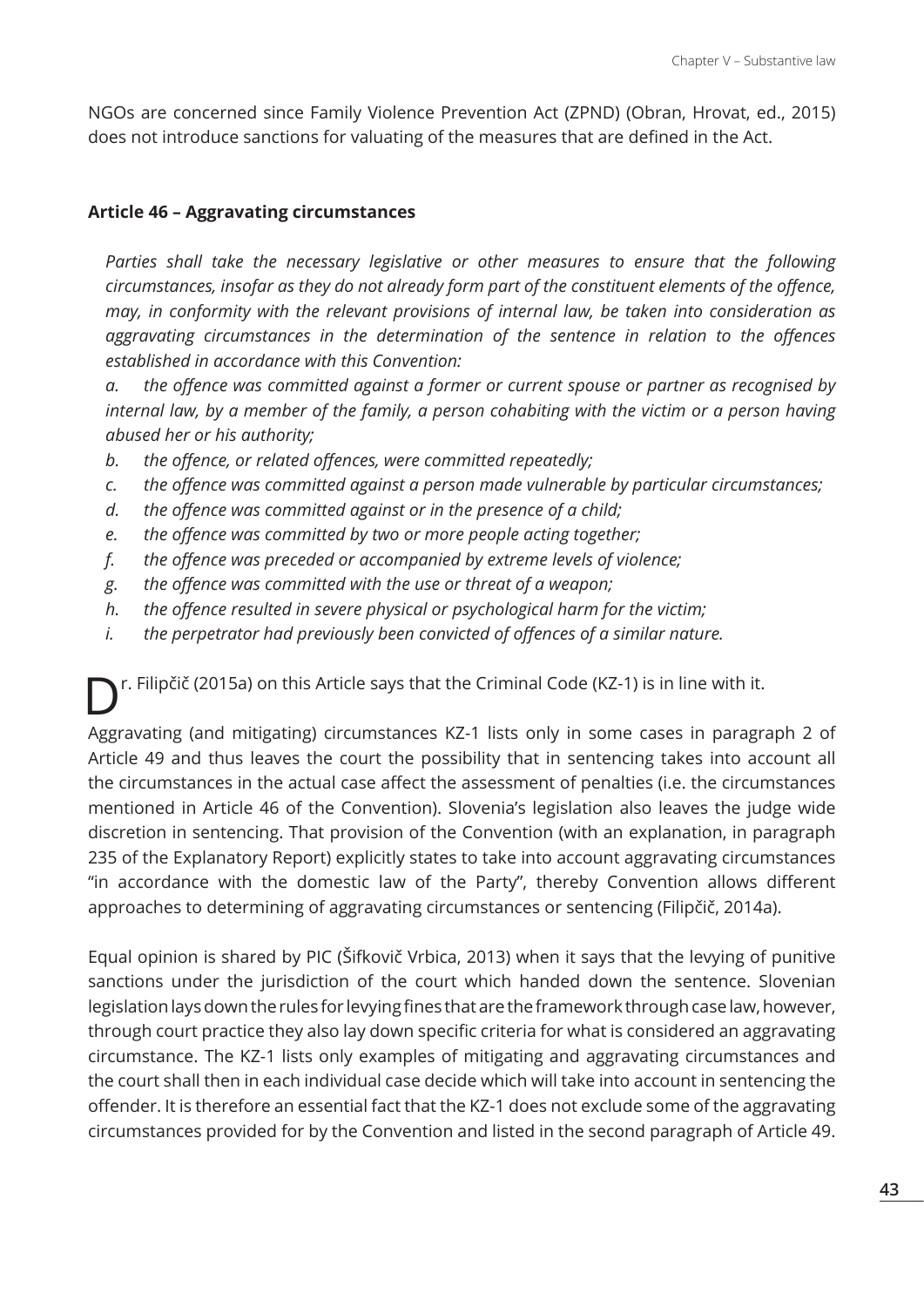#### **Article 47 – Sentences passed by another Party**

*Parties shall take the necessary legislative or other measures to provide for the possibility of taking into account final sentences passed by another Party in relation to the offences established in accordance with this Convention when determining the sentence.*

This option Slovenia already made by the European Convention on Mutual Assistance in<br>Criminal Matters and the Slovenian legislation are so both in line with Article 47 of the Convention says Filipčič (2015a).

PIC (Šifkovič Vrbica, 2013) says that the Cooperation in Criminal Matters with the Member States of the European Union Act (ZSKZDČEU-1) – govern cooperation in criminal matters between the competent authorities of the Republic of Slovenia and the other Member States of the European Union. In the area of international legal assistance in criminal matters, Slovenia is bound by a number of multilateral treaties. International legal assistance in criminal matters governed by numerous bilateral agreements and the Criminal Procedure Act (ZKP) in XXX. Chapter - Procedure for international legal assistance and enforcement of international treaties in criminal matters.

# **Article 48 – Prohibition of mandatory alternative dispute resolution processes or sentencing**

*1. Parties shall take the necessary legislative or other measures to prohibit mandatory alternative dispute resolution processes, including mediation and conciliation, in relation to all forms of violence covered by the scope of this Convention.*

*2. Parties shall take the necessary legislative or other measures to ensure that if the payment of a fine is ordered, due account shall be taken of the ability of the perpetrator to assume his or her financial obligations towards the victim.*

In the legislation the alternative methods of treatment of offenders (mediation, settlement, and deferred prosecution) are known, but they are not prescribed as mandatory. However, In the legislation the alternative methods of treatment of offenders (mediation, settlement, practice shows that it is necessary to continuously further draw attention to the inadmissibility of mediation, conciliation and settlement of cases of violence. NGOs in practice are seeing pressure on victims to be settled or in pressure to the process of mediation.

With regard to paragraph 1 of this Article of the Convention Filipčič writes that in the Slovenian criminal law there are several alternative methods of treatment of offenders (mediation, settlement, deferred prosecution), but the Criminal Procedure Act (ZKP), does not prescribe them as mandatory in any case (Filipčič, 2014a).

According to the Explanatory report, the purpose of the provisions of paragraph 2 is that the burden of payment of the fine would not affect victims, particularly when the offender and the victim are family members of the community (and the perpetrator's income is the only income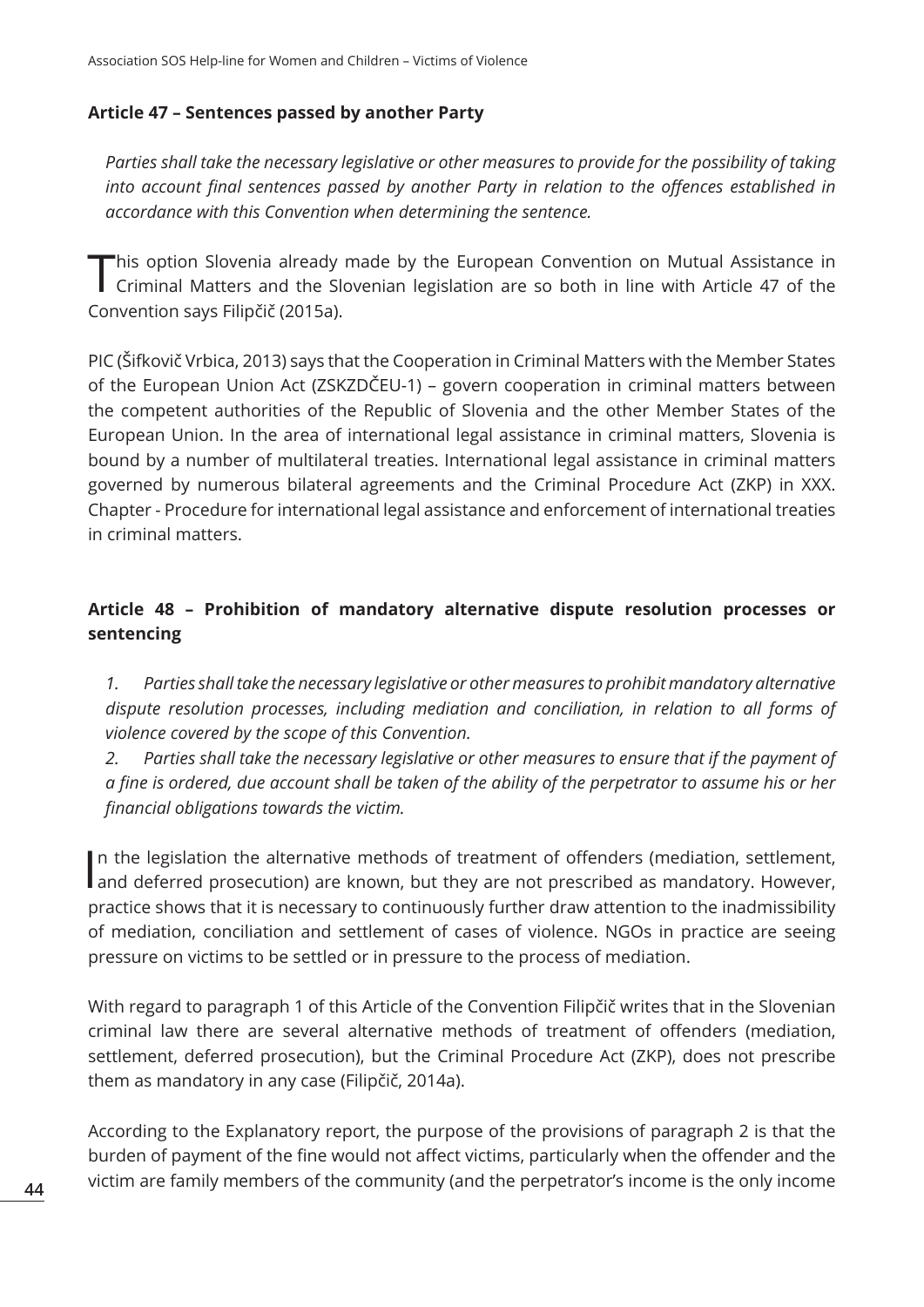of the family unit). The purpose of providing the Criminal Code (KZ-1) with the provision of paragraph 3 of Article 47 of imposing the court, when determining the amount of the daily amount to also take into account the individual family responsibilities (Filipčič, 2014a).

The Court assesses the amount of penalties depending on the mitigating and aggravating circumstances, which are not all set in advance. Among the cases which the law states as examples there is no material position of victims.

PIC (Šifkovič Vrbica, 2013) says that in Slovenia in criminal matters we are not talking about mediation, but there are settlement procedures in criminal matters, with the aim of concluding an agreement which contains certain moral or material reparation to the victim for the crime committed by the suspect. This procedure is governed by the Criminal Procedure Act (ZKP). However, practice shows that it is necessary to continuously further draw attention to the inadmissibility of mediation, conciliation and settlement of cases of violence.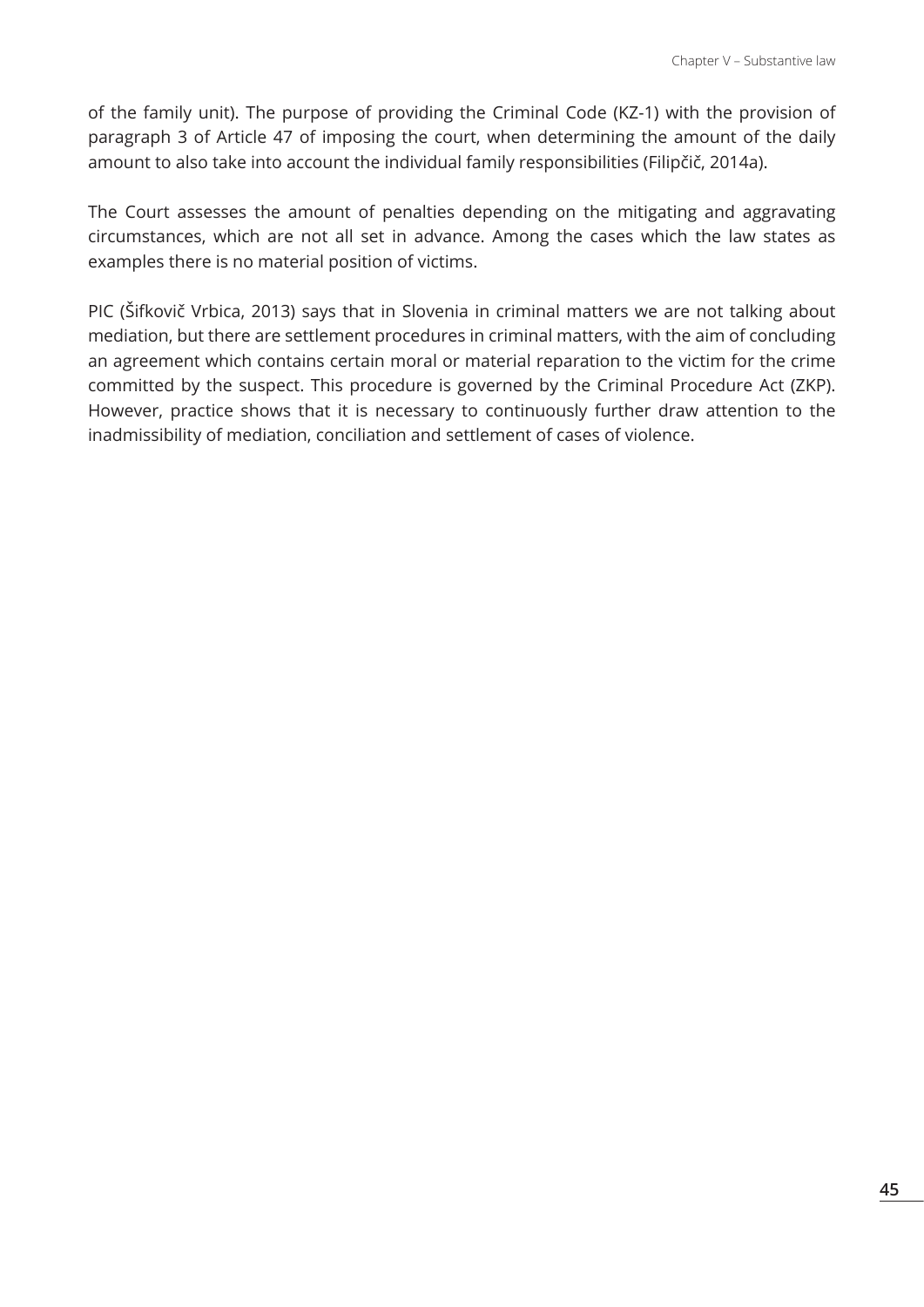# **Chapter VI – Investigation, prosecution, procedural law and protective measures**

#### **Article 49 – General obligations**

*1. Parties shall take the necessary legislative or other measures to ensure that investigations and judicial proceedings in relation to all forms of violence covered by the scope of this Convention are carried out without undue delay while taking into consideration the rights of the victim during all stages of the criminal proceedings.*

*2. Parties shall take the necessary legislative or other measures, in conformity with the fundamental principles of human rights and having regard to the gendered understanding of violence, to ensure the effective investigation and prosecution of offences established in accordance with this Convention.*

The Criminal Procedure Act (ZKP) in Article 15 provides in general the efforts of the court that the proceedings take place without undue delay and with care, in order to prevent any abuse of rights by the participants in the proceedings (Šifkovič Vrbica, 2013)

In this respect, the rule that the victim should be placed in the centre and protected is not working properly, often during these proceedings secondary victimization of the victim occurs.

#### **Article 50 – Immediate response, prevention and protection**

*1. Parties shall take the necessary legislative or other measures to ensure that the responsible*  law enforcement agencies respond to all forms of violence covered by the scope of this Convention *promptly and appropriately by offering adequate and immediate protection to victims.*

*2. Parties shall take the necessary legislative or other measures to ensure that the responsible*  law enforcement agencies engage promptly and appropriately in the prevention and protection *against all forms of violence covered by the scope of this Convention, including the employment of preventive operational measures and the collection of evidence.*

As says dr. Filipčič (2014a) speed of competent authorities and organizations is crucial in providing<br>Assistance to victims. And not just for the safety of victims of violence, but also because "the victim does not lose confidence in the effectiveness of the authorities and organizations and that the perpetrator of violence receives a clear message that the country will not allow its behaviour. ... Therefore, the Family Violence Prevention Act (ZPND) clearly states that cases of violence are to be addressed as a priority over other tasks that are otherwise required to be carried out." ZPND regulates this in paragraph 1 of Article 10.

The Criminal Procedure Act (ZKP) takes into account the duty of law enforcement which the Convention provides for all forms of violence within the scope of the latter in general for all crimes, which means that the appropriate arrangements for response, prevention and protection, according to this provision are made (Article 145, Article 146, Article 201, Article 195a) writes PIC (Šifkovič Vrbica, 2013).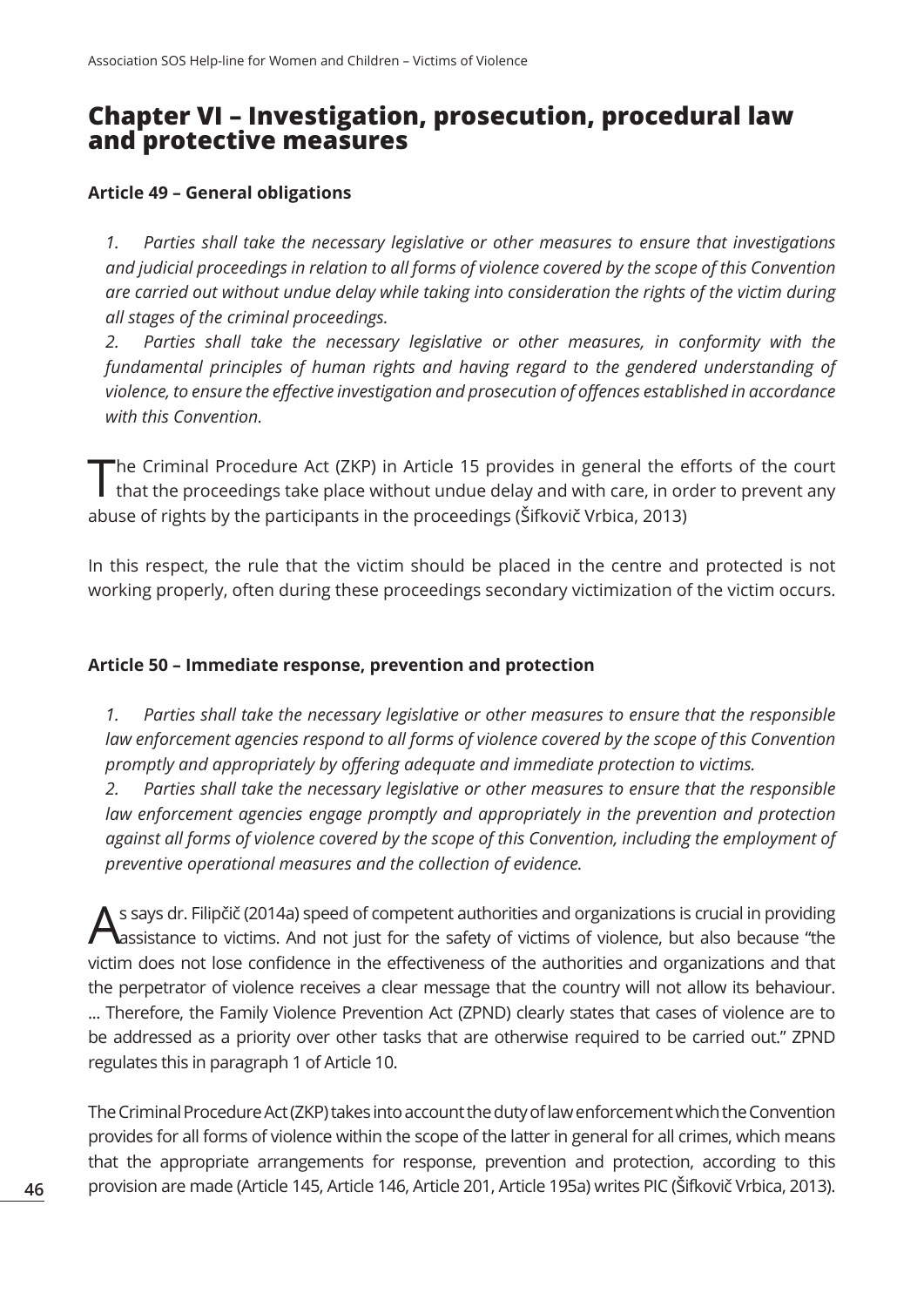## **Article 51 – Risk assessment and risk management**

*1. Parties shall take the necessary legislative or other measures to ensure that an assessment of the lethality risk, the seriousness of the situation and the risk of repeated violence is carried out by all relevant authorities in order to manage the risk and if necessary to provide co-ordinated safety and support.*

*2. Parties shall take the necessary legislative or other measures to ensure that the assessment referred to in paragraph 1 duly takes into account, at all stages of the investigation and application of protective measures, the fact that perpetrators of acts of violence covered by the scope of this Convention possess or have access to firearms.*

professional workrs elaborates a security plan at Centres for social work. Together with the victim they investigate the situation and identify the problem of violence, identifying who are (potential) victims of family violence, assess the physical and mental state of the victim, the social support network of the victims, along with her elaborate also the initial risk assessment, identify ways of conduct to ensure the safety and strengthen her power, the victim is informed of all the rights and opportunities on the basis of various laws. Centre for social work conducts an interview with the victim, makes risk analysis, makes the initial threat assessment and produces an individual security plan<sup>9</sup>.

After examining the circumstances the Centre for social work is obliged to provide victims with the forms of support under the Social Security Act (ZSV), and to assess whether it is necessary to draw up a plan of assistance. The plan shall be drawn up whenever it is necessary to ensure a safe environment for victims for a longer duration of action and more action is needed for the help of various institutions. A plan is prepared for the reduction of risk and harm that is aligned with the skills and experience of the victim and her wishes. The victim is actively involved in the preparation of the plan. The necessary measures are provided and dealt with in the various programs and technical assistance by different operators. If the victim of violence is a child, the plan of assistance shall also provide measures for the protection of the child after the regulations governing relations in the family. The task of the Centre for social work is to obtain information on the various integration programs for victims and perpetrators of family violence that can be successfully redirected to appropriate programs that will help solve their distress and problems. In addition to immediate assistance to victims of family violence, it is our common task to provide for their long-term security and prevent further violence. Centres for social work cooperate in a team effort with various departments and the victim of violence and form the most effective plan of assistance. In designing the plan of assistance or security with adult victims of family violence the agreement or cooperation is required, in the case of a child who is a victim of violence, the Centre for social work has legal duty and power to protect it from further threats or abuse (Milek Ogrinc, 2014).

NGOs, in the proposals to amend the Family Violence Prevention Act (Obran, Hrovat, ed. 2015) in respect to Article 15, which speaks of the assistance plan, proposed amendment to this

**<sup>9</sup>** Task of CSD on prevention family violence. Available at: http://www.scsd.si/rezultati-iskanja.html?keywords= nasilje+v+dru%C5%BEini, 22. 11. 2015.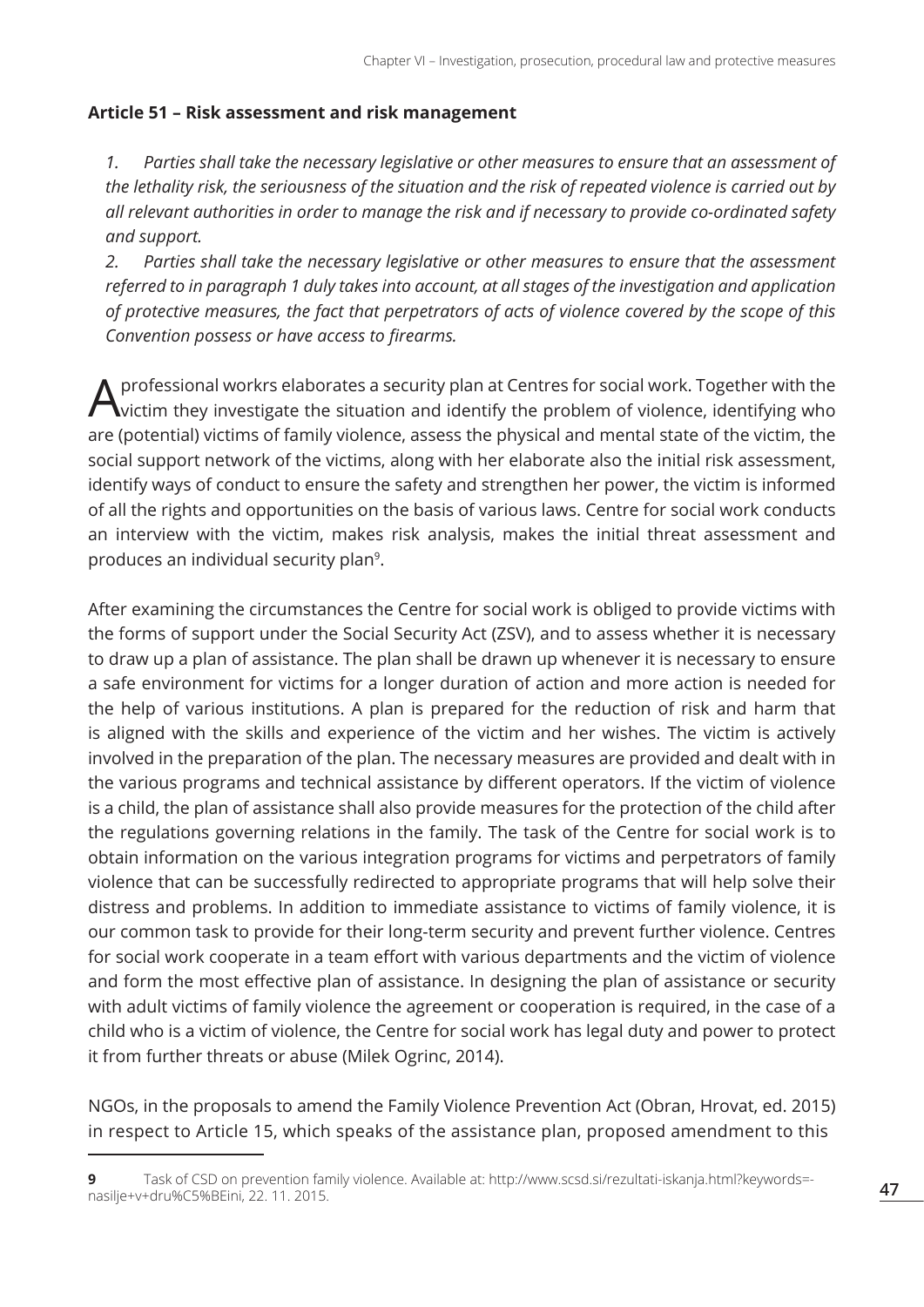Article, namely noting that when the Centres for social work have knowledge of family violence, they should draw up a plan of assistance to the victim in any event, not only to assess whether it is necessary. Informing of victims with the possibilities and designing specific arrangements to ensure security is one of the key things for their empowerment and therefore all the institutions and bodies are obliged to have victims of violence acquainted with measures to ensure the safety of victims of violence, and the procedures that will take place during the hearing, and other forms of assistance to victims of violence, provided by yourself, and focus on the victims of violence by other competent institutions and bodies.

#### **Article 52 – Emergency barring orders**

Parties shall take the necessary legislative or other measures to ensure that the competent *authorities are granted the power to order, in situations of immediate danger, a perpetrator of domestic violence to vacate the residence of the victim or person at risk for a sufficient period of time and to prohibit the perpetrator from entering the residence of or contacting the victim or person at risk. Measures taken pursuant to this article shall give priority to the safety of victims or persons at risk.*

The police can, according to the Police Tasks and Powers Act (ZNPPol), issue a restraining<br>order on the spot. The prohibition lasts for 48 hours and then the investigating judge decides if it is to be extended. According to this Act the policewomen and policemen may impose the measure on the violator and not just at the place where the offense was committed, but it can be imposed on the offender as soon as he is caught, regardless of the location. The minimum distance to which the offender must not approach the victim is no longer defined, as practice has shown that the purpose of the measure is already achieved if the offender is set with a lesser distance than the previous minimum (Tretje periodično poročilo, 2014, p. 7).

Family Violence Prevention Act (ZPND) from 18 to Article 24 provides for measures to ensure the safety of victims.

Measures imposed due to the violence in the family that can be delivered by the district court are laid down in Articles 19, 21 and 22 of the ZPND. These are: Article 19 - Prohibitions in Case of Acts of Violence, Article 21 - Transfer of the Accommodation in Common Use, Article 22 - Accommodation Protection in Case of Violence in Divorce.

As mentioned above, the ZPND has a number of shortcomings. In particular the absence of sanctions for violation of the measures, which means that the perpetrator of violence freely and with impunity violates the measures imposed by the ZPND. When the victims in this case, call the police, they cannot impose sanctions on the perpetrator, but rather the victims have to impose further procedures. This means in practice that the victim must submit a proposal to the court for enforcement, which must also propose a fine in the event of a breach, then wait for the court to issue a decision to authorize the execution, only then can after the repeated infringement expect police intervention (Ramšak et al., 2014).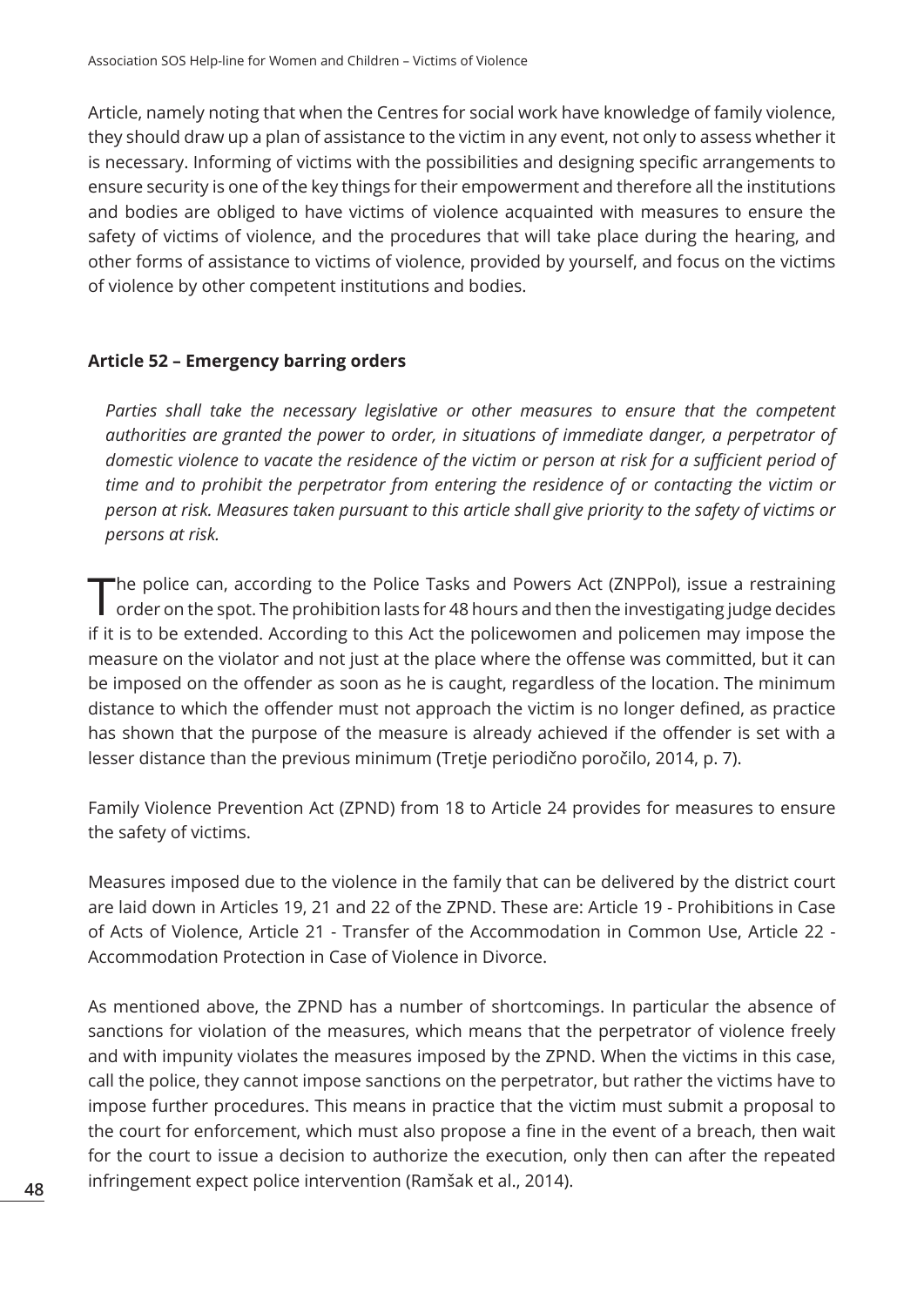#### **Article 53 – Restraining or protection orders**

*1. Parties shall take the necessary legislative or other measures to ensure that appropriate restraining or protection orders are available to victims of all forms of violence covered by the scope of this Convention.*

*2. Parties shall take the necessary legislative or other measures to ensure that the restraining or protection orders referred to in paragraph 1 are:*

*- available for immediate protection and without undue financial or administrative burdens placed on the victim;*

- *- issued for a specified period or until modified or discharged;*
- *- where necessary, issued on an ex parte basis which has immediate effect;*
- *- available irrespective of, or in addition to, other legal proceedings;*
- *- allowed to be introduced in subsequent legal proceedings.*

*3. Parties shall take the necessary legislative or other measures to ensure that breaches of restraining or protection orders issued pursuant to paragraph 1 shall be subject to effective, proportionate and dissuasive criminal or other legal sanctions.*

A restraining order is most frequently issued by the police (Filipčič, 2014b). In 2013 adopted the Police Tasks and Powers Act (ZNPPol) has attained the police authority in cases of ordering the detention of the offender who fails to comply with such a ban (Article 60 and Article 61).

Restraining order is also provided for in the Criminal Procedure Act (ZKP) and the Family Violence Prevention Act (ZPND).

Prohibition of Approaching a specific person, place or area, According the Police Tasks and Powers Act (ZNPpol) Article 60 (Prohibition of Approaching) and Article 61 (Extension of Prohibition of Approaching)<sup>10</sup>:

**<sup>10</sup>** Data received from the General Police Directorate in September 2015.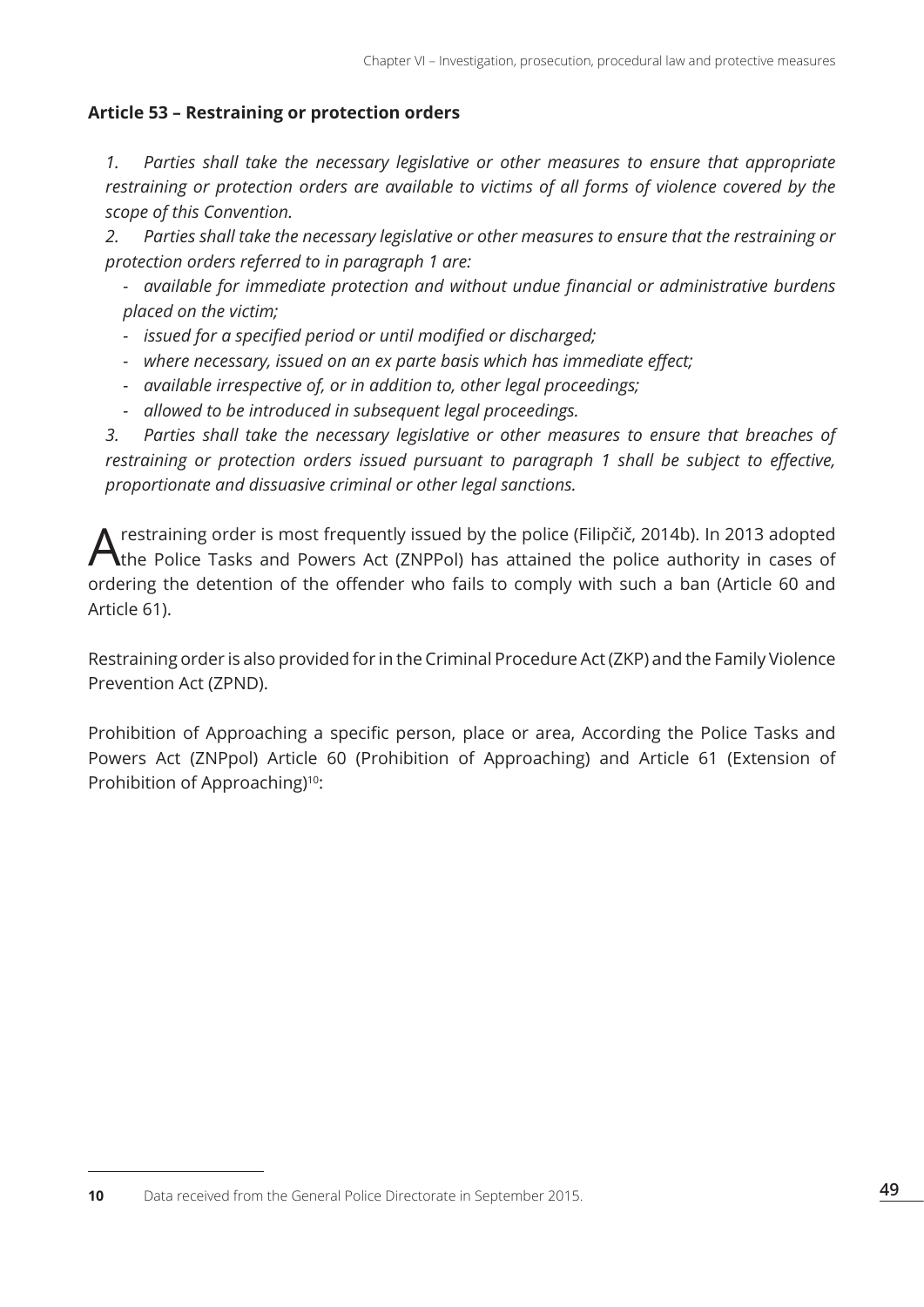|                                           | 2004       | 2005     | 2006     | 2007     | 2008     | 2009     | 2010     | 2011     | 2012     | 2013  | 2014   |
|-------------------------------------------|------------|----------|----------|----------|----------|----------|----------|----------|----------|-------|--------|
| Number of<br>measures                     | 14         | 151      | 282      | 504      | 556      | 1121     | 1080     | 1034     | 894      | 932   | 1046   |
| <b>Number</b><br>of minor<br>offences     |            |          |          |          |          |          |          | 70       | 35       | 68    | 75     |
| Number of<br>annulments                   | $\prime$   | 11       | 26       | 42       | 36       | 54       | 39       | 40       | 31       | 34    | 30     |
| Percentage of<br>annulments               | $\sqrt{2}$ | 7,3 %    | 9,2%     | 8,3 %    | 6,5%     | 4,8%     | 3,6 %    | 3,8 %    | 3,5%     | 3,6 % | 2,9 %  |
| <b>Extension to</b><br>10 days            | $\prime$   | 107      | 198      | 369      | 405      | 873      | 823      | 760      | 642      | 671   | 726    |
| <b>Extension to</b><br>60 days            | $\prime$   | 20       | 55       | 81       | 96       | 152      | 151      | 160      | 160      | 174   | 220    |
| Number of<br>violations of<br>measure     | 6          | 95       | 140      | 201      | 237      | 312      | 307      | 349      | 258      | 306   | 353    |
| Percentage of<br>violations of<br>measure | 42,8%      | 62,9%    | 49,6 %   | 39,9 %   | 42,6 %   | 27,9 %   | 28,4 %   | 33,7 %   | 28,8 %   | 32,8% | 33,7 % |
| <b>Detention</b><br>(ZNPPol-2013)         | $\Omega$   | $\Omega$ | $\Omega$ | $\Omega$ | $\Omega$ | $\Omega$ | $\Omega$ | $\Omega$ | $\Omega$ | 13    | 22     |

With the amendment to Criminal Code (KZ-1C) also its Article 71.a is defying the restraining order and prohibition of communication with the victim of criminal offense.

Data on measures ordered were obtained from the Police, other information were not accessible. The police make publicly available information about all imposed measures. With regard to data segregated by gender and on the renewals of the measure it is necessary to additionally apply with personal application.

#### **Article 54 – Investigations and evidence**

*Parties shall take the necessary legislative or other measures to ensure that, in any civil or criminal proceedings, evidence relating to the sexual history and conduct of the victim shall be permitted only when it is relevant and necessary.*

Civil Procedure Act (ZPP) and Criminal Procedure Act (ZKP) provide for the possibility that a witness may forego the answer to the questions submitted to the extent that it is supported by sound reasons (Šifkovič Vrbica, 2013).

Data on how often this happens in practice is not accessible.

In the letter to the Supreme Court of the Republic of Slovenia (Struna, 2015) it was written that the program for data they use allows only the search of the predefined criteria (customer, date, reference number, etc.), among this there is no specific criteria (such as evidence relating to the sexual history and or behaviour of victims). Based on the above the searched data could not be provided because they do not possess such statistics.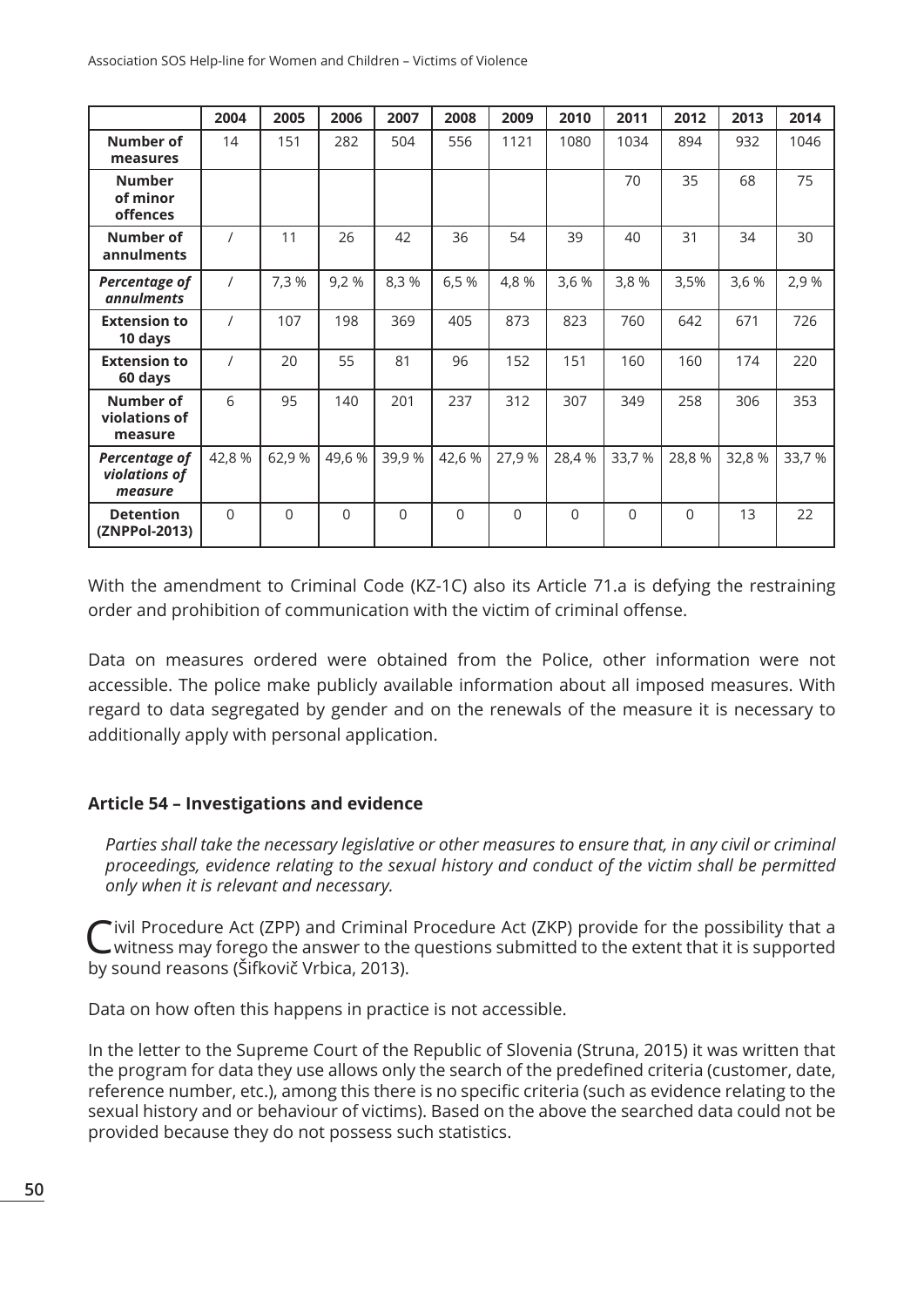#### **Article 55 –** *Ex parte* **and** *ex officio* **proceedings**

*1. Parties shall ensure that investigations into or prosecution of offences established in accordance with Articles 35, 36, 37, 38 and 39 of this Convention shall not be wholly dependant upon a report or complaint filed by a victim if the offence was committed in whole or in part on its territory, and that the proceedings may continue even if the victim withdraws her or his statement or complaint.*

*2. Parties shall take the necessary legislative or other measures to ensure, in accordance with the conditions provided for by their internal law, the possibility for governmental and nongovernmental organisations and domestic violence counsellors to assist and/or support victims, at their request, during investigations and judicial proceedings concerning the offences established in accordance with this Convention.*

Republic of Slovenia took the reservation on this Article in the light of Article 35. Obran (2015b)<br>
Says that the Republic of Slovenia took the reservation because certain offenses, for example light corporal injury are prosecuted on proposal.

In accordance with Article 78 of the Convention reservation to this article is possible only in conjunction with Article 35 - physical violence with minor offenses. Physical violence as defined in Article 35 of the Convention shall be prosecuted ex officio, as well as sexual violence (with the exception of rape by Article 170 of the Criminal Code (KZ-1) and sexual violence, according to Article 171 KZ-1 that was committed against a person with whom the perpetrator lives in a marital, extramarital relationship or a registered same-sex partnership), genital mutilation (except in the case of a bodily injury, then the prosecution begins on the proposal) and forced abortion. It is evident, therefore, that the vast majority of offenses covered by the Convention, the Slovenian substantive criminal law legislation shall begin ex officio, so the criminal proceedings shall be completely independent of the will of the victim. Even in cases of prosecution and representation charges of crimes whose prosecution under Slovenian criminal law provisions shall enter on a proposal from the victim may hereafter take the public prosecutor (Šifkovič Vrbica, 2013).

According to the Family Violence Prevention Act (ZPND) the rights of victims are:

- To choose a companion (who accompanies the victim in proceedings related to violence, to protect her integrity, assists in the search for solutions and provides psychological support) To choose the advocate or counsel (who, in accordance with specific rules is to protect her benefits in the procedures and activities which concern her).
- Such procedures shall be open to organizations that provide these services.

NGOs are in practice often faced with problems relating to these articles, as many judges do not allow the presence of companion at the court, even if an application is submitted prior to the event. NGOs have in the proposals to amend the Family Violence Prevention Act (Obran, Hrovat, ed., 2015) wrote that the practice appears unclear whether the said Article is also applicable in institution other than the court, and in proceedings from which it the public is excluded, i.e. in matrimonial matters and disputes arising from relationships between parents and children. According to Civil Procedure Act (ZPP 3/295) the court may allow the presence of more than two persons at the request of the parties, but in practice it often happens that the court asks the opposite side, the perpetrator of violence, if he agrees that the companion is present in courtroom. The presence of attendants is crucial for the victims to be equivalent parties in the proceedings.

Often authorities claim, after a victim withdraws their report or does not wish to report, that there is nothing in their power to do, because the victim does not wish to participate. NGOs wrote in the Proposals to amend the Family Violence Prevention Act (Obran, Hrovat,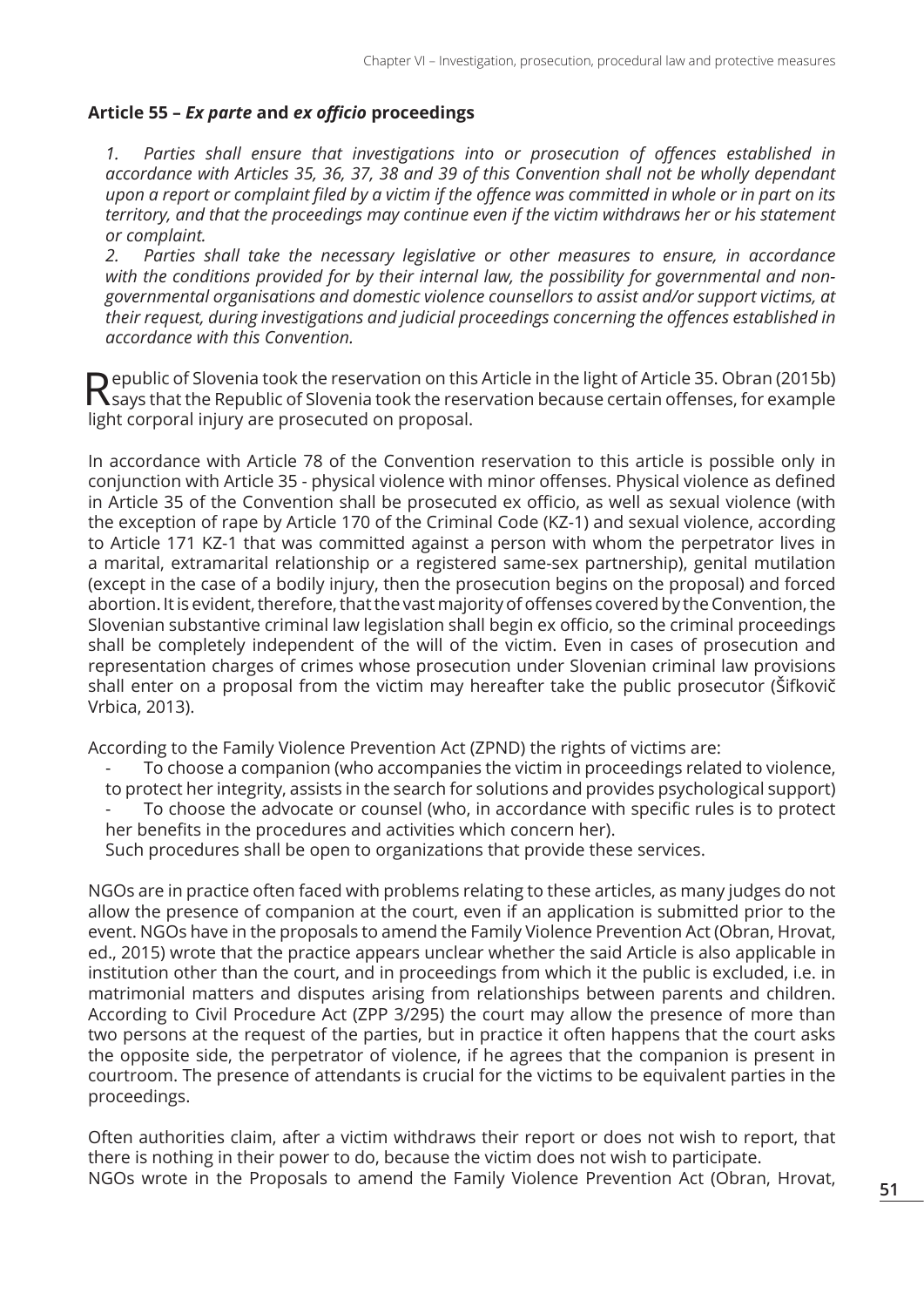ed., 2015) an appeal to the State to urgently adopt a special law regulating the right to legal counsel (Article 8 of the ZPND), in order for the victims of family violence to exercise all the rights conferred on them by law. It is unacceptable that the state does not fulfil its obligations and in this way prevents the victims of family violence to have complete protection against violence.

#### **Article 56 – Measures of protection**

*1. Parties shall take the necessary legislative or other measures to protect the rights and interests of victims, including their special needs as witnesses, at all stages of investigations and judicial proceedings, in particular by:*

*a. providing for their protection, as well as that of their families and witnesses, from intimidation, retaliation and repeat victimisation;*

*b. ensuring that victims are informed, at least in cases where the victims and the family might be in danger, when the perpetrator escapes or is released temporarily or definitively ;*

*c. informing them, under the conditions provided for by internal law, of their rights and the services at their disposal and the follow-up given to their complaint, the charges, the general progress of the investigation or proceedings, and their role therein, as well as the outcome of their case;*

*d. enabling victims, in a manner consistent with the procedural rules of internal law, to be heard, to supply evidence and have their views, needs and concerns presented, directly or through an intermediary, and considered;*

*e. providing victims with appropriate support services so that their rights and interests are duly presented and taken into account;*

*f. ensuring that measures may be adopted to protect the privacy and the image of the victim;*

*g. ensuring that contact between victims and perpetrators within court and law enforcement agency premises is avoided where possible;*

*h. providing victims with independent and competent interpreters when victims are parties to proceedings or when they are supplying evidence;*

*i. enabling victims to testify, according to the rules provided by their internal law, in the courtroom without being present or at least without the presence of the alleged perpetrator, notably through the use of appropriate communication technologies, where available.*

*2. A child victim and child witness of violence against women and domestic violence shall be afforded, where appropriate, special protection measures taking into account the best interests of the child.*

Family Violence Prevention Act (ZPND) specifies the tasks for Centres for social work, regional<br>Service coordination and assistance to victime. NGOs, Childeana is required buthe Marrio service coordination and assistance to victims, NGOs. Childcare is regulated by the Marriage and Family Relations Act (ZZZDR-UPB1). The arrangement is such that promotes the highest interests of the child in all proceedings whose participants they are (Šifkovič Vrbica, 2013).

Dr. Škrk (2014) in her opinion on Article 56 of the Convention states that: In terms of equal protection of rights (Article 22 of Constitution of the Republic of Slovenia) and legal guarantees in criminal proceedings (Article 29 of the Constitution of the Republic of Slovenia) has no concerns about the inconsistency with the Constitution of the Republic of Slovenia with Article 56 of the Convention, which requires Parties to ensure specific legislative or other measures to protect victims and witnesses in criminal proceedings against the perpetrators of violence against women or family (items g. and i. of the first paragraph). In particular, no concerns in the case of the protection of juvenile victims or witnesses (second paragraph of Article 56), which (in part) are already covered by Article 178 of the Criminal Procedure Act (ZKP) which for certain offenses against minors does not allow the presence of the accused at the hearing of a witness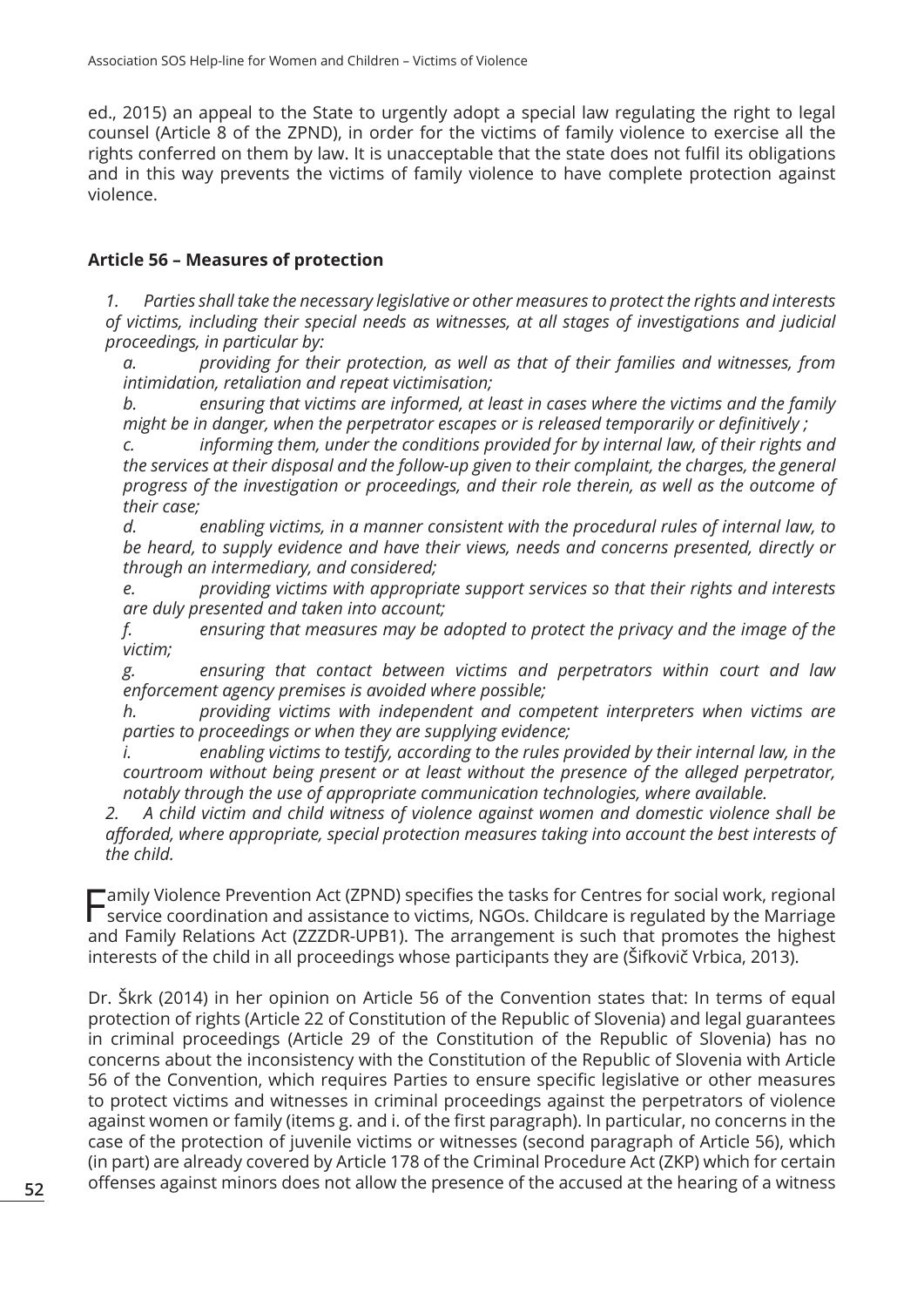under 15 years of age who is a victim of such crimes.

In connection with the protection of the identity of victims (Article 9 of the ZPND), there is also a need to emphasize the protection of the identity of the reporter and witnesses. Practice has shown that there are cases when for example staff at Centres for social work disclosed the identity of the applicant in cases of family violence (for example NGOs, relatives, neighbours ...), which is contrary to the purpose of this provision, because no one who performed the duty of applications of such acts, should suffer the consequences (PIC, 2011).

In July 2014 the NGOs sent a letter to the Supreme Court of the Republic of Slovenia with a request to regularize the problems relating to the monitoring of victims of domestic violence in various legal proceedings, as we have noticed a lot of problems in the implementation of this institution (Obran, Zabukovec Kerin, 2014). The Answer from the Supreme Court is listed in Analysis of Compliance (Veselič, Matko, 2014, p. 149).

Obran (2014a) wrote that national authorities do not inform the victim of violence on the release or escape of persons prosecuted or sentenced for an offense that concern these victims, from detention or imprisonment. Such information is now prevented by law, except in cases when the accused or convicted person agrees to notify the victim about his release.

#### **Article 57 – Legal aid**

*Parties shall provide for the right to legal assistance and to free legal aid for victims under the conditions provided by their internal law.*

Family Violence Prevention Act (ZPND) in the fourth part regulates free legal aid in proceedings of family violence, in Article 26 refers to the Legal Aid Act (ZBPP), which lays down the conditions for entitlement to free legal aid.

Legal Aid Act (ZBPP) at the end of 2014 underwent a renovation. Proposals put forward by NGOs were not respected. Suggestions included a variety of solutions to make free legal aid more accessible (Bervar Sternad, 2014).

The big problem is the long time period for granting the right to legal aid. Verification procedures for granting the right according to the experience of the courts last between one to two months, as the courts have to in the meantime obtain financial information of applicants from other bodies. For the approval of half-hour advice it is therefore necessary to wait for at least 720 hours (PIC, 2015).

#### **Article 58 – Statute of limitation**

*Parties shall take the necessary legislative and other measures to ensure that the statute of limitation for initiating any legal proceedings with regard to the offences established in accordance with Articles 36, 37, 38 and 39 of this Convention, shall continue for a period of time that is sufficient and commensurate with the gravity of the offence in question, to allow for the efficient initiation of proceedings after the victim has reached the age of majority.*

The Republic of Slovenia in the light of this Article took a reservation. The Proposal for the Act ratifying the Council of Europe Convention on Preventing and Combating Violence against Women and Domestic Violence (Erjavec, 2014) states that Slovenian substantive criminal law provides with regard to the limitation except only in cases of crimes against sexual integrity and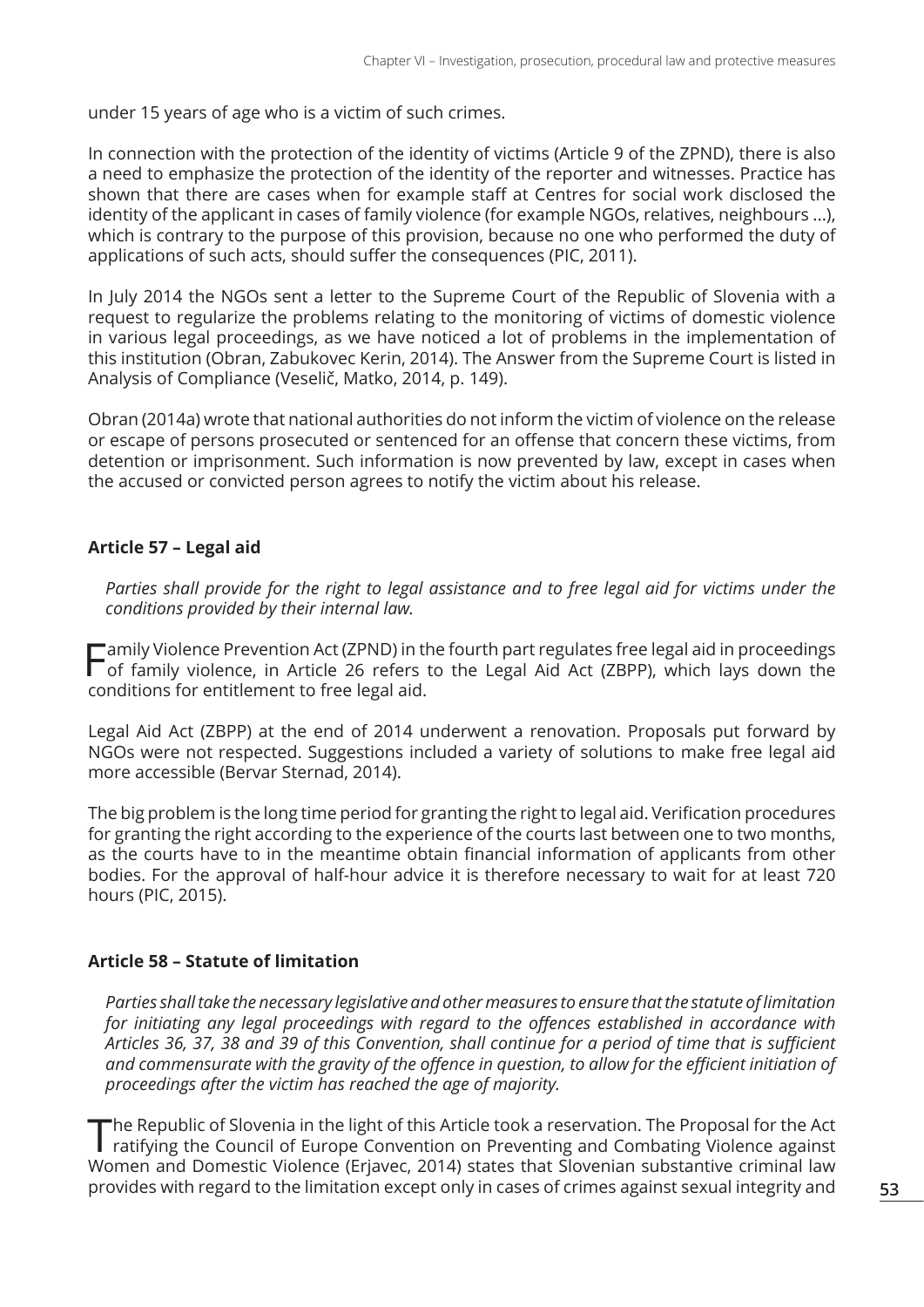crimes against marriage, family and youth, committed against a minor, for which the period for limitation of criminal prosecution begins to run from the coming of age of the injured party (third paragraph of Article 90 of the Criminal Code (KZ-1)) and therefore the Republic of Slovenia has expressed its reservation in respect of Article 58 of the Convention. Obran (2015b) says that this exception is intended to protect minor injured party and proves that the period of limitations for criminal prosecution can be run from the coming of age of the injured party, and therefore there is no reasons to have the Convention offenses remain exempt.

The 3rd paragraph of Article 90 of the KZ-1 provides that in cases of crimes against sexual integrity and crimes against marriage, family and youth committed against a minor, the period of limitations for criminal prosecution begins to run from the coming of age of the injured party, says PIC (Šifkovič Vrbica, 2013).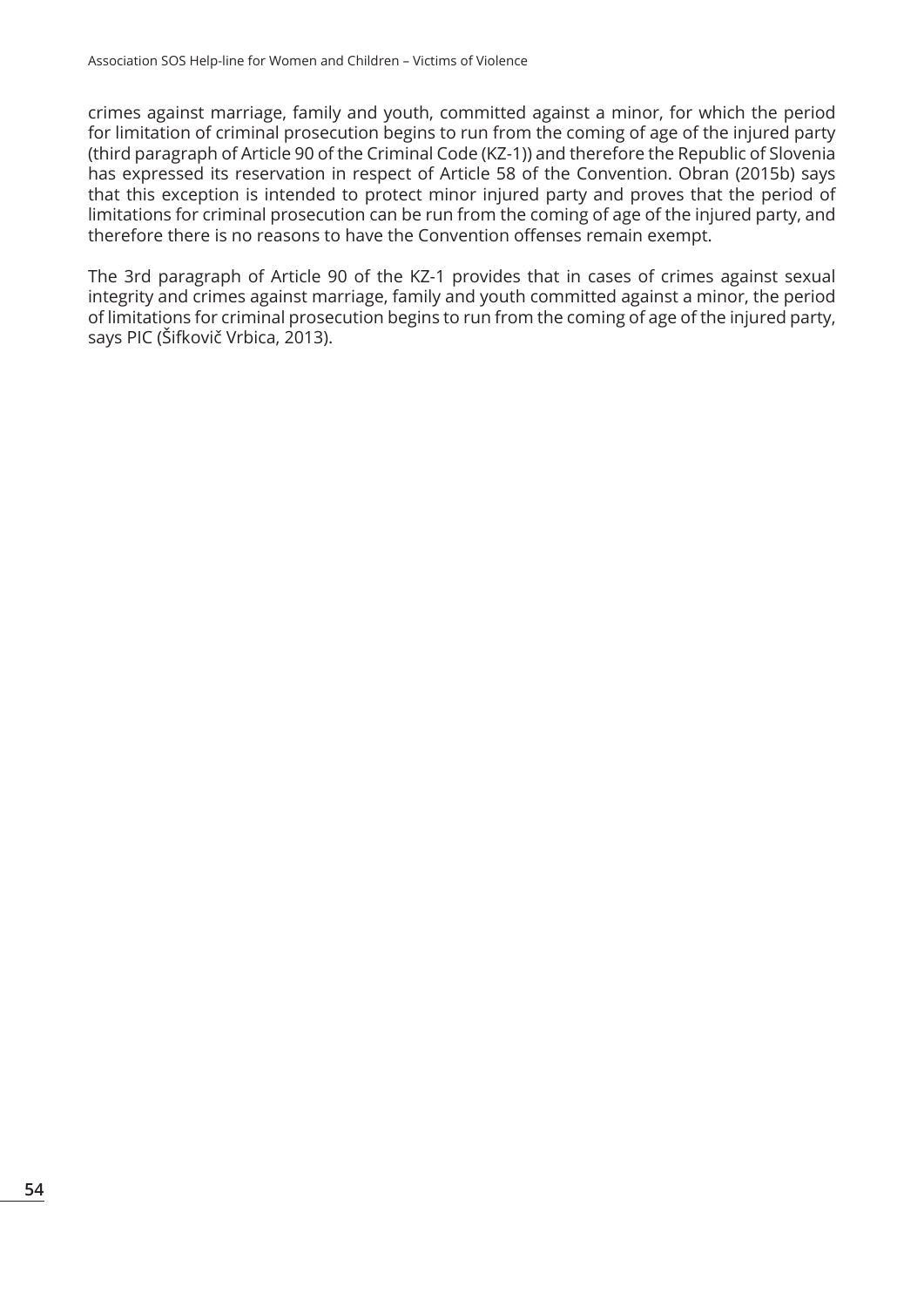# **Chapter VII – Migration and asylum**

#### **Article 59 – Residence status**

*1. Parties shall take the necessary legislative or other measures to ensure that victims whose residence status depends on that of the spouse or partner as recognised by internal law, in the event of the dissolution of the marriage or the relationship, are granted in the event of particularly difficult circumstances, upon application, an autonomous residence permit irrespective of the duration of the marriage or the relationship. The conditions relating to the granting and duration of the autonomous residence permit are established by internal law.*

*2. Parties shall take the necessary legislative or other measures to ensure that victims may obtain the suspension of expulsion proceedings initiated in relation to a residence status dependent on that of the spouse or partner as recognised by internal law to enable them to apply for an autonomous residence permit.*

*3. Parties shall issue a renewable residence permit to victims in one of the two following situations, or in both:*

*a. where the competent authority considers that their stay is necessary owing to their personal situation;*

*b. where the competent authority considers that their stay is necessary for the purpose of their co-operation with the competent authorities in investigation or criminal proceedings.*

*4. Parties shall take the necessary legislative or other measures to ensure that victims of forced marriage brought into another country for the purpose of the marriage and who, as a result, have lost their residence status in the country where they habitually reside, may regain this status.*

Republic of Slovenia regarding this Article took a reservation. The Proposal for the Act ratifying<br>The Council of Europe Convention on Preventing and Combating Violence against Women and Domestic Violence (Erjavec, 2014) states that the Aliens Act (ZTuj-2) does not enable these options; this is the reason for the reservation to Article 59. Obran (2015b) says that the purpose of the Convention is precisely in the adoption of appropriate measures and that there is no need for the measures in the time of ratification to already exist. This means that the reservation is unnecessary and with it the State avoids a debate on the appropriate measures, which is wrong and contrary to both the Convention and the very institution of reservations.

The issue of working with foreign women is in despair of their situation, especially if they lack of legal permanent residence permit. They do not have means of subsistence in cases where they can obtain only the temporary resident permission. To their origin State they often cannot return because of the children, even if they wish to (family matters in court are not yet regulated), fathers are typically Slovenian citizens and request custody or at least regular contacts with children. Work as foreigners is for them difficult to obtain, often they do not even know the language, and also come from distant countries (Thailand, Philippines, Ukraine, and Dominican Republic). Conditions for a residence permit without providing a permanent source of income (before departure from home, it was the source of husband/partner) cannot be fulfilled, if they want to separate from the perpetrator. Thus, these foreign women are in a vicious circle, materially depending on a violent husband/partner (Društvo SOS telefon, 2015b).

In the Aliens Act (ZTuj-2) in IV. Chapter Residence of aliens from Article 31 and forward the conditions for resident permissions are defined.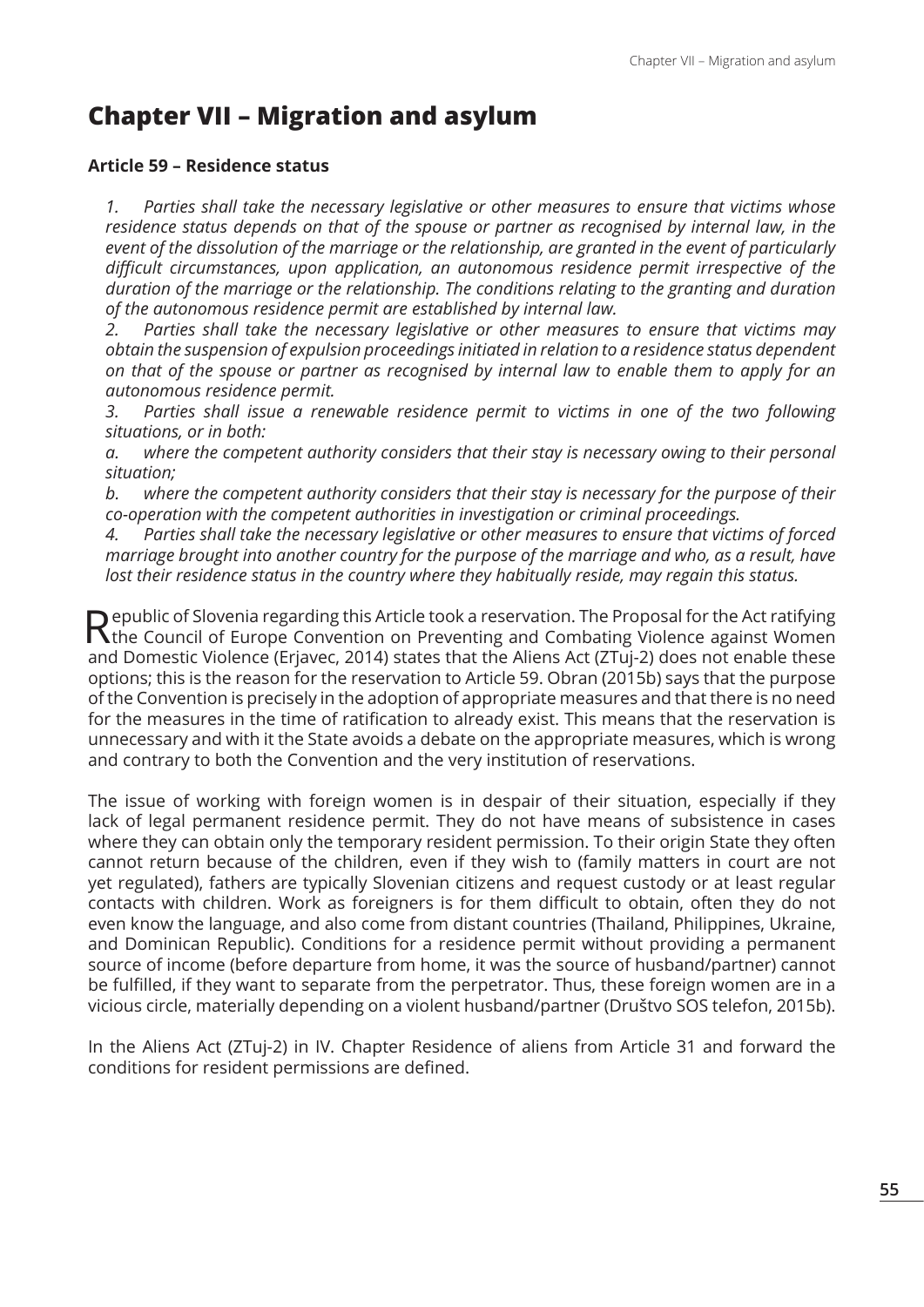#### **Article 60 – Gender-based asylum claims**

*1. Parties shall take the necessary legislative or other measures to ensure that gender-based violence against women may be recognised as a form of persecution within the meaning of Article 1, A (2), of the 1951 Convention relating to the Status of Refugees and as a form of serious harm giving rise to complementary/subsidiary protection.*

*2. Parties shall ensure that a gender-sensitive interpretation is given to each of the Convention grounds and that where it is established that the persecution feared is for one or more of these grounds, applicants shall be granted refugee status according to the applicable relevant instruments.*

*3. Parties shall take the necessary legislative or other measures to develop gender-sensitive reception procedures and support services for asylum-seekers as well as gender guidelines and gender-sensitive asylum procedures, including refugee status determination and application for international protection.*

**Paragraph 2 of Article 26 of the International Protection Act (ZMZ) provides for prosecution of** offenses under 1A. Article of the Geneva Convention, but not including gender based violence. The amendment of the International Protection Act (ZMZ) would be necessary also to ensure the requirements of paragraph 2: Parties shall take the necessary legislative or other measures to develop gender-sensitive reception procedures and support services for asylum-seekers as well as gender guidelines and gender-sensitive asylum procedures, including refugee status determination and application for international protection (Šifkovič Vrbica, 2013).

In the sixth paragraph of Article 27 of the International Protection Act a new third sentence is added which reads as follows:

In determining membership to a particular social group or identifying a characteristic of such a group, aspects related to gender, including gender identity should be taken into account.

Admission procedures, support services, guidance and asylum procedures, including refugee status determination and application for international protection should be designed in a way to take into account the gender perspective (Šifkovič Vrbica, 2013).

The Office for Migration (Potočnik, 2015) says that in Slovenia for the application for asylum whether the women are victims of family violence or victims of human trafficking and prostitution is taken into account. For recognized status or acceded requests they do not keep information on the reason why the request was granted, and therefore may indicate only data on applications made by females (including children) and their positive applications, regardless of the reason.

At the national level, there are Standard operating procedures, which aim to facilitate the joint operation of all involved in preventing sexual violence and gender-based violence and take action in such cases (standard operating procedures to prevent and respond to cases of sexual violence and gender-based violence). Standard operating procedures were in 2008 signed by representatives of the Ministry of Interior, Ministry of Justice, UNHCR's Regional Representative in Budapest, Kljuc - Centre for Combating Trafficking in Human Beings, the Association for Non-Violent Communication, Jesuit Association of Refugee Slovenia, the PIC and Slovenian Philanthropy. A working group was established for the prevention of sexual violence and gender based violence on the basis of standard operating procedures. In cases of sexual violence and gender based violence in the context of standard operating procedures the person is given a comprehensive treatment, which also includes mechanisms for their protection, such as: providing specific psychological or psychiatric help, can the person be transferred from the asylum home to a safe place... (Potočnik, 2015).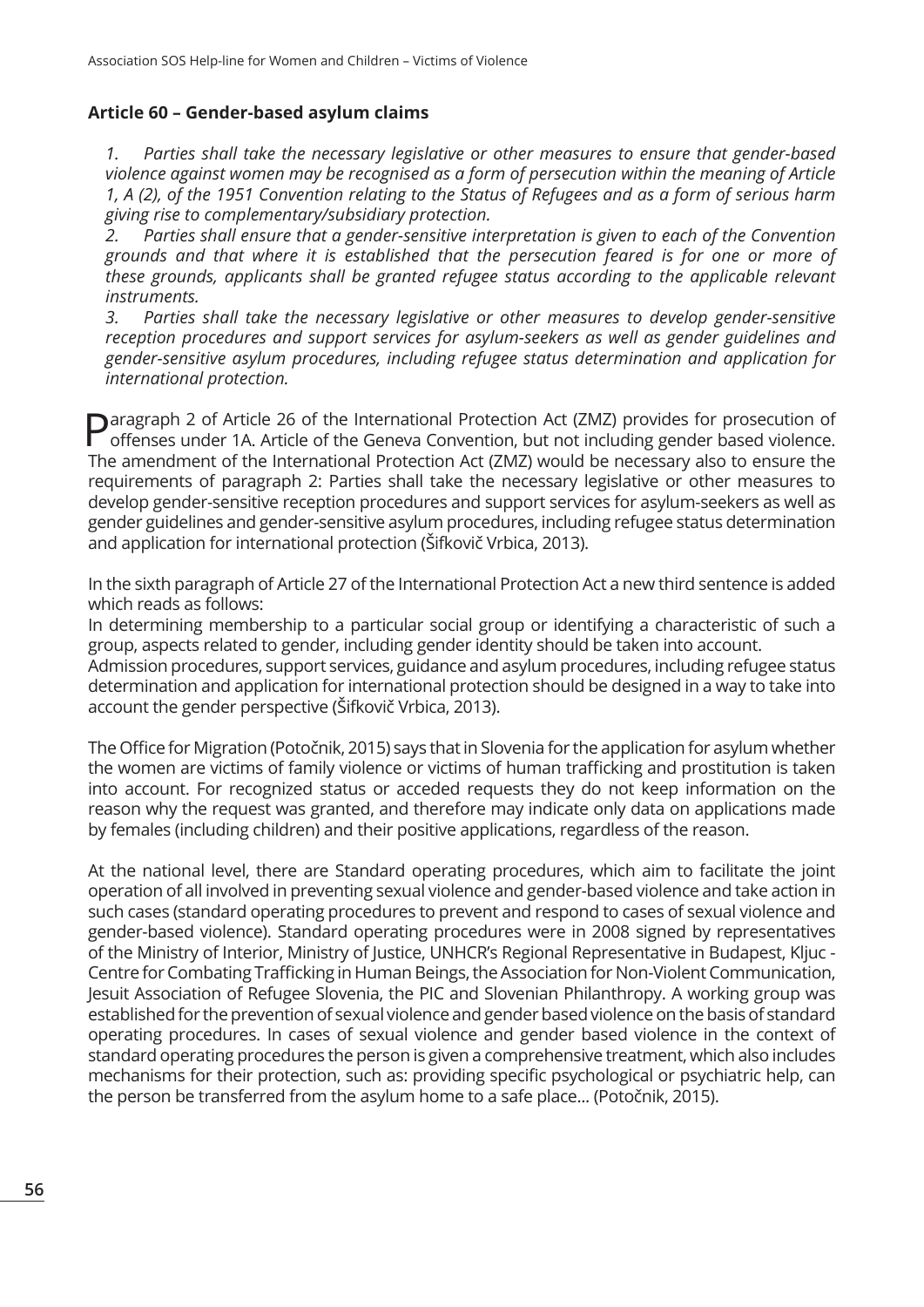#### **Article 61 – Non-refoulement**

*1. Parties shall take the necessary legislative or other measures to respect the principle of nonrefoulement in accordance with existing obligations under international law.*

*2. Parties shall take the necessary legislative or other measures to ensure that victims of violence against women who are in need of protection, regardless of their status or residence, shall not be returned under any circumstances to any country where their life would be at risk or where they might be subjected to torture or inhuman or degrading treatment or punishment.*

The Aliens Act (ZTuj-2) in Article 72 defines the Prohibition of deportation of an alien (Šifkovič Vrbica, 2013):

*The principle of non-refoulement referred to in this Act and customary international law shall mean an obligation of the Republic of Slovenia not to deport an alien to a country in which his life or freedom would be threatened on the basis of race, religion, nationality, membership of a special social group or political conviction, or to a country in which the alien would be exposed to torture or other cruel, inhumane and humiliating treatment or punishment.*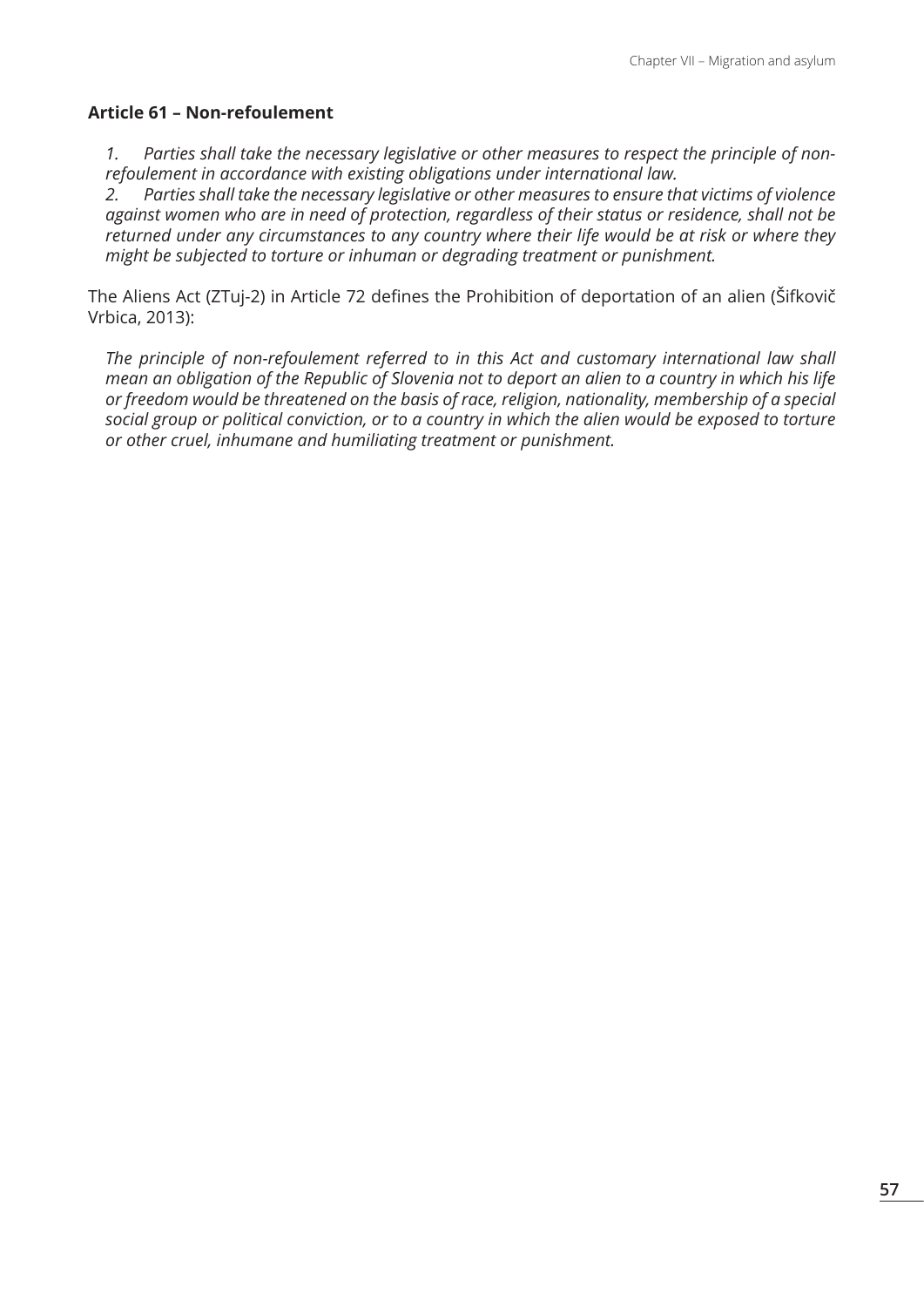# **References:**

- Bavcon L., Šelih A. et al. (2013) *Kazensko pravo, Splošni del (Criminal Law, General Section)*. Ljubljana: Uradni list Republike Slovenije.
- Bervar-Sternad, K. in druge nevladne organizacije (2014) *Pripombe k predlogu zakona o spremembah in dopolnitvah zakona o brezplačni pravni pomoči (Comments on the Proposal of Act Amending the Legal Aid Act) (EVA: 2013-2030-0118), date 1. 12. 2014*. Available at: http:// www.potpisujem.org/doc/f74b31fee69b53f112b77281178f7fab.pdf, 29. 11. 2015.
- Bošnjak, M., Evropska pravna fakulteta v Novi Gorici, Katedra za kazensko pravo (2014) *Analiza glede vprašanja o možnosti ratifikacije Konvencije Sveta Evrope o preprečevanju nasilja nad ženskami in nasilja v družini ter boju proti njima (Istanbulska konvencija) (Analysis on possibilities of ratification of The Council of Europe Convention on Preventing and Combating Violence against Women and Domestic Violence), 9. 7. 2014.*
- Committee on the Elimination of Discrimination against Women CEDAW (2008) *Concluding observations of the Committee on the Elimination of Discrimination against Women: Slovenia*. Available at: http://tbinternet.ohchr.org/\_layouts/treatybodyexternal/TBSearch. aspx?Lang=en&TreatyID=3&DocTypeID=5, 20. 6. 2014.
- Committee on the Elimination of Discrimination against Women CEDAW (2015) *Concluding observations of the Committee on the Elimination of Discrimination against Women: Slovenia*. Available at: http://tbinternet.ohchr.org/\_layouts/treatybodyexternal/Download.aspx?symb olno=CEDAW%2fC%2fSVN%2fCO%2f5-6&Lang=en, 2. 12. 2015.
- Council of Europe CoE (2011) *Council of Europe Convention on preventing and combating violence against women and domestic violence – Explanatory Report*. Available at: http:// conventions.coe.int/Treaty/EN/Reports/Html/210.htm, 22. 11. 2015.
- *• Declaration on the Elimination of Violence against Women* (1993) Available at: http://www. un.org/documents/ga/res/48/a48r104.htm, 20. 11. 2015.
- Deisinger M. (2002) *Kazenski zakonik s komentarjem. Posebni del (Criminal Code. Special section)*. Ljubljana: GV založba.
- Directive 2011/36/EU of the European Parliament and of the Council of 5 April 2011 on preventing and combating trafficking in human beings and protecting its victims, and replacing Council Framework Decision 2002/629/JHA. Official Journal of the European Union No. L 101, 15. 4. 2011.
- Council Directive 2004/80/EC of 29 April 2004 relating to compensation to crime victims, Official Journal of the European Union No. L 261, 6. 8. 2004.
- Djoković, N. (2014) Prisilne poroke romskih deklic (Forced marriages of girls). Predavanje na *Posvetu v okviru Mednarodnih dni akcij proti nasilju nad ženskami: Aktualno stanje na področju obravnave nasilja nad ženskami v Sloveniji, 24. 11. 2014.* Ljubljana: Društvo SOS telefon, Društvo za nenasilno komunikacijo, Mestna občina Ljubljana.
- Društvo SOS telefon (2015a) *Letno poročilo Društva SOS telefon za leto 2014 (Annual Report for the Association SOS Help-line)*Ljubljana: Društvo SOS telefon.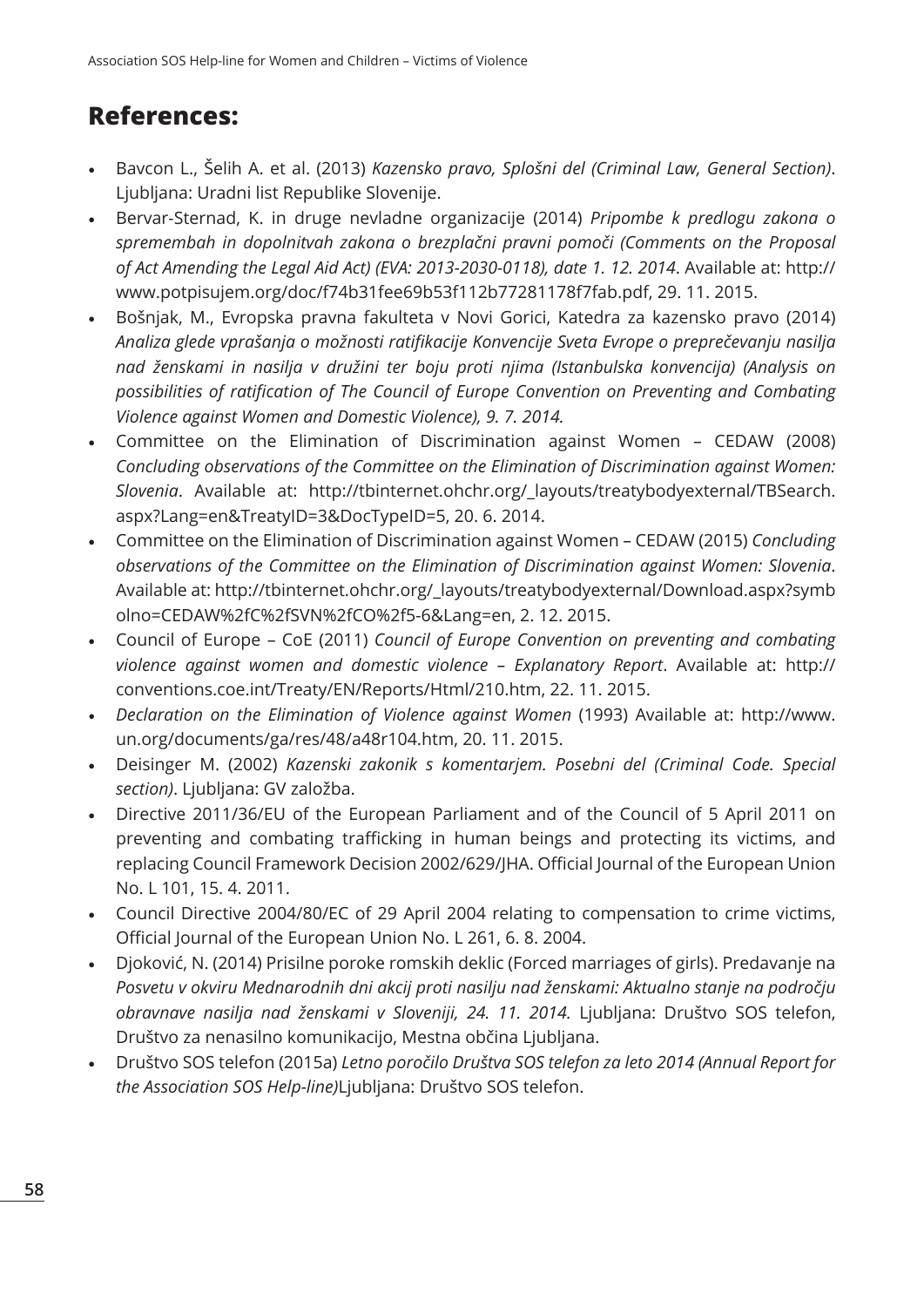- Društvo SOS telefon (2015b) Vprašalnik za Sekcijo za varne hiše, materinske domove in sorodne organizacije v Sloveniji, ki deluje pri Socialni zbornici Slovenije pri Socialni zbornici izpolnjen s strain (Questionnaire for the Section for shelters, homes for mothers and related organizations in Slovenia, that work within the Social Chamber of Slovenia. Internal material). Internal Material.
- Društvo SOS telefon za ženske in otroke žrtve nasilja (2014) *SOS telefon za ženske in otroke – žrtve nasilja (SOS Help-line for women and children – victims of violence), 10. 6. 2014*. Internal material.
- Društvo za nenasilno komunikacijo DNK (2014) *Trening socialnih veščin za moške, ki povzročajo nasilje nad ženskami (Social skills training for men, who are causing violence against women), 19. 6. 2014*. Internal material.
- Društvo za nenasilno komunikacijo DNK (2015) *Trening socialnih veščin za moške, ki povzročajo nasilje nad ženskami – podatki o udeležencih (Social skills training for men, who are causing violence against women, data on participants), 5. 10. 2015*. Internal material.
- Zabukovec Kerin, K., Hrovat, D. (2015) *Predlogi Društva za nenasilno komunikacijo in Društva SOS telefon za ženske in otroke – žrtve nasilja ob pripravi novega nacionalnega programa o preprečevanju in ustavljanju nasilja v družini (Proposal for the new Resolution of National Programme of Family Violence Prevention)*. Društvo za nenasilno komunikacijo, Društvo SOS telefon
- Obran, N., Hrovat, D., ed. (2015) *Predlogi za spremembo Zakona o preprečevanju nasilja v družini, usklajeni med nevladnimi organizacijami (Proposals for amending the Family Violence Prevention Act (ZPND) coordinated between NGOs*, 22. 7. 2015. Društvo za nenasilno komunikacijo, Društvo SOS telefon za ženske in otroke – žrtve nasilja. Available at: http:// www.drustvo-dnk.si/images/stories/novice/2015-07-22-spremembezpnd.pdf, 25. 11. 2015.
- Erjavec, K., Minister za zunanje zadeve (2014) *Predlog Zakona o ratifikaciji Konvencije Sveta Evrope o preprečevanju nasilja nad ženskami in nasilja v družini ter o boju proti njima (Proposal for Act ratifying the Council of Europe Convention on Preventing and Combating Violence against Women and Domestic Violence)*, No.: IPP-5612-70/2014, 19. 12. 2014. Available at: http:// vrs-3.vlada.si/imis/imisnet.nsf/0/5E6D472FCCDD95D4C1257F08004093E6/\$FILE/t9613055. PDF?OpenElement, 25. 11. 2015.
- Ertürk, Y. (2006) *Integration of the human rights of women and the gender perspective: Violence against women. The due diligence standard as a tool for the elimination of violence against women. Report of the Special Rapporteur on violence against women, its causes and consequences, Yakin Ertürk, E/CN.4/2006/61, 20 January 2006*. Available at: http://www2.ohchr.org/english/bodies/ chr/sessions/62/listdocs.htm, 10. 11. 2015.
- European Convention for the Protection of Human Rights and Fundamental Freedoms, Rome, 4. November 1950. Available at: http://www.echr.coe.int/Documents/Convention\_ ENG.pdf, 20. 11. 2015.
- European Court of Human Rights (2015) *Case of Y v. Slovenia (application no. 55107/10)*, 28. 5. 2015. Available at: http://hudoc.echr.coe.int/eng?i=001-154728#{"itemid":["001-154728"]}, 2. 11. 2015
- European Institute for Gender Equality EIGE (2014) *Sexual violence*. Available at: http://eige. europa.eu/content/sexual-violence, 20. 11. 2015.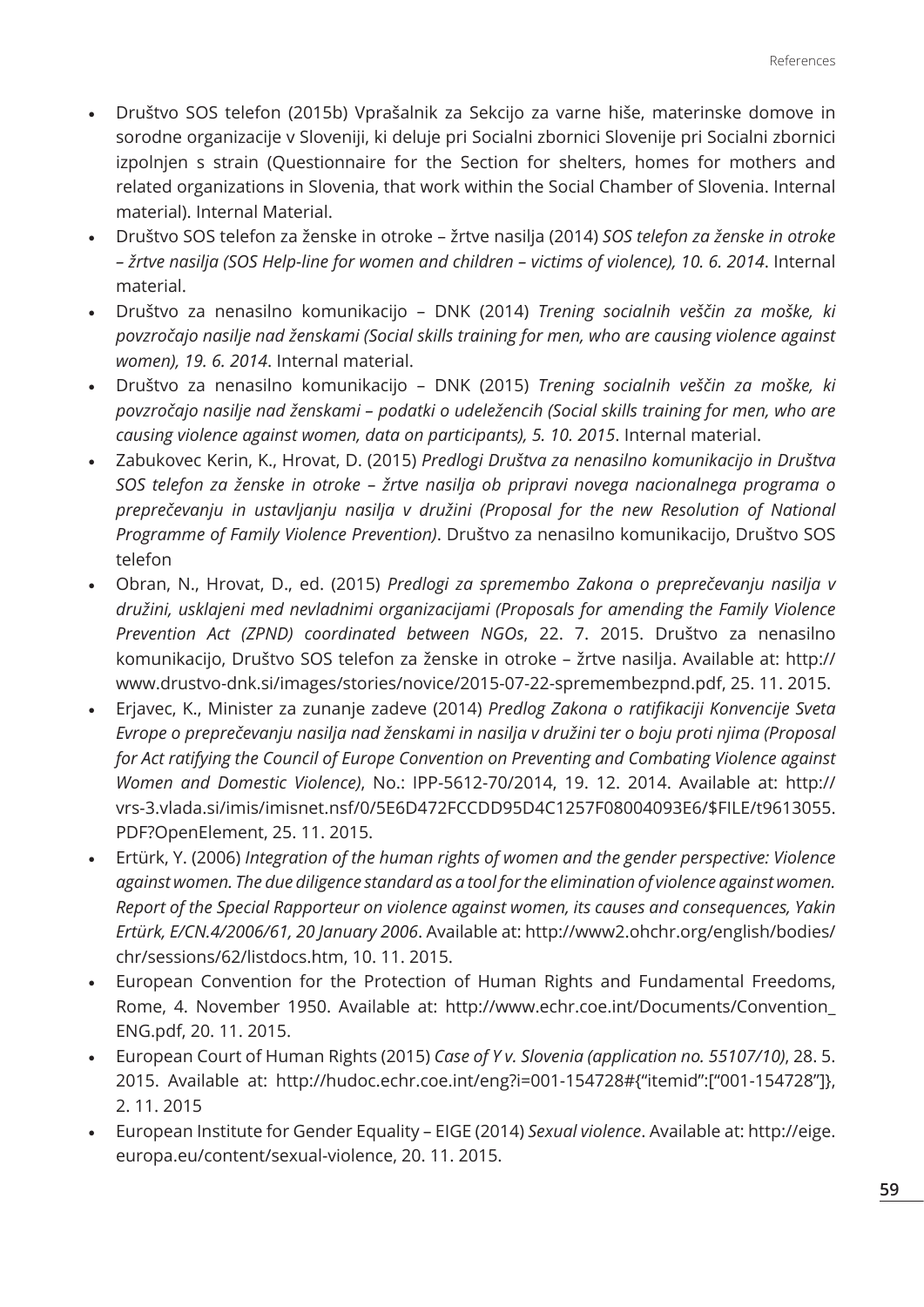- European Union Agency for Fundamental Rights FRA (2014) *Violence against women an EU-wide survey. Luxembourg: Publications Office of the European Union*. Available at: http://fra. europa.eu/sites/default/files/fra-2014-vaw-survey-main-results-apr14\_en.pdf, 10. 11. 2015.
- Ferlan Istinič, M. (2015) Dopis Ministrstva za delo, družino, socialne zadeve in enake možnosti, Direktorat za socialne zadeve, Posredovanje podatkov povezanih s preprečevanjem nasilja (Letter from the MDDSZEM on conveying the data about the prevention of violence), 2. 10. 2015.
- Filipčič, K. (2011) *Pojavnost nasilja in odzivnost na nasilje v zasebni sferi in v partnerskih odnosih (Appearence of violence and reaction to violence in private sphere and in intimate partner relationships), 09.2008/02.2011*. Ljubljana: Inštitut za kriminologijo pri Pravni fakulteti v Ljubljani.
- Filipčič, K. (2013) Kazenskopravno odzivanje na nasilje v družini (Criminal law reaction to family violence). In: Leskošek, V., Antić Gaber, M., Selišnik, I., Filipčič, K.,Urek, M., Matko, K., Zaviršek, D., Sedmak, M., Kralj, A. (2013) *Nasilje nad ženskami v Sloveniji*, p. 41–70. Maribor: Aristej.
- Filipčič, K. (2014a) *Mnenje o možnosti ratifikacije Konvencije Sveta Evrope o preprečevanju nasilja nad ženskami in nasilja v družini ter o boju proti njima (Istanbulska konvencija) glede na pravni red Republike Slovenije (Opinion on the possibility to ratify the Council of Europe Convetion on preventing and combating violence against women and domestic violence in regard to Slovenian legislation) , 24. 1. 2014.*
- Filipčič, K. (2014b) Zakonodaja na področju preprečevanja nasilja v družini v Sloveniji (Legislation in the field of preventing family violence in Slovenia). In: Veselič, Š., Horvat, D. in Plaz, M., ur. (2014) *Priročnik za delo z ženskami in otroki z izkušnjo nasilja*, p. 157–74. Ljubljana: Društvo SOS telefon za ženske in otroke – žrtve nasilja.
- Fras, K. (2014) Realnost na področju zaščite in podpore otrok, prič (in žrtev nasilja), Interno gradivo (Reality in the field of protecting and supporting children, witnesses (and victims of violence). Internal material), 23. 6. 2014.
- Horvat, D. (2014) Seznam organizacij, ki nudijo specializirano psihosocialno pomoč žrtvam nasilja in osebam, ki povzročajo nasilje, ter umik na varno (The list of organisations, that provide specialized psychosocial help to victims of violence and to perpetrators of violence and safe shelters.). In: Veselič, Š., Horvat, D. in Plaz, M., ur. (2014) *Priročnik za delo z ženskami in otroki z izkušnjo nasilja*, p. 264–79. Ljubljana: Društvo SOS telefon za ženske in otroke – žrtve nasilja.
- Horvat, V., Vrhovno sodišče RS (2014) *Prošnja za zagotavljanje pravic žrtev (The application for the providing the rights to victims). Date 14. 7. 2014, Sp EV 466/2014, 18. 8. 2014.*
- Hrovatič, D. (2014) Aktualne zagate centrov za socialno delo na področju nasilja nad ženskami (Actual problems of centres for social work in the field of violence against women). Lecture at: *Posvet v okviru Mednarodnih dni akcij proti nasilju nad ženskami: Aktualno stanje na področju obravnave nasilja nad ženskami v Sloveniji, 24. 11. 2014*. Ljubljana: Društvo SOS telefon, Društvo za nenasilno komunikacijo, Mestna občina Ljubljana.
- Jogan, M. (2014) *Sociologija in seksizem (Sociology and Sexism)*. Ljubljana: Založba FDV.
- Kazenski zakonik (Criminal Code) (KZ-1), *Official Gazette of the RS, No. 55/2008, 4. 6. 2008.*
- Kazenski zakonik (Criminal Code) (KZ-1-UPB2), *Official Gazette of the RS, No. 50/2012, 29. 6. 2012.*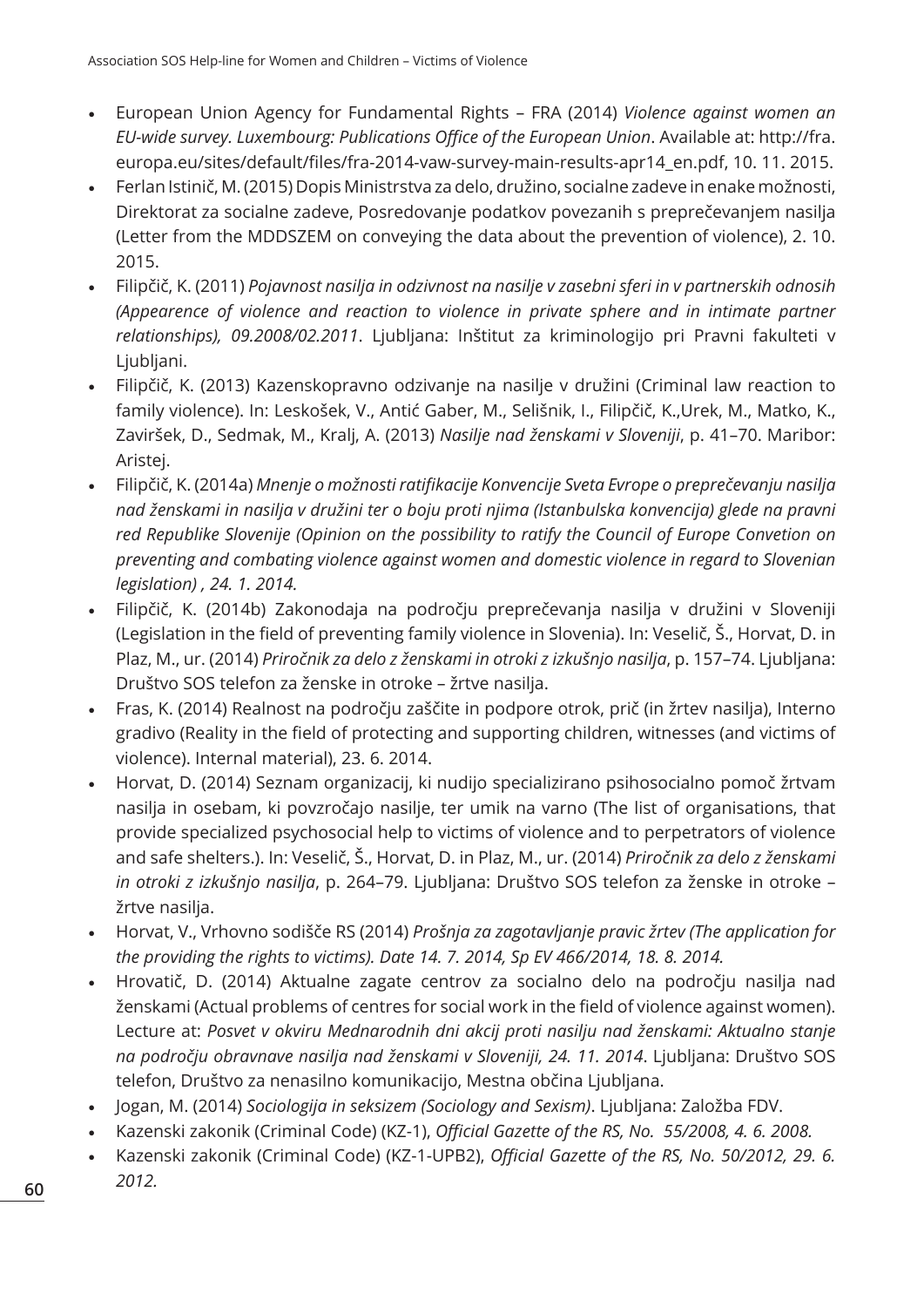- Kelly, L., Dubois, L. (2008) *Combating violence against women: Minimum standards for support services*. Strasbourg: Council of Europe.
- Kodre, A. (2015) Odgovor na prošnjo za podatke Društva SOS telefon Sektorja za pritožbe zoper policijo na Direktoratu za policijo in druge varnostne naloge na Ministrstvu za notranje zadeve (A reply to the Association SOS Help-line request from the Sector for complaints against the Police), date: 13. 10. 2015.
- Konvencija o otrokovih pravicah (Convention on the Rights of the Child), *Official Gazette of the SFRJ, št. 15/1990.*
- Kozlevčar, M. (2015) Odgovor na prošnjo za podatke Društva SOS telefon Inšpektorata RS za šolstvo in šport na Ministrstvu za izobraževanje, znanost in šport A reply to the Association SOS Help-line request from the Inspectorate of RS for Education and Sport), date: 4. 11. 2015.
- Leskošek, V. (2013a) Final National report, Slovenia. On collecting administrative data. EIGE. Predavanje na delavnici *Workshop on development of a joint proposal for unique administrative data base on GBV, 23. – 24. april 2014*. Ljubljana: Društvo SOS telefon.
- Leskošek, V. (2013b) Vpliv nasilja na zdravje žensk (Influence of family violence on the health of women). In: Leskošek, V., Antić Gaber, M., Selišnik, I., Filipčič, K.,Urek, M., Matko, K., Zaviršek, D., Sedmak, M., Kralj, A. (2013) *Nasilje nad ženskami v Sloveniji*, p. 101–15. Maribor: Aristej.
- Leskošek, V., Urek, M., Zaviršek, D. (2010) *Nacionalna raziskava o nasilju v zasebni sferi in partnerskih odnosih (National research on violence in private sphere and partnership). Končno poročilo 1. faze raziskovalnega projekta*. Ljubljana: Inštitut za kriminologijo pri Pravni fakulteti. Available at: http://www.arhiv.uem.gov.si/si/delovna\_podrocja/nasilje\_nad\_zenskami/, 22. 11. 2015.
- Miklič, N. (2014) Pristojnosti policije na področju preprečevanja nasilja v družini (The competence of Police in the field of preventing family violence). In: Veselič, Š., Horvat, D. in Plaz, M., ur. (2014) *Priročnik za delo z ženskami in otroki z izkušnjo nasilja*, p. 190–8. Ljubljana: Društvo SOS telefon za ženske in otroke – žrtve nasilja.
- Milek Ogrinc, M. (2014) Pristojnosti centrov za socialno delo na področju preprečevanja nasilja v družini (The competence of Centres for social work in the field of preventing family violence). In: Veselič, Š., Horvat, D. in Plaz, M., ur. (2014) Priročnik za delo z ženskami in otroki z izkušnjo nasilja, p. 157–74. Ljubljana: Društvo SOS telefon za ženske in otroke – žrtve nasilja.
- Ministrstvo za delo, družino, socialne zadeve in enake možnosti MDDSZEM (2013) *Vesna Živeti življenje brez nasilja (Vesna – Life without violence)*. Available at: http://www.mddsz.gov. si/si/delovna\_podrocja/druzina/vesna\_ziveti\_zivljenje\_brez\_nasilja/, 21. 6. 2014.
- Ministrstvo za delo, družino, socialne zadeve in enake možnosti MDDSZEM (2014a) *Varne hiše, zavetišča, zatočišča in materinski domovi ter drugi programi za preprečevanje nasilja (Safe houses, shelters and mothers home and other programs for preventing violence)*. Available at: http://www.mddsz.gov.si/si/delovna\_podrocja/sociala/programi\_socialnega\_varstva/varne\_ hise/, 27. 10. 2015.
- Ministrstvo za delo, družino, socialne zadeve in enake možnosti MDDSZEM (2014b) *Krizni centri za mlade in otroke (Crisis centres for youth and children)*. Available at: http://www.mddsz. gov.si/si/delovna\_podrocja/sociala/izvajalci/kcm/, 27. 10. 2015.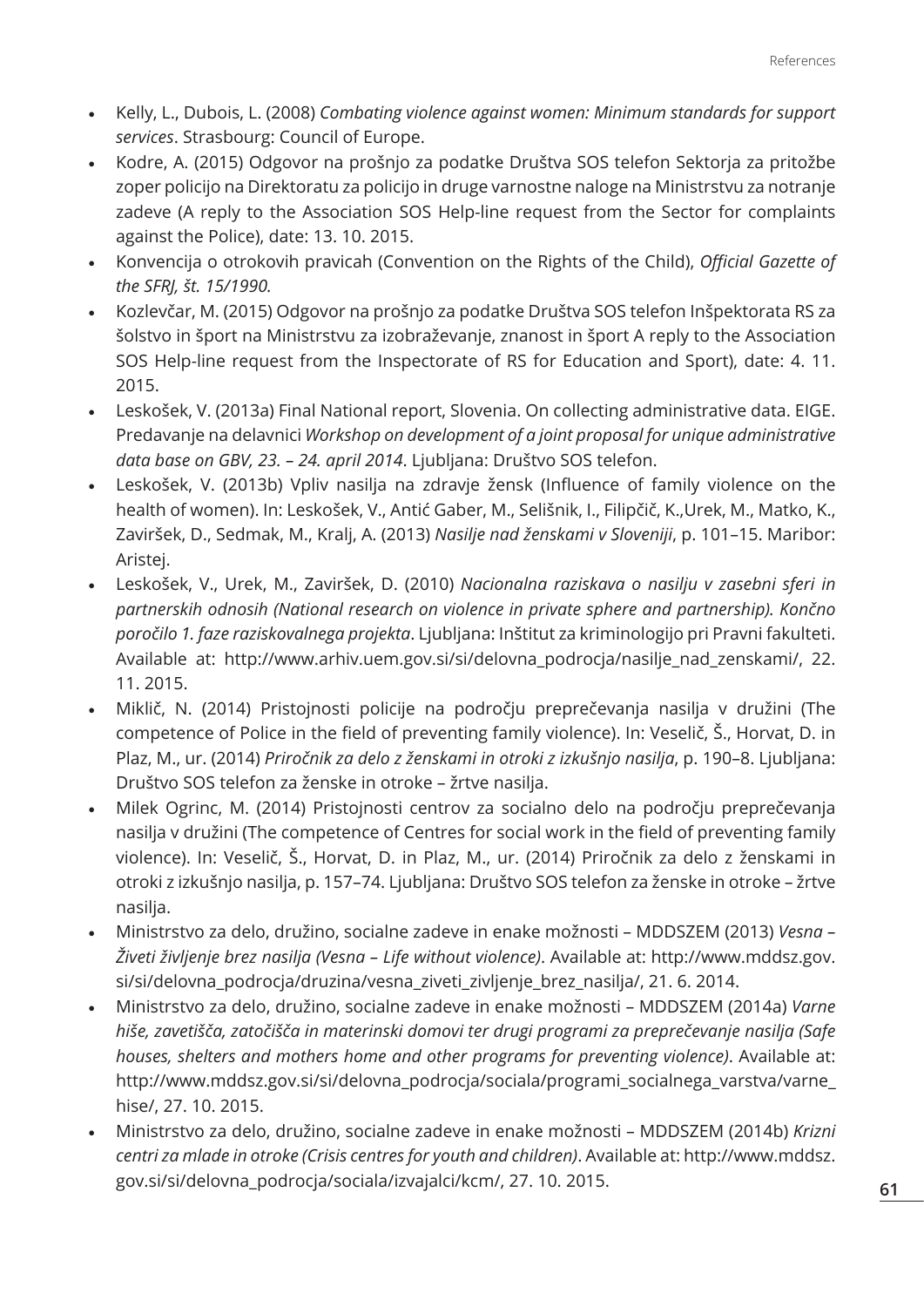- Ministrstvo za notranje zadeve MNZ, Policija (2014) *Poročilo o delu policije za 2013 (Annual report on the work of Police for 2013)*. Available at: http://www.policija.si/images/stories/ Statistika/LetnaPorocila/PDF/LetnoPorocilo2013.pdf, 20. 11. 2015.
- Ministrstvo za notranje zadeve MNZ, Policija (2014) *Posebna pravica: odškodnina države za žrtve nasilnih dejanj (Special right: Compensation for victims of violent acts)*. Available at: http:// www.policija.si/index.php/component/content/article/182-kriminaliteta/67761-posebnapravica-odkodnina-drave-za-rtve-nasilnih-dejanj, 29. 6. 2014.
- Ministrstvo za notranje zadeve MNZ, Policija (2015) *Poročilo o delu policije za 2014 (Annual report on the work of Police for 2014)*. Available at: http://www.policija.si/images/stories/ Statistika/LetnaPorocila/PDF/LetnoPorocilo2014.pdf, 20. 11. 2015
- Ministrstvo za pravosodje, delovna področja (Ministry of Justice, work fields). Available at: http://www.mp.gov.si/si/delovna\_podrocja/pravosodje/mednarodna\_pravna\_pomoc/, 1. 10. 2015.
- Ministrstvo za zunanje zadeve MZZ (2013) *Mnenje MZZ o ratifikaciji Istanbulske konvencije*. Interno gradivo (MZZ Opinion on the ratification of Istanbul Convention. Internal Material).
- Narat, T. et. al. (2014) *Prisilne poroke romskih deklic Poročilo. (Forced marriages of Roma girls. Report)*. Ljubljana: Ministrstvo za delo, družino socialne zadeve in enake možnosti, Inštitut RS za socialno varstvo.
- Obligacijski zakonik (Code of Obligations) (OZ-UPB1), *Official Gazette of the RS, No. 97/2007, 24. 10. 2007.*
- Obran, N. (2014a) *Državni organi ne obveščajo žrtev nasilja o izpustitvi oziroma pobegu oseb (National authorities do not inform the victim of violence on the release or escape of persons), 3. 6. 2014*. Internal Material.
- Obran, N. (2014b) *Zakon o odškodnini žrtvam kaznivih dejanj je diskriminatoren (The Crime Victim Compensation Act is discriminatory), 19. 6. 2014*. Internal Material.
- Obran, N. (2015a) *Nekatere spremembe KZ-1C (Some Changes of the KZ-1C)*. Ljubljana: Društvo za nenasilno komunikacijo, 12. 11. 2015. Internal Material
- Obran, N. (2015b) *O pridržkih k Istanbulski konvenciji (About the reservations to Istanbul Convention)*. Ljubljana: Društvo za nenasilno komunikacijo, 20. 10. 2015. Internal Material.
- Obran, N., Zabukovec Kerin, K., Društvo za nenasilno komunikacijo DNK (2014b) *Zaprosilo za informacije o izvedenih ukrepih, dopis Ministrstvu za pravosodje (A request for information on measures taken, a letter from the Ministry of Justice), 16. 7. 2014*. Available at: http://www. drustvo-sos.si/nvo-ministrstvu-za-pravosodje-o-135-clenu-kazenskega-zakonika-groznja/2, 23. 7. 2014.
- Obran, N., Zabukovec Kerin, K., Društvo za nenasilno komunikacijo DNK (2014a) *Nevladne organizacije Vrhovnemu sodišču Republike Slovenije (NGO at the Supreme Court of RS), 15. 7. 2014.* Available at: http://www.drustvo-sos.si/nevladne-organizacije-vrhovnemu-sodiscurepublike-slovenije, 15. 7. 2014.
- Odločba Vrhovnega sodišča (Decision of the Supreme Court) IIps 194/2009, Available at: http://www.sodisce.si/znanje/sodna\_praksa/vrhovno\_sodisce\_rs/2010040815245931/, 25. 6. 2014.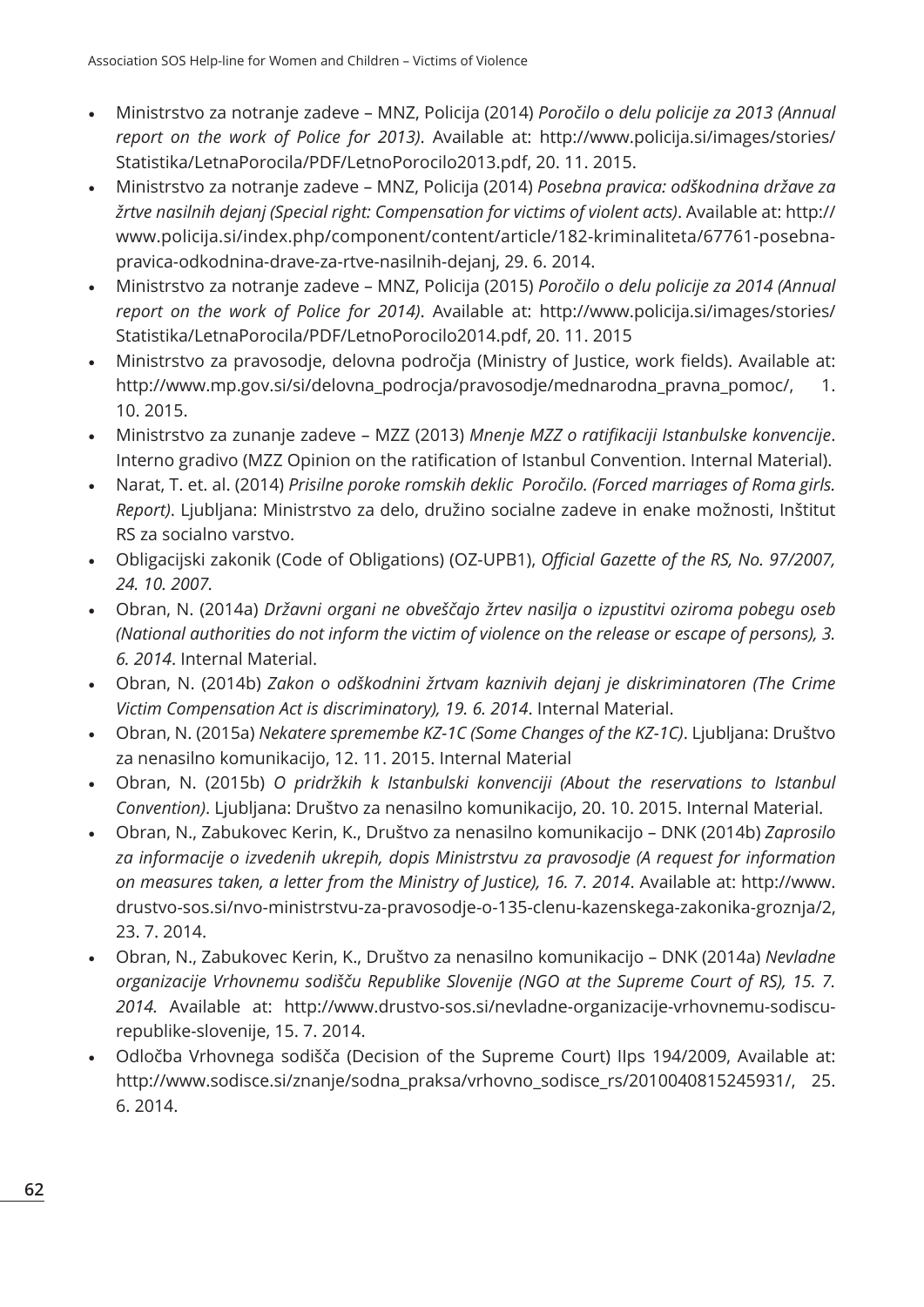- *• Peto in šesto periodično poročilo Republike Slovenije o uresničevanju določil Konvencije o odpravi vseh oblik diskriminacije žensk (The fifth and sixth periodical report of RS on implementing the provisions of The Convention on the Elimination of All Forms of Discrimination against Women (CEDAW))* (2013). Available at: http://www.mddsz.gov.si/fileadmin/mddsz.gov.si/ pageuploads/dokumenti\_\_pdf/semek/CEDAW5in6.pdf, 28. 10. 2015.
- Pličanič, S., Ban, N., Ministrstvo za pravosodje MP (2013) *Odgovor Ministrstva za pravosodje državni sekretarki Tamari Vonta (Reply of MP to state secretary Tamra Vonta): Odgovor na vaš dopis 070-9/2013/1 – vprašanje ratifikacij določenih mednarodnih dokumentov (Question of ratification of certain international documents), št. 070-4/2013/2, 22. 8. 2013.*
- Potočnik, N. (2015) Odgovor na zaprosilo za podatke Društva SOS telefon Urada za migracije pri Direktoratu za upravne notranje zadeve, migracije in naturalizacijo na Ministrstvu za notranje zadeve RS (A reply to the Association SOS Help-line request from the Office for Migration), date: 26. 10. 2015.
- Pravilnik o dodeljevanju neprofitnih stanovanj v najem (Rules on the rental of non-profit apartments), *Official Gazette of the RS, No. 14/04, 34/04, 62/06, 11/09, 81/11 in 47/14.*
- Pravilnik o obravnavi nasilja v družini za vzgojno-izobraževalne zavode (Rules on the Treatment of Domestic Violence for Educational Institutions), *Official Gazette of the RS, No. 104/2009, 18. 12. 2009.*
- Pravilnik o pravilih in postopkih pri obravnavanju nasilja v družini pri izvajanju zdravstvene dejavnosti (Rules on procedures for dealing with domestic violence in the implementation of health activities), *Official Gazette of the RS, No. 38/2011, 24. 5. 2011.*
- Pravilnik o sodelovanju organov ter o delovanju centrov za socialno delo, multidisciplinarnih timov in regijskih služb pri obravnavi nasilja v družini (Rules on the organization and work of multidisciplinary teams and regional services and on actions of the social work centres in dealing with domestic violence), *Official Gazette of the RS, No. 31/0909, 20. 4. 2009.*
- Pravilnik o sodelovanju policije z drugimi organi in organizacijami pri odkrivanju in preprečevanju nasilja v družini (Rules on police cooperation with other bodies and organizations in the detection and prevention of family violence), *Official Gazette of the RS, No. 25/10, 26. 3. 2010.*
- Pravilnik o prepovedi približevanja določeni osebi, kraju ali območju (Rules on restraining orders prohibiting the approaching of a particular person, place or area), *Official Gazette of the RS, No. 49/2014, 30. 6. 2014.*
- Pravno-informacijski center nevladnih organizacij (PIC) (Legal-Informational Centre for NGOs), 2011. *REACT: Ukrepaj zoper nasilje v družini! Projekt za podporo sistemu preprečevanja nasilja v družini (Project for support the system for preventing domestic violence). Poročilo o izsledkih aktivnosti v okviru projekta*. Ljubljana: PIC. Available at: http://pic.si/wp-content/ uploads/2014/09/REACT-izsledki-aktivnosti-2011.pdf, 11. 11. 2015.
- Pravno-informacijski center nevladnih organizacij PIC in nevladne organizacije (2015) Pripombe k predlogu Zakona o spremembah in dopolnitvah zakona o brezplačni pravni pomoči (Comments to Proposal of Act amending Legal Aid Act). Ljubljana: PIC.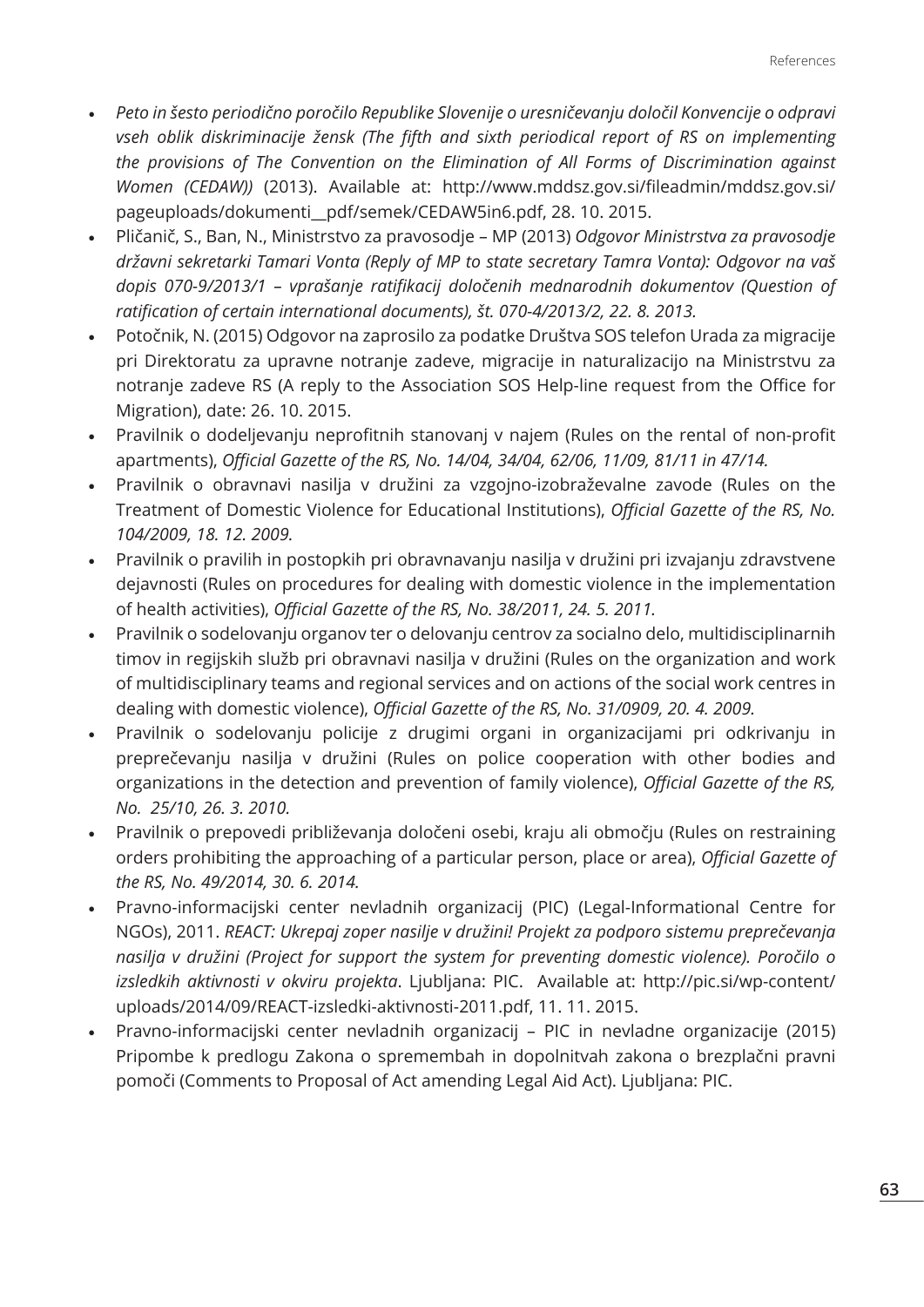- Predalič, B., Predsednik Državnega zbora Republike Slovenije (2007) *Predlog Zakona o preprečevanju nasilja v družini (Proposal of Family Violence Prevention Act), št. 00711- 9/2007/14, 20. 9. 2007.* Available at: http://www.dz-rs.si/wps/portal/Home/deloDZ/ zakonodaja/izbranZakonAkt?uid=C12565D400354E68C125736000407F9D&db=kon\_ zak&mandat=IV&tip=doc, 28. 10. 2014.
- Obran, N., Bervar Sternad, K. (2015) Pripombe k predlogu Zakona o spremembah in dopolnitvah Kazenskega zakonika (Comments to the Proposal of Act amending Criminal Code) (KZ-1C), EVA 2014-2030-0005, ki so ga pripravile nevladne organizacije (Prepared by NOGs), date 16. 4. 2015. Available at: http://www.drustvo-dnk.si/images/stories/novice/2015- 04-15-dopisinpripombekz.pdf, 29. 11. 2015.
- Ramšak, A., Šetinc Vernik, M., Vernik Šetinc, B., (ur.) (2014) *Senčno poročilo koalicije nevladnih organizacij Odboru za ekonomske, socialne in kulturne pravice v Sloveniji. Ob 2. periodičnem poročilu Republike Slovenije k Mednarodnem paktu o ekonomskih, socialnih in kulturnih pravicah (Shadow report to the Committee of economic , social and cultural rights in Slovenia. At 2. periodical report of RS to the International Covenant on Economic, Social and Cultural Rights).* Available at: http://www.ekvilib.org/images/stories/sencno%20porocilo\_SLO.pdf, 20. 6. 2014.
- Resolucija o nacionalnem programu preprečevanja in zatiranja kriminalitete za obdobje 2012–2016 (Resolution on National plan on the Prevention and Combating of Crime 2012- 2016), *Official Gazette of the RS, No. 83/12, 6. 11. 2012.*
- Resolucija o nacionalnem programu preprečevanja nasilja v družini 2009–2014 (Resolution of National Programme of Family Violence Prevention 2009-2014), *Official Gazette of the RS, No. 41/2009, 1. 6. 2009.*
- Resolucija o nacionalnem programu socialnega varstva za obdobje 2013–2020 (Resolution on the national social assistance programme 2013-2020), *Official Gazette of the RS, No. 39/2013, 6. 6. 2013.*
- Sedmak, M., Kralj, A. (2013) O čem pričajo spremembe javnega menja v odnosu do nasilja nad ženskami v zasebnosti? (What does the changes of public opinion in regard to violence against women in private sphere say?) In: Leskošek, V., Antić Gaber, M., Selišnik, I., Filipčič, K.,Urek, M., Matko, K., Zaviršek, D., Sedmak, M., Kralj, A. (2013) *Nasilje nad ženskami v Sloveniji*, p. 159–90. Maribor: Aristej.
- Smolej, S., Žiberna, V., Kovač, N. (2015) *Spremljanje izvajanja programov socialnega varstva – Poročilo o izvajanju programov v letu 2014, končno poročilo (Monitoring the implementation of programs of social assistance – Report on implementation of programs in 2014, final report)*. Ljubljana: Inštitut RS za socialno varstvo. Available at: http://www.irssv.si/index.php/razporocila/socialne-zadeve#socialno-varstveni-programi, 3. 11. 2014.
- Stanovanjski zakon (Hausing Act) (SZ-1), *Official Gazette of the RS, No. 69/03, 18/04 ZVKSES, 47/06 – ZEN, 45/08 – ZVEtL, 57/08, 62/10 – ZUPJS, 56/11 – odl. US, 87/11 in 40/12 – ZUJF.*
- Stefanovski, P. (2015) Odgovor na prošnjo za podatke Društva SOS telefon Socialne inšpekcije na Inšpektoratu RS za delo na Ministrstvo za delo, družino, socialne zadeve in enake možnosti, (A reply to the Association SOS Help-line request from the Social Inspection at Inspectorate RS for Labour), date: 6. 10. 2015.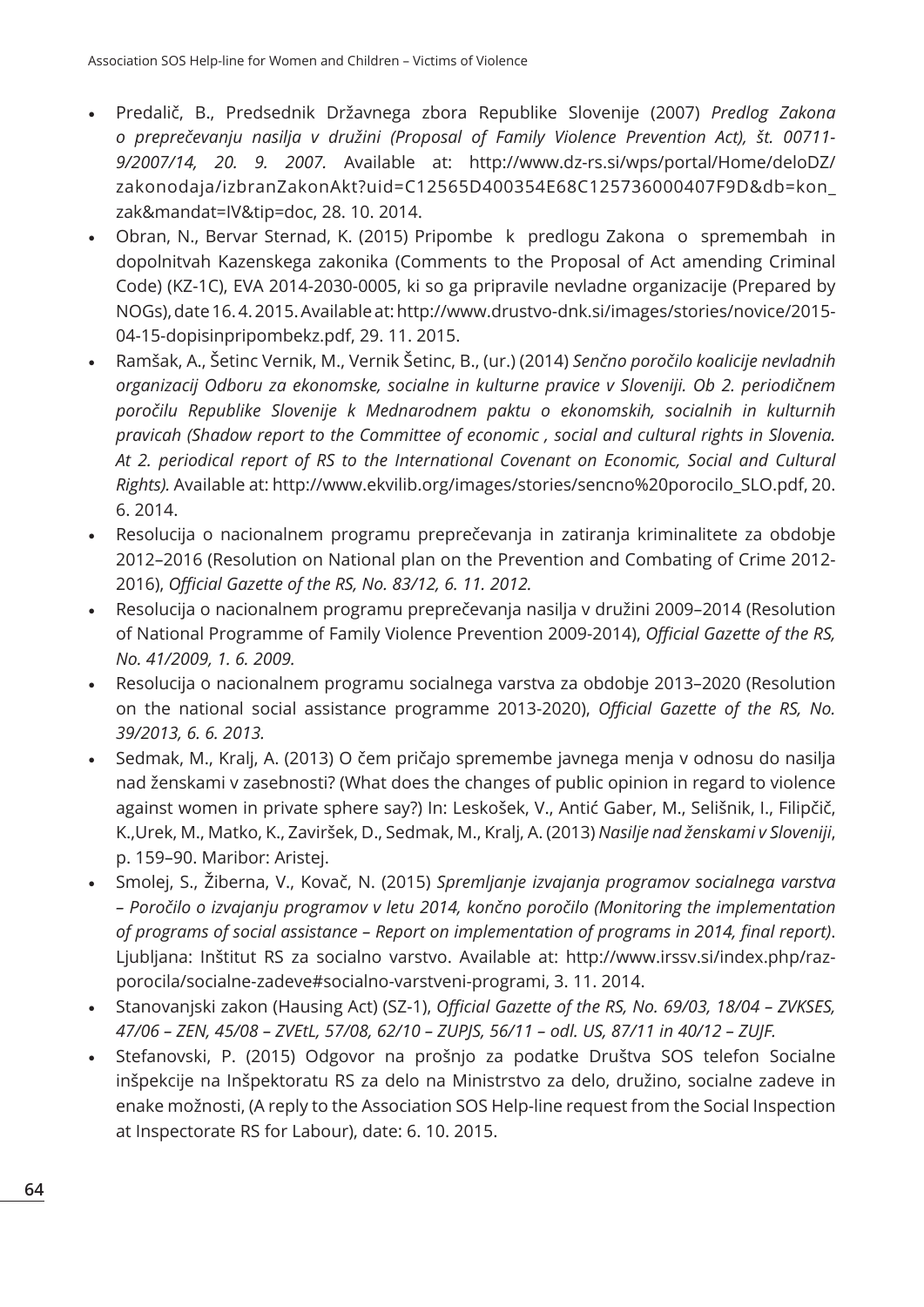- Struna, S. (2015) Odgovor na zaprosilo za informacije Društva SOS telefon Vrhovnega sodišča RS (A reply to the Association SOS Help-line request from the Supreme Court), date 19. 10. 2015.
- Šifkovič Vrbica, S., Pravno informacijski center nevladnih organizacij PIC (2013) *Analiza vpliva konvencije Sveta Evrope o preprečevanju in boju proti nasilju nad ženskami in nasilju v družini (Istanbulske konvencije) na zakonodajo Republike Slovenije (Analysis of Influence of The Council of Europe Convention on Preventing and Combating Violence against Women and Domestic Violence (Istanbul Convention)*. Ljubljana: Društvo SOS telefon.
- Škrk, M. (2014) *Strokovno mnenje oziroma strokovni pomislek glede vsebine Konvencije SE o preprečevanju nasilja nad ženskami in nasilja v družini ter o boju proti njima (Istanbulska konvencija) glede na pravni red Republike Slovenije. Odgovor na dopis Ministrstva za pravosodje (Expert opinion or expert remark about the content of the CoE Convention (Istanbul Convention) regarding the legal order of RS. Reply of Ministry of Justice) no. 511-63/2012/7, date 21. 11. 2013, 15. 1. 2014.*
- Šorli, M., Bele, V., Vrhovno sodišče Republike Slovenije Kazenski oddelek (2014) *Mnenje Vrhovnega sodišča o možnosti ratifikacije Konvencije Sveta Evrope o preprečevanju nasilja nad ženskami in nasilja v družini ter o boju proti njima glede na pravni red Republike Slovenije (The opinion of the Supreme Court on the possibility of ratifying the Council of Europe Convention on Preventing and Combating Violence against Women and Domestic Violence with regard to legal order of RS), IV Kr 10/2014, 28. 2. 2014.*
- *• Tretje periodično poročilo Republike Slovenije o izvajanju mednarodnega pakta o državljanskih in političnih pravicah, maj 2014 (The third periodical report on implementation of International Covenant on Civil and Political Rights, may 2014).* Available at: http://www.vlada.si/ delo\_vlade/gradiva\_v\_obravnavi/gradivo\_v\_obravnavi/?tx\_govpapers\_pi1[single]=%2FMAN-DAT13%2FVLADNAGRADIVA.NSF%2F18a6b9887c33a0bdc12570e50034eb54%2F59ee-5a11f1e46e03c1257ce40039696d%3FOpenDocument&cHash=d3b366 eddb730c37f0442cbef659ee88 , 13. 11. 2014.
- Urek, M. (2013) Nasilje nad ženskami v partnerskih odnosih in v zasebni sferi v Sloveniji (Violence against women in partner relationship in private sphere in Slovenia). In: Leskošek, V., Antić Gaber, M., Selišnik, I., Filipčič, K.,Urek, M., Matko, K., Zaviršek, D., Sedmak, M., Kralj, A. (2013) *Nasilje nad ženskami v Sloveniji*, p. 71–100. Maribor: Aristej.
- Ustava Republike Slovenije (Constitution of RS). *Official Gazette of the RS, No., 33/91-I, 42/97, 66/2000, 24/03, 69/04, 68/06 in 47/13.* Available at: http://www.us-rs.si/o-sodiscu/pravnapodlaga/ustava/, 10. 6. 2014.
- Veselič, Š., Matko, K. (2014) *Analiza usklajenosti nacionalnih standardov, zakonodaje in javnih politik s Konvencijo Sveta Evrope o preprečevanju nasilja nad ženskami in nasilja v družini ter o boju proti njima (Analysis of compliance with state standards, legislation and public politics with the Council of Europe Convention on Preventing and Combating Violence against Women and Domestic Violence)*. Ljubljana: Društvo SOS telefon za ženska in otroke – žrtve nasilja.
- Zakon o brezplačni pravni pomoči (Legal Aid Act) (ZBPP), *Official Gazette of the RS, No. 96/04 – uradno prečiščeno besedilo, 23/08, 15/14 – odl. US in 19/15.*
- Zakon o brezplačni pravni pomoči (Legal Aid Act) (ZBPP-UPB1), *Official Gazette of the RS, No. 96/2004, 30. 8. 2004.*
- Zakon o kazenskem postopku (Criminal Procedure Act) (ZKP), *Official Gazette of the RS, No.*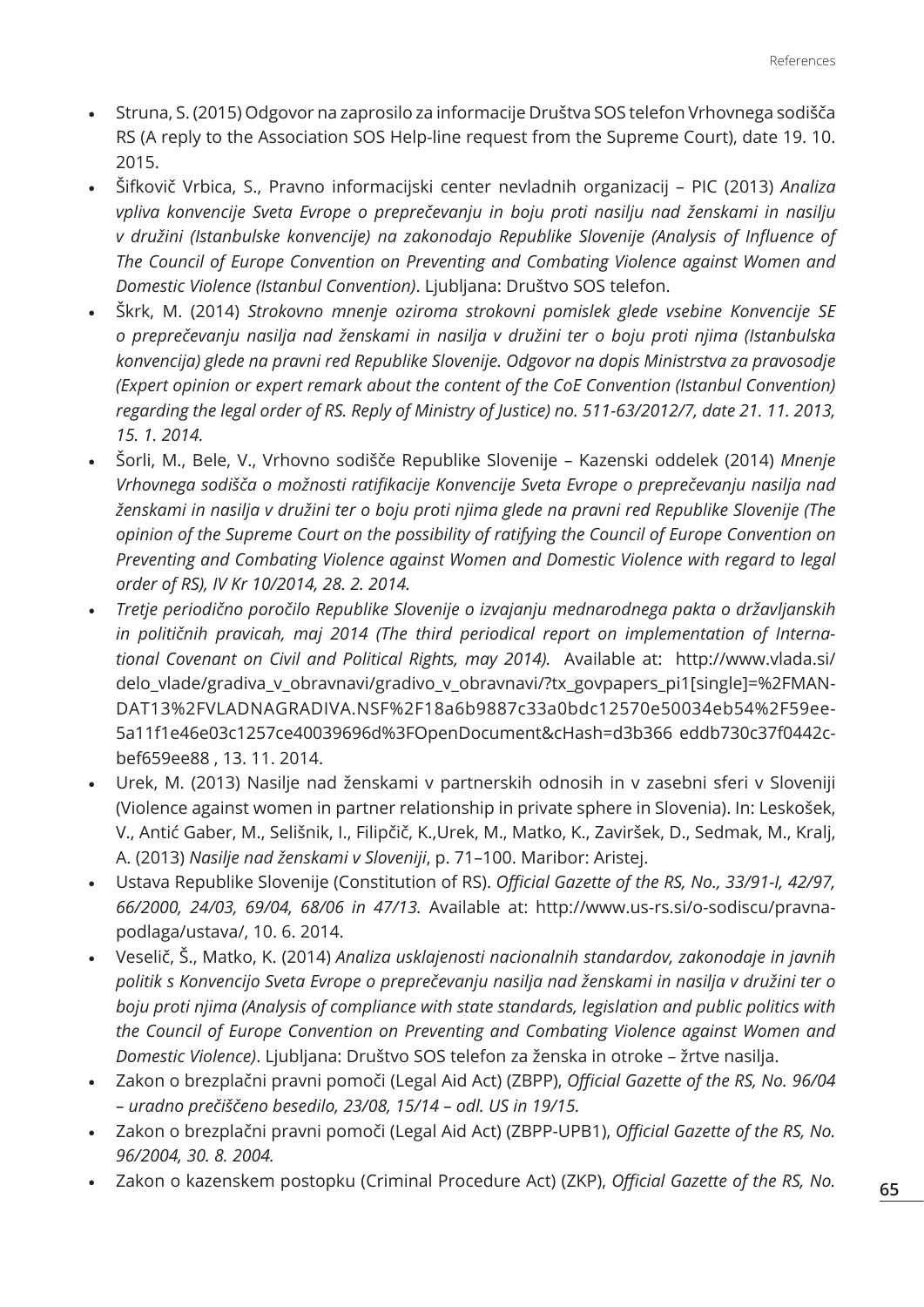*63/94 (70/94 popr.), 72/98, 6/99, 66/00, 111/01, 56/03, 43/04, 101/05, 14/07, 68/08, 77/09, 91/11, 47/13.*

- Zakon o kazenskem postopku (Criminal Procedure Act) (ZKP-UPB8), *Official Gazette of the RS, No. 32/2012, 4. 5. 2012.*
- Zakon o mednarodni zaščiti (International Protection Act) (ZMZ), *Official Gazette of the RS, No. 11/11 - uradno prečiščeno besedilo, 98/11 - odl. US, 83/12, 111/13 in 114/13 - odl. US.*
- Zakon o nalogah in pooblastilih policije (Police Tasks and Powers Act) (ZNPPol), *Official Gazette of the RS, No. 15/2013, 18. 2. 2013.*
- Zakon o odškodnini žrtvam kaznivih dejanj (Crime Victim Compensation Act) (ZOZKD), *Official Gazette of the RS, No. 101/05, 114/06 – ZUE in 86/10.*
- Zakon o pravdnem postopku (Civil Procedure Act) (ZPP), Official Gazette of the RS, No. 73/07, 13. 8. 2007.
- Zakon o prekrških (Minor Offences Act) (ZP-1), *Official Gazette of the RS, No. 29/11 uradno prečiščeno besedilo, 21/13, 111/13, 74/14 – odl. US in 92/14 – odl. US.*
- Zakon o prekrških (Minor Offences Act) (ZP-1-UPB8), *Official Gazette of the RS, No. 29/11, 18. 4. 2011.*
- Zakon o preprečevanju nasilja v družini (Family Violence Prevention Act) (ZPND), *Official Gazette of the RS, No. 16/2008, 15. 2. 2008.*
- Zakon o ratifikaciji Konvencije o varstvu človekovih pravic in temeljnih svoboščin, spremenjene s protokoli št. 3, 5 in 8 ter dopolnjene s protokolom št. 2, ter njenih protokolov št. 1, 4, 6, 7, 9, 10 in 11 (Act ratifying the Convention on Human Rights and Fundamental Freedoms as amended by Protocols Nos. 3, 5 and 8 and amended by Protocol No. 2 and its Protocols Nos. 1, 4, 6, 7, 9, 10 and 11), *Official Gazette of the RS - International Treaties, No. 7/1994, 13. 6. 1994.*
- Zakon o ratifikaciji Konvencije Sveta Evrope o preprečevanju nasilja nad ženskami in nasilja v družini ter o boju proti njima (Act Ratifying the Council of Europe Convention on Preventing and Combating Violence Against Women and Domestic Violence), *Official Gazette of the RS - International Treaties, No. 1/2015, 5. 1. 2015*
- Zakon o socialnem varstvu (Social Security Act) (ZSV), *Official Gazette of the RS, No. 3/07, uradno prečiščeno besedilo, 23/07 - popr., 41/07 - popr., 61/10 - ZSVarPre, 62/10 - ZUPJS in 57/12.*
- Zakon o sodelovanju v kazenskih zadevah z državami članicami Evropske unije (Cooperation in Criminal Matters with the Member States of the European Union Act) (ZSKZDČEU-1), *Official Gazette of the RS, No. 48/13, 4. 6. 2013.*
- Zakon o spremembah in dopolnitvah Kazenskega zakonika (Act Amending the Criminal Code) (KZ-1C), *Official Gazette of the RS, No. 54/2015., 20. 7. 2015*
- Zakon o tujcih (Aliens Act) (ZTuj-2), *Official Gazette of the RS, No. 45/14 uradno prečiščeno besedilo, 90/14, 19/15 in 47/15 – ZZSDT.*
- Zakon o varstvu osebnih podatkov (Personal Data Protection Act) (ZVOP-1-UPB1), *Official Gazette of the RS, No. 94/2007, 16. 10. 2007.*
- Zakon o zakonski zvezi in družinskih razmerjih (Marriage and Family Relations Act) (ZZZDR), *Official Gazette of the RS, No. 69/04 – uradno prečiščeno besedilo, 101/07 – odl. US, 90/11 – odl. US, 84/12 – odl. US in 82/15 – odl. US.*
- Zakon o zakonski zvezi in družinskih razmerjih (Marriage and Family Relations Act) (ZZZDR-UPB1), *Official Gazette of the RS, No. 69/2004, 24. 6. 2004.*
- Zakon o zdravljenju neplodnosti in postopkih oploditve z biomedicinsko pomočjo (Infertility

**66**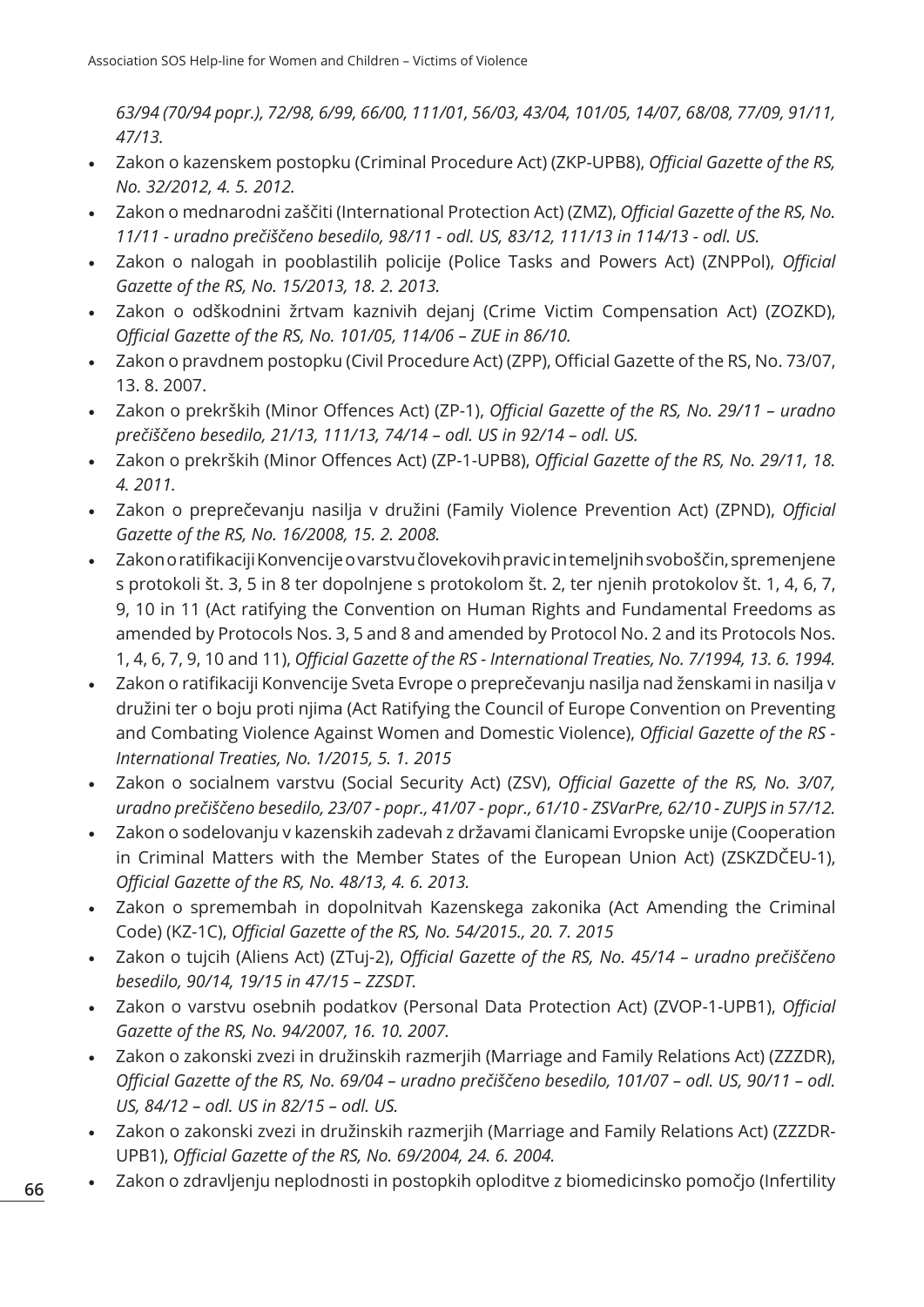treatment and procedures of biomedically-assisted procreation act), *Official Gazette of the RS, No. 70/200, 8. 8. 2000.*

- Zakon o zdravstvenih ukrepih pri uresničevanju pravice do svobodnega odločanja o rojstvu otrok (Health Measures in Exercising Freedom of Choice in Childbearing Act) (ZZUUP), *Official Gazette of the RS, No. 70/2000, 8. 8. 2000.*
- Zakonu o varstvu javnega reda in miru (ZJRM-1) (The Protection of Public Order Act), *Official Gazette of the RS, No. 70/2006, 6. 7. 2006.*
- Zveza za nenasilje (2009) *Pripombe na predlog Družinskega zakonika, november 2009 (Comments to the Proposal of Family Code, november 2009)*. Available at: http://www.drustvodnk.si/novice/61-pripombe-na-predlog-druinskega-zakonika.html, 1. 11. 2015.
- Zveza za nenasilje (2010) *Izjava za javnost Zveze za nenasilje o aktualnih prisilnih porokah, 8. 12. 2010 (Press release from the Union for non-violence on actual forced marriages).* Available at: http://www.drustvo-zenska-svetovalnica.si/izjava-za-javnost-zveze-za-nenasilje-oaktualnih-prisilnih-porokah, 1. 11. 2015.